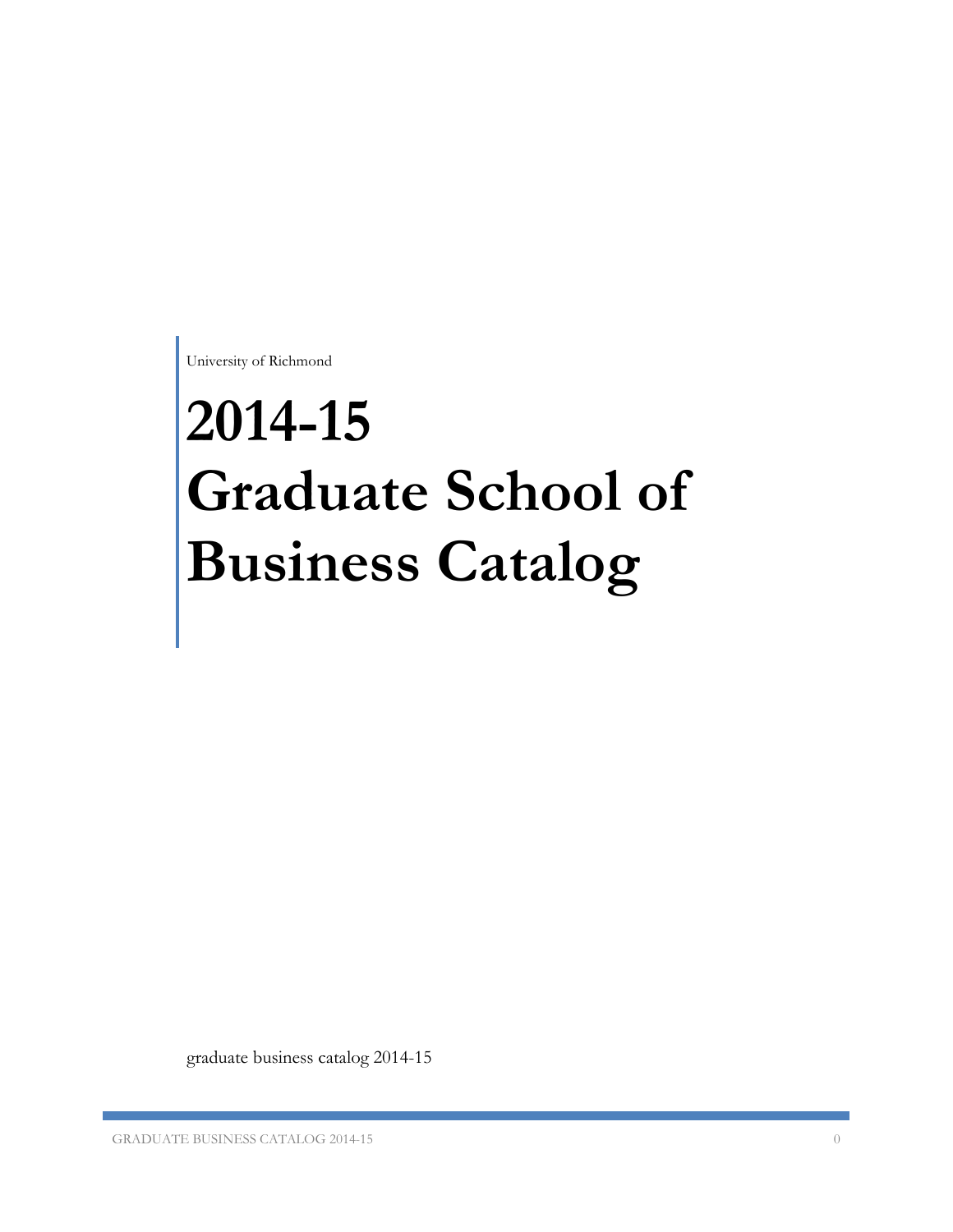# **To Potential MBA Applicants**

Thank you for your interest in the Richmond MBA. We hope you will consider joining our talented and motivated student body, which includes professionals from a variety of organizations across central Virginia. Our MBA students hold undergraduate degrees from leading universities and have an average of five years full-time work experience prior to enrolling in the program. The average Graduate Management Admission Test score of recently admitted classes was 600 and the average undergraduate grade-point average exceeded 3.20.

In addition to the MBA program, we offer a JD/MBA program in conjunction with the University of Richmond School of Law.

Each course in the MBA curriculum is designed to help students develop a strategic mindset. Our classrooms are filled with rich discussion focused on the major challenges of businesses today. All classes take place during the evening in the Robins School's state-of-the-art classrooms on our picturesque campus. The faculty of the Richmond MBA includes award-winning teachers and scholars who provide individualized attention in small-class settings.

The Richmond MBA includes many innovative features not found in most part-time programs. These include an opening residency that centers on a live case study, an international experience that includes a consulting project with a foreign firm, and a capstone project that allows students to conduct meaningful research in conjunction with a local organization just before graduation. These features, coupled with core and elective courses across the business disciplines, equip the Richmond MBA student with the decision-making tools necessary to become an effective leader.

Please feel free to contact the MBA O

ffice if you have any questions.

### **Richard Coughlan, Ph.D.**

*Senior Associate Dean, Robins School of Business Director, Richard S. Reynolds Graduate School of Business*

# **Non-Discrimination Policy**

The University of Richmond prohibits discrimination and harassment against applicants, students, faculty or staff on the basis of race, religion, national or ethnic origin, age, sex, sexual orientation, gender identity, gender expression, disability, status as a veteran or any classification protected by local, state or federal law. Copies of the complete "Harassment and Discrimination Policy (including Sexual Harassment)" are included in student handbooks, faculty handbooks and in the published guidelines for University of Richmond support staff. Copies are also available at the dean's office of each college and school and the Department of Human Resource Services. For further information, students should contact the dean of their school or residential college; staff should contact the director of Human Resource Services; and faculty should contact the dean of their school. Any inquiries regarding the University's policies in these areas should be directed to the Office of the Vice President for Student Development, University of Richmond, Virginia 23173. Telephone: (804) 289-8032.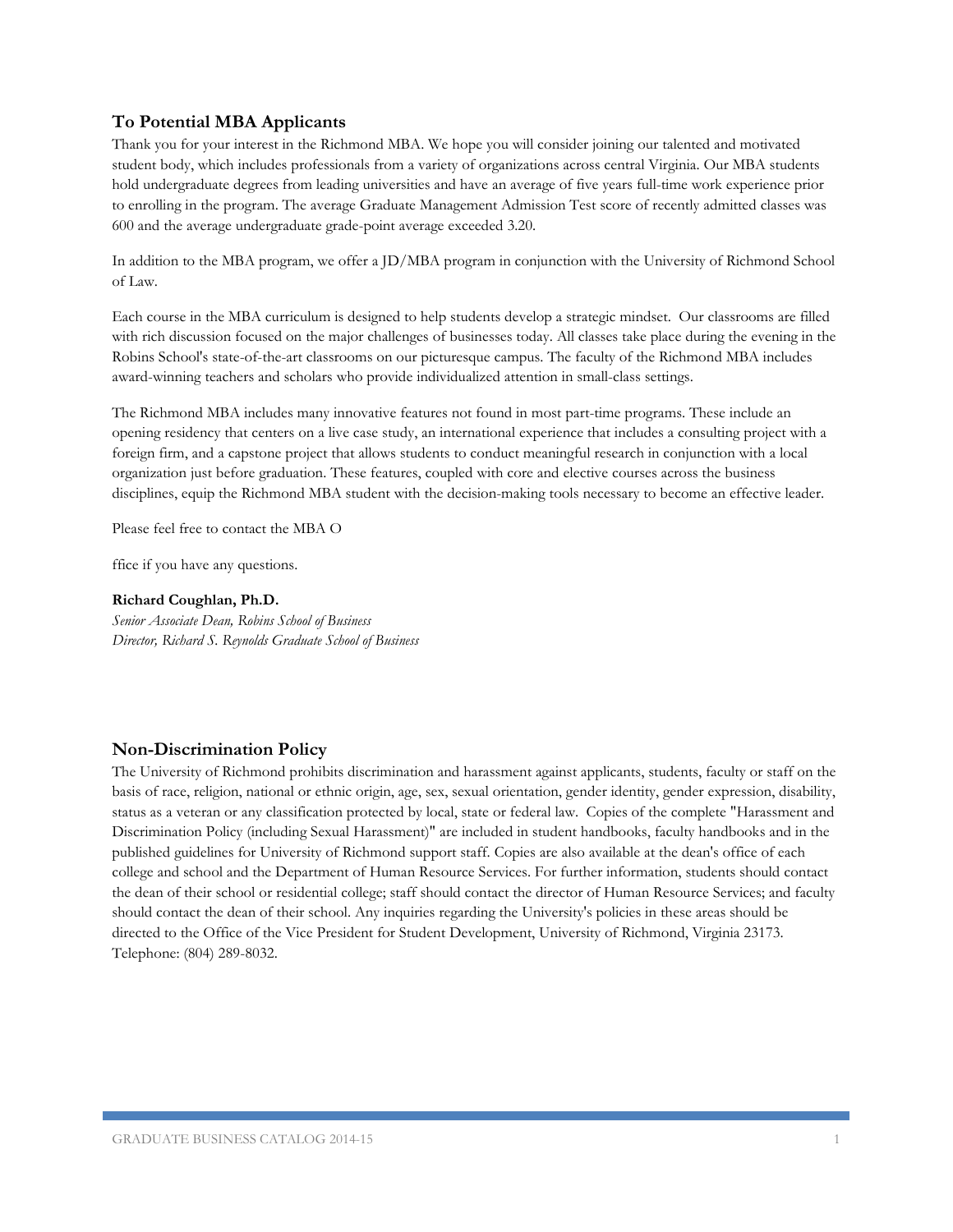# **Table of Contents**

г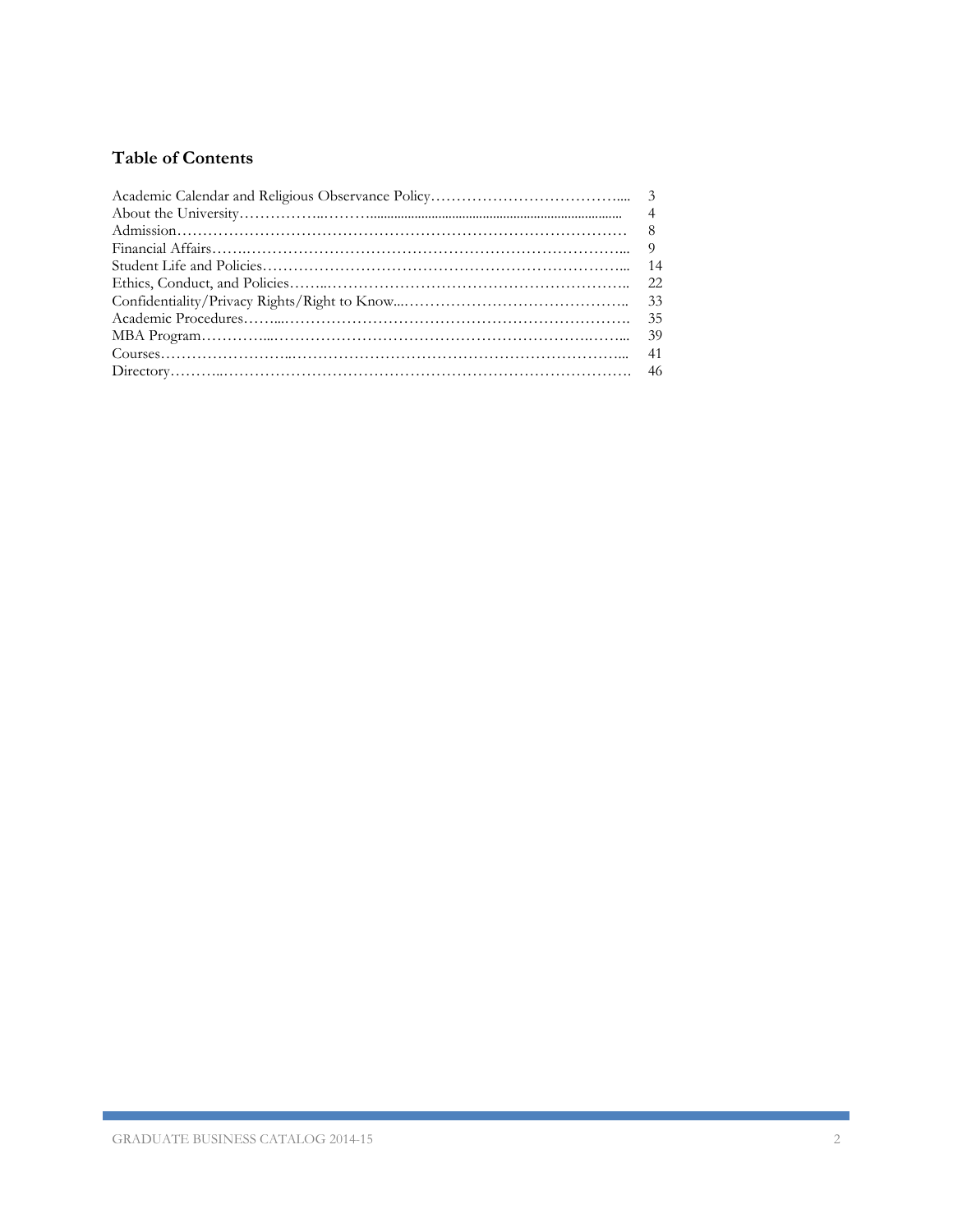# **Academic Calendar**

### **Fall Semester 2014**

Classes begin - Monday, August 25, 2014 Labor Day (class) - Monday, September 1, 2014 Last day to file for May/August graduation - Friday, September 19, 2014 Fall break begins after last class - Thursday, October 9, 2014 Classes resume - Wednesday, October 15, 2014 Thanksgiving break begins after classes - Tuesday, November 25, 2014 Classes resume - Monday, December 1, 2014 Examination period - Monday, December 8, 2014 through Thursday, December 11, 2014 Term ends - Thursday, December 11, 2014

### **Spring Semester 2015**

Classes begin - Monday, January 12, 2015 Last day to file for December graduation - Friday, February 6, 2015 Spring break begins after classes - Thursday, March 5, 2015 Classes resume - Monday, March 16, 2015 Examination period - Monday, April 27, 2015 through Thursday, April 30, 2015 Term ends - Thursday, April 30, 2015 Commencement - Saturday, May 9, 2015 Baccalaureate Service - Sunday, May 10, 2015

### **University of Richmond Religious Observance Calendar**

### **Religious Observance Policy**

The University is a secular institution that values a diversity of religious expression. The University is also an active community with a wide range of personal commitments and academic and extracurricular activities.

Planning for academic and extracurricular activities should be done with sensitivity to the diverse religious commitments of the community and an awareness of religious holidays. Scheduling large-scale, one-time academic or extra-curricular events on a religious holiday should be avoided whenever possible.

Any student may be excused from class or other assignments because of religious observance. A student who will miss an academic obligation because of religious observance is responsible for contacting his or her professor within the first two weeks of the semester. The student is responsible for completing missed work in a timely manner.

Faculty are expected to be mindful of potential conflicts with religious observances and should make reasonable accommodations when students' religious practices conflict with their academic responsibilities.

The religious observance calendar is meant to serve as a scheduling guide. It lists significant holidays from the five largest global faith traditions. However, it is not comprehensive and students may choose to observe a holiday not included on the calendar.

The holidays listed are those which occur during the academic year when the University is open.

Buddhist 2014-15 Buddha's Enlightenment Day - Monday, December 8, 2014 Buddha's Birthday - Wednesday, April 8, 2015

Christian 2014-15 Ash Wednesday - Wednesday, February 18, 2015 Good Friday - Friday, April 3, 2015 Easter - Sunday, April 5, 2015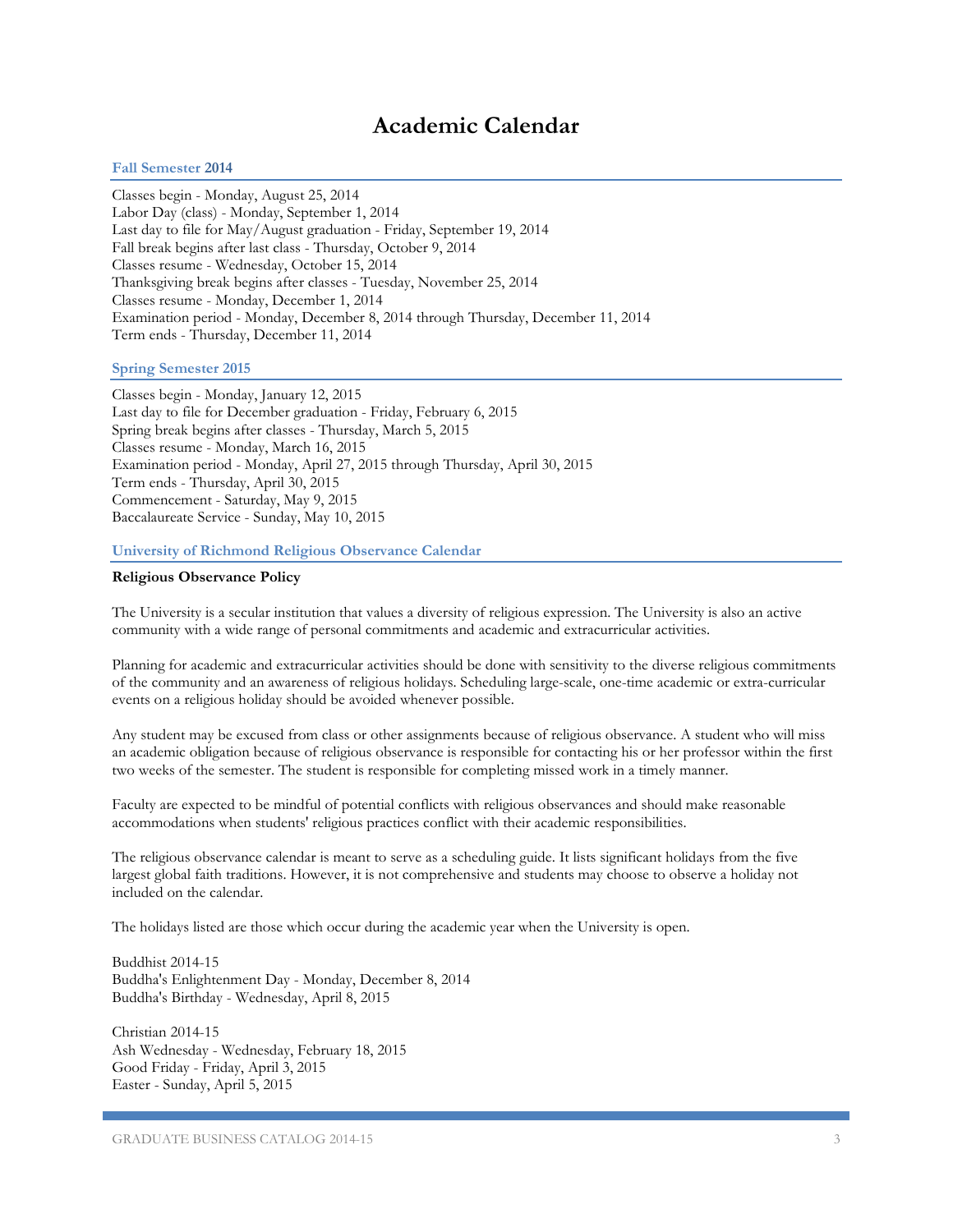Eastern Orthodox 2014-15 Christmas - Wednesday, January 7, 2015 Good Friday - Friday, April 10, 2015 Easter - Sunday, April 12, 2015

Jewish - 2014-15 Rosh Hashanah - Thursday, September 25, 2014 Yom Kippur - Saturday, October 4, 2014 First day of Sukkot - Thursday, October 9, 2014 First day of Passover - Saturday, April 4, 2015

Muslim - 2014-15 Eid al-Fitr - Tuesday, July 29, 2014 Eid al-Adha - Saturday, October 4, 2014 Ashura - Monday, November 3, 2014

Hindu 2014-15 Diwali - Thursday, October 23, 2014

# **About the University**

# **University Mission Statement**

The mission of the University of Richmond is to sustain a collaborative learning and research community that supports the personal development of its members and the creation of new knowledge. A Richmond education prepares students to live lives of purpose, thoughtful inquiry, and responsible leadership in a global and pluralistic society.

### **Robins School of Business**

The Robins School of Business is among a select group of business schools that are fully accredited by The Association to Advance Collegiate Schools of Business (AACSB International). The University of Richmond also is accredited by the Commission on Colleges of the Southern Association of Colleges and Schools.

The Robins School of Business offers the following graduate programs Master of Business Administration (MBA) degree through two options

- 1. The Master of Business Administration program
- 2. The Juris Doctor/Master of Business Administration program (offered jointly with the University of Richmond School of Law)

These programs are administered by the faculty of the Robins School of Business. There are 51 full-time school of business faculty members, 96 percent of whom possess terminal degrees.

### **Robins School of Business Mission Statement**

The mission of the Robins School of Business is to develop an active learning community in which teaching, scholarship, and service are integrated to stimulate intellectual inquiry as the foundation for responsible leadership in the global business environment. In order to teach in the graduate business programs, faculty members are required to hold a terminal degree, such as the Ph.D., D.B.A. or, in certain cases, the J.D. or a master's degree with professional certification, such as the C.P.A., and to demonstrate a record of scholarly productivity in their area of competency. The director of the program and the chair of the department must approve each faculty member teaching a course in the department's area. The Robins School is advised by the executive advisory council, which is composed of business executives occupying policy-level positions in their organizations. The corporations represented in the executive advisory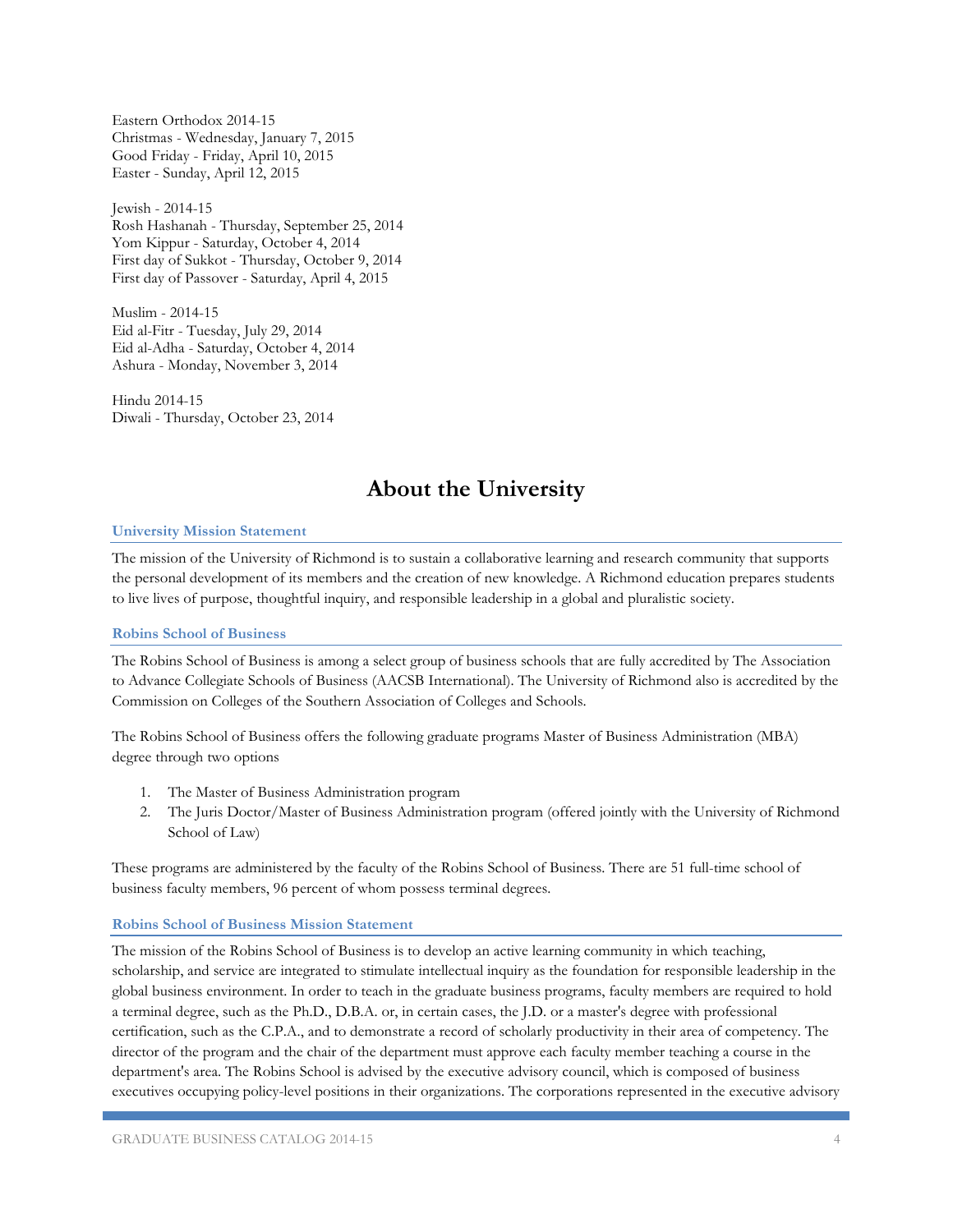council are a cross-section of firms located in central Virginia. Through the merger of thought among business academicians and business practitioners, the graduate business programs are dynamic, challenging, and practical.

# **Organization and Accreditation**

Five academic schools and two coordinate colleges form the University of Richmond, with authority and responsibility vested legally in the Board of Trustees and the president of the University. The several colleges and schools award no degrees individually, but all degrees for work done in any one of them are conferred by the University of Richmond.

The University enrolls approximately 2,900 full-time undergraduates, 92 percent of whom live on campus; 600 full-time law and graduate students; and 1,300 part-time students, largely from Richmond and the surrounding community.

# **SACSCOC Accreditation**

The University of Richmond is accredited by the Commission on Colleges of the Southern Association of Colleges and Schools to award associate, baccalaureate, masters, and juris doctor degrees. Contact SACSCOC at 1866 Southern Lane, Decatur, Georgia 30033-4097 or call 404-679-4500 for questions about the accreditation of the University of Richmond.

To request a copy of our letter of accreditation, contact: Office of Institutional Effectiveness, 28 Westhampton Way, University of Richmond, VA 23173; Phone: (804) 484-1595; FAX (804) 484-1596.

### **AACSB Accreditation**

The Robins School of Business is fully accredited at the undergraduate and graduate levels in Business and Accounting by the Association for the Advancement of Collegiate Schools of Business International (AACSB).

### **ABA Accreditation**

The T.C. Williams School of Law is fully accredited by the recognized standardizing agencies in the United States. It is a member of the Association of American Law Schools; it is on the approved lists of the American Bar Association and the Virginia State Board of Bar Examiners; and its Juris Doctor degree is fully accredited by the Regents of the University of the State of New York. Although each state has its own requirements for admission to the bar, a law degree from the School of Law qualifies the holder to seek admission to the bar in any state in the nation and in the District of Columbia. Additional information about accreditation may be found at abanet.org/legaled/resources/contactus.html.

#### **Virginia State Board of Education Certification**

The University also is approved by the Virginia State Board of Education to offer teacher licensure programs.

### **Teacher Education Accreditation Council Accreditation**

The University of Richmond's undergraduate teacher preparation programs and the graduate certificate in teacher licensure program are accredited by the Teacher Education Accreditation Council.

### **American Chemical Society Accreditation**

The University of Richmond's chemistry program is accredited by the American Chemical Society.

### **Environment and History**

The University of Richmond campus consists of about 50 major buildings of Collegiate Gothic architectural style set amid 350 acres of lawns, lake, and woodlands. The beautiful and harmonious setting has been recognized nationally by college guides. Richmond's history began almost two centuries ago with Richmond College, founded in 1830 by Virginia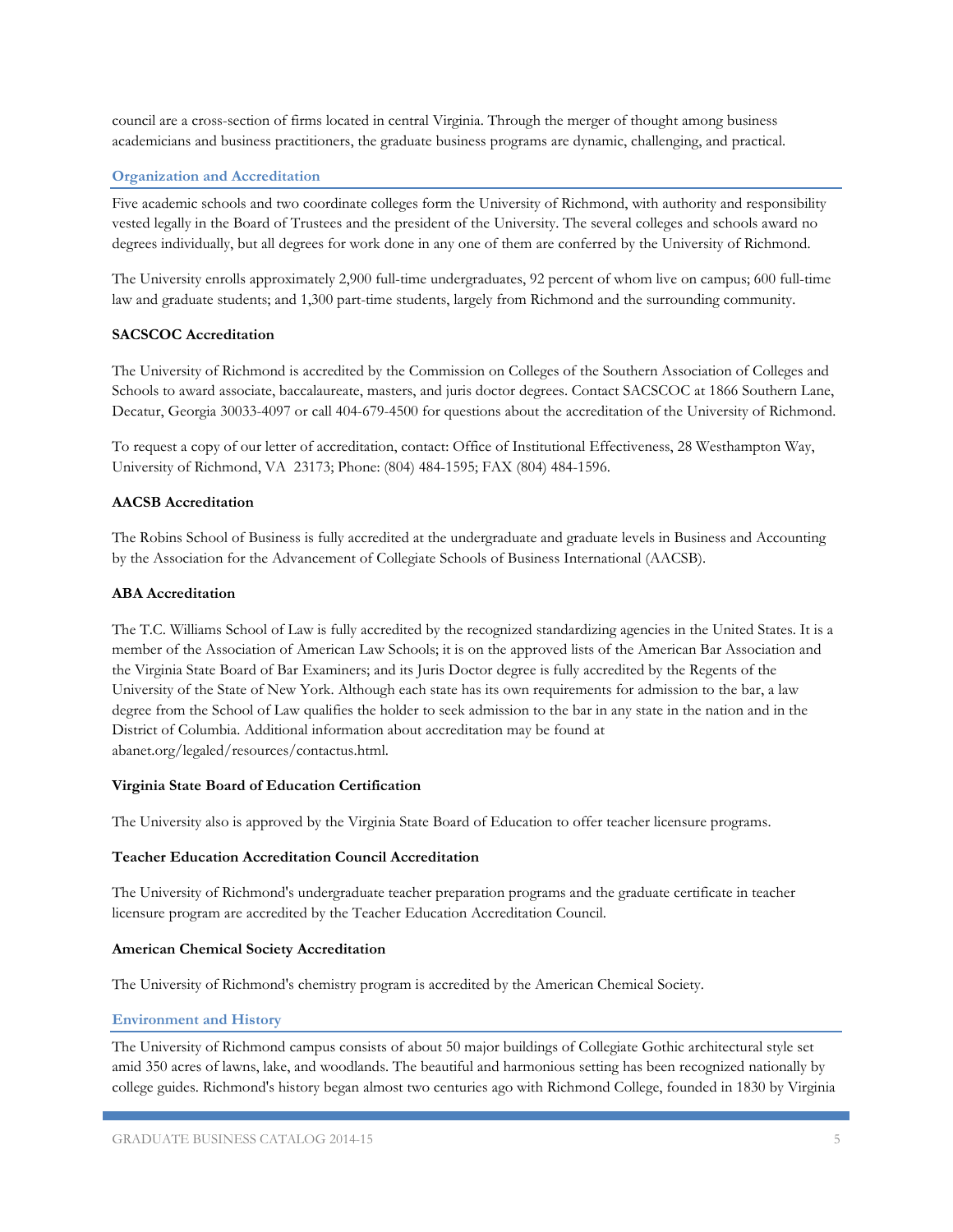Baptists as a college of liberal arts and sciences for men. Around this nucleus were established the T.C. Williams School of Law (1870); Westhampton College, a college of liberal arts and sciences for women (1914); the Graduate School of Arts and Sciences, for advanced study in the liberal arts and sciences (1921-2009); the E. Claiborne Robins School of Business, for undergraduate and graduate study in business (1949); University College, University College, now known as the School of Professional and Continuing Studies, for evening, summer, and continuing education (1962); and the Jepson School of Leadership Studies, the first school of leadership studies in the United States (1992). In 1992, the academic missions of Richmond College and Westhampton College were combined in a separate school, the School of Arts and Sciences. Richmond College and Westhampton College are the coordinate colleges for men and women respectively, providing special programming and leadership opportunities in student life.

Richmond benefits from a heritage of ethical and religious values, a residential character, and a commitment to liberal and general education through intimate schools and colleges joined into a substantial whole.

### **Library Resources**

Boatwright Memorial Library, facing Westhampton Lake, is the main library. It includes collections and services for the humanities, social sciences, sciences, and business. Boatwright is also home to the Media Resource Center and the Digital Scholarship Lab. The Parsons Music Library is in the Modlin Center for the Arts. The Science Reading Room in the Gottwald Science Center holds a small collection of key science reference books, offers access to online resources, and provides opportunities for consultations with the science librarian. The Muse Law Library in the Richmond School of Law serves the special needs of law students and faculty. The libraries' collections have been developed to meet the needs of students and faculty. Those collections, not including those in the Law Library, consist of more than 500,000 volumes, access to more than 30,000 print and online journals, 65,000 electronic books, more than 230 online databases and a wealth of resources in media such as sheet music, DVD, audio CD, microfilm and audio books. Since 1900, the University of Richmond has enjoyed status as a depository for U.S. government publications. Boatwright Memorial Library holds more than 500,000 government documents in print and microform and provides electronic access to thousands more. The Galvin Rare Book Room contains nearly 25,000 rare books, first editions, maps, photographs and manuscripts. The online library catalog (library.richmond.edu) provides access to the collections. The libraries participate in local and state consortia as well as national networks to obtain access to databases and to borrow items not held in the University's collections. The University's libraries are open to the entire University community.

The libraries offer group and individual instruction in how to use these resources effectively. Group instruction is offered in the Boatwright Computer Classroom and other locations. A formal introduction to library services and resources is a part of every First Year seminar. Individual assistance is available in person and online through various means described at library.richmond.edu/help/ask.html.

Boatwright Memorial Library offers a mix of study space suitable for individuals working alone or in groups as well as AV viewing/listening carrels and rooms and more than 120 public computer workstations. Laptop computers are loaned for in-building use and connect to the University's wireless network. When classes are in session, the first and second floors of Boatwright Library are open 24 hours a day.

A separate wing of Boatwright Memorial Library houses the Virginia Baptist Historical Society, a memorial to the Virginia Baptists who struggled to secure religious liberty in America. The library holds thousands of books, church records, manuscripts, and personal papers related to Virginia Baptist history and heritage. The Society also manages the University's archives, a large collection of books, photos, and memorabilia related to the University's rich history. Boatwright Library is also home to the Eight Fifteen at Boatwright coffee shop.

### **Computing Facilities**

The University of Richmond has a strong commitment to prepare students to work in technology- and informationcentered environments. The University provides computers, software, and specialized equipment for student use in labs, public areas, classrooms, and residence hall lounges. All students in the residence halls have their own wired network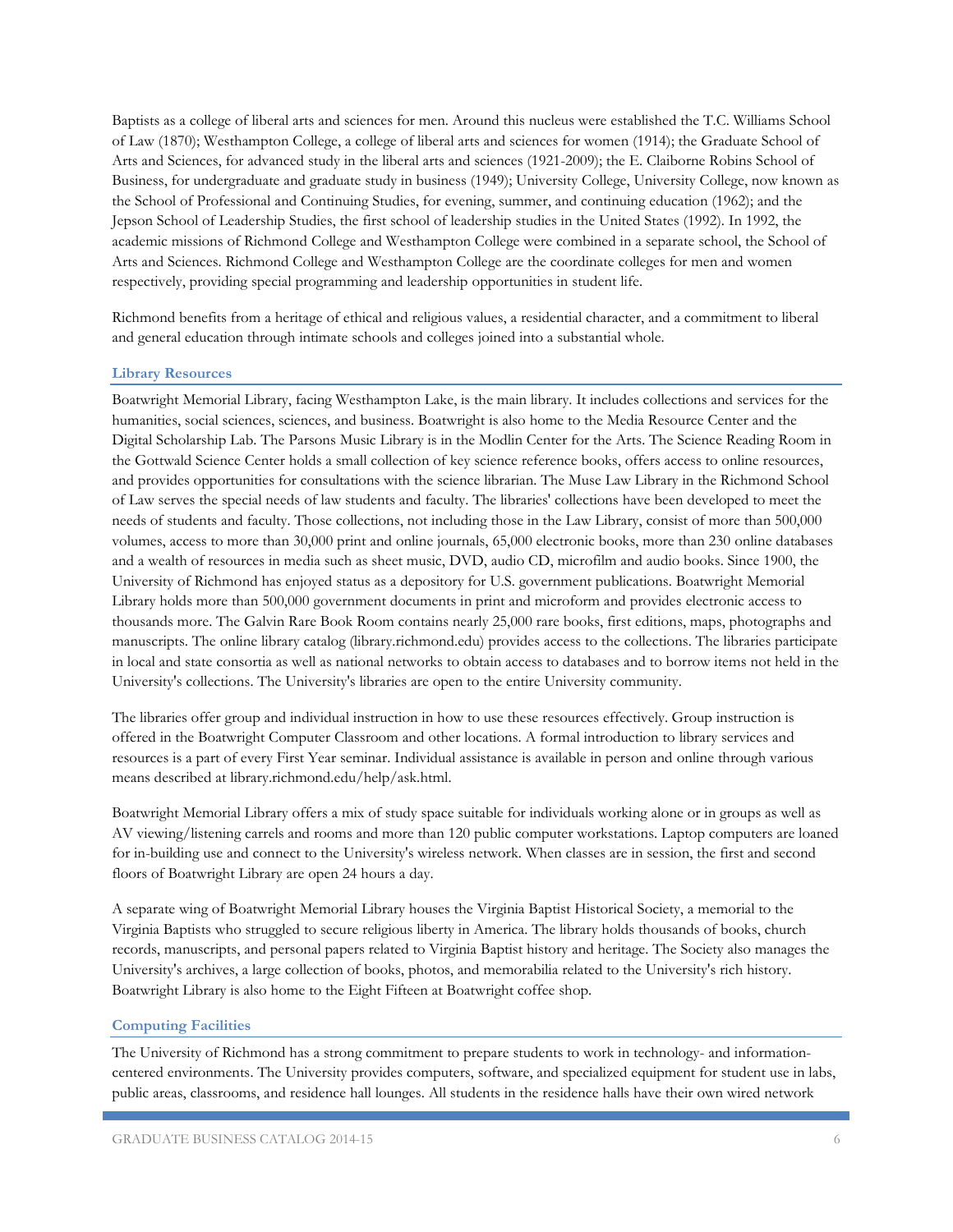connections, and the entire campus is blanketed with a high-speed wireless network that provides students, faculty, staff, and guests with secure access to a wealth of resources.

The University maintains a robust network infrastructure. A wireless network supports mobile computing in every building on campus, and provides coverage in most outdoor locations and public gathering spaces. Information Services maintains University-owned systems loaded with up-to-date versions of the latest software tools and anti-virus software. All users must have an active University computer account to log into any lab machine. To help ensure the security of the University systems and network, the University requires all users to change passwords regularly in order to maintain an active account. Policies regarding the use of technology and information resources are posted on the Information Services Policies website.

The ground floor of Jepson Hall houses many computing resources, including a general purpose computer lab; five PC classrooms with full multimedia capabilities; and two computer classrooms running Windows, Linux, and Unix designated for use by the math and computer science department. When classes are not in session, the Jepson Hall computer classrooms are open for student use. Jepson Hall is also the location of the Computer Help Desk, a resource that provides assistance with computing-related issues for the entire campus. A listing of the current hours of operation for all of these resources may be found on the Information Services website.

The Center for Technology Learning Center (CTLC) is a unique resource located on the third floor of Boatwright Memorial Library. It is devoted to servicing the multimedia needs of students, faculty, and staff. This area offers PC and Mac workstations equipped with high-end Web development, multimedia, animation, 3-D modeling, and audio-video recording and editing software. Scanners, high quality printers, large-format plotters, digitizers, and digital video and still cameras also are available. In addition, the CTLC contains a photography studio and a small recording studio. The CTLC also supports media production in the Media Resource Center on the second floor of Boatwright Library. Most importantly, the CTLC is staffed by professionals and well-trained student assistants are available to assist students, faculty and staff. Students not only have access to the hardware and software, but also to experts who can help them effectively use the specialized tools.

Technology training for students, faculty, and staff is available in a variety of formats, including books and CDs available in the CTLC and searchable through the Library catalog; online video tutorials; technology training classes offered throughout the school year; and one-on-one training sessions available through appointments at the CTLC. CTLC hours of operation and current technology training classes may be found on the Information Services website.

# **Spiritual Life**

This mission of the Office of the Chaplaincy is Inspiring Generous Faith; Engaging the Heart of the University.

The Office of the Chaplaincy consists of five full-time staff members and eighteen affiliated campus ministers. Together, we focus on five strategic goals to advance our mission:

- Creating structures of inclusion for the diversity of faith traditions present on campus.
- Including our eighteen partner campus ministries more robustly in the mainstream of campus life.
- Providing pastoral care to all members of the university community, particularly students.
- Developing programming for students to pursue spiritual renewal, reflection, and critical engagement with their own experience and that of others.
- Animating conversations of meaning across many lines of difference to cultivate our highest ideals of responsible living and learning.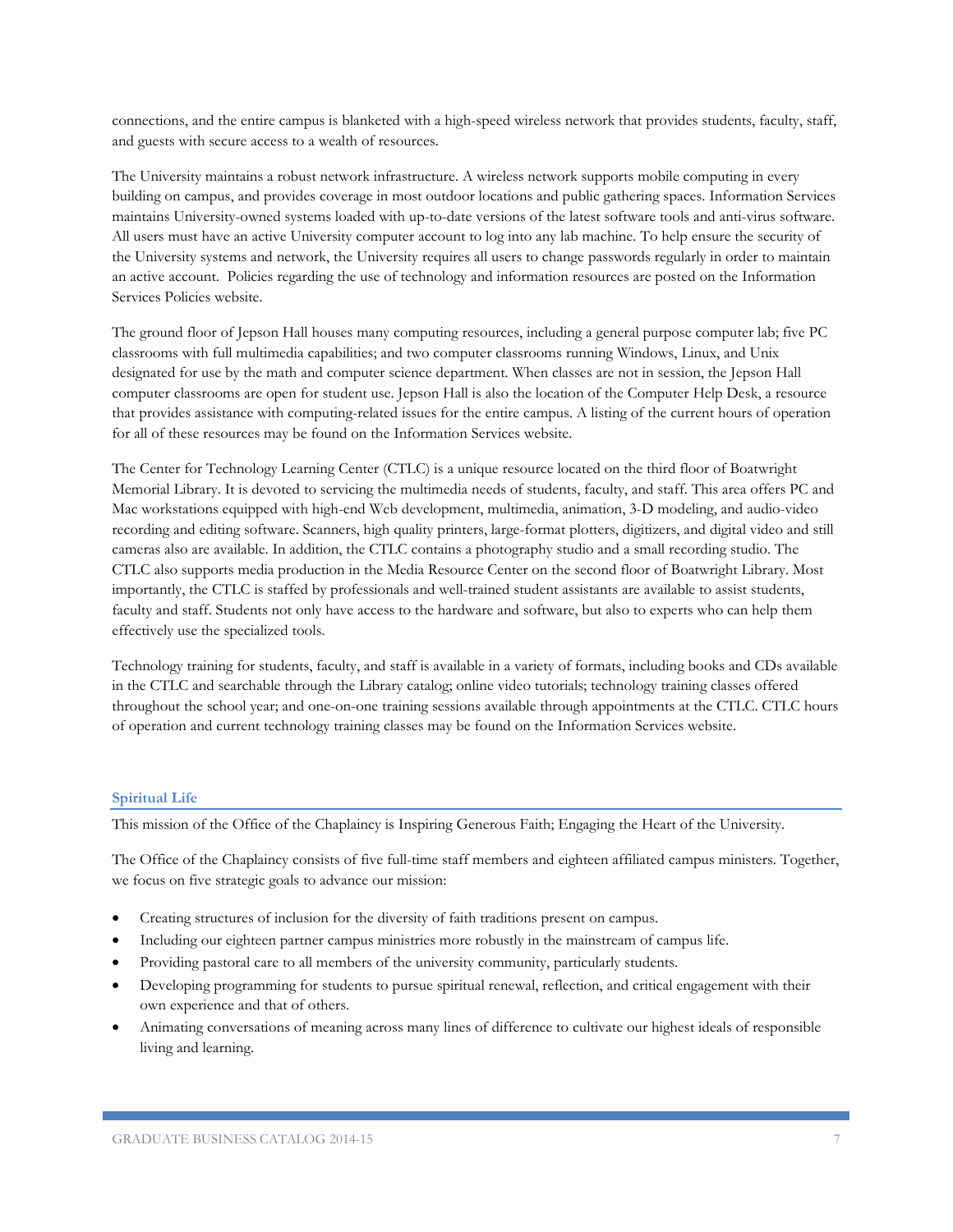Some of our yearly highlights include the Pilgrimage program to Israel; our Multifaith Student Council; the Weinstein-Rosenthal Forum on Faith, Ethics, and Global Society; our One Book, One Campus program; our Consider This dinner series; the annual Iftar, Seder, Thanksgiving, and December Candlelight services.

In addition, a wide range of worship and fellowship opportunities are offered such as weekly Catholic Mass; Kairos, a Christian contemplative service; Shabbat services; Muslim prayer; and Zen Meditation. Additional worship and study opportunities are offered through our campus ministry team.

Visit our website for detailed information: chaplaincy.richmond.edu.

The Office of the Chaplaincy is located in the Wilton Center, between Cannon Memorial Chapel and Tyler Hanes Commons. We look forward to meeting you.

# **Admission**

Applicants must meet the specified admission requirements to be eligible for admission to one of the programs offered by the Robins School of Business. However, meeting these requirements does not ensure acceptance. Acceptance is determined by the Director of the Reynolds Graduate School of Business in consultation with the Robins School's Graduate Council. Equal opportunity for admission is assured to all applicants subject to qualifications, space, and class-size limitations.

Application for admission to the MBA Program or the JD/MBA program must be made on the MBA application form. A \$50 nonrefundable fee must be submitted with the application.

Applicants for the JD/MBA program are required to meet the admission standards of both the MBA program (as set forth in this bulletin) and the University of Richmond School of Law. Applications must be made separately to the MBA program and to the school of law. A bulletin and application form for the school of law may be obtained from: Director of Admissions, University of Richmond School of Law, University of Richmond, Virginia 23173.

# **Admission Requirements**

To be considered for admission to the MBA program, an applicant must:

- Hold a baccalaureate degree from an accredited college or university
- Have an acceptable grade point average (GPA) on all college and university work
- Have a score on the Graduate Management Admission Test (GMAT) that meets current admission standards. The GMAT score must be no more than five years old at the time of application. Information on the GMAT may be obtained at mba.com.

Note: Students whose native language is not English, or whose collegiate-level instruction was not in English, must also earn a score of at least 600 on the paper-based, 250 on the computer-based, or 100 on the Internet-based Test of English as a Foreign Language (TOEFL). Information about the TOEFL may be obtained from the Educational Testing Service, Princeton, New Jersey 08541 or ets.org/toefl.

Applicants for the MBA are expected to have at least two years of relevant work experience after completion of the baccalaureate degree. The two-year work experience requirement is waived for JD/MBA students. Before an applicant will be considered for admission, the following documents must be on file in the graduate business office: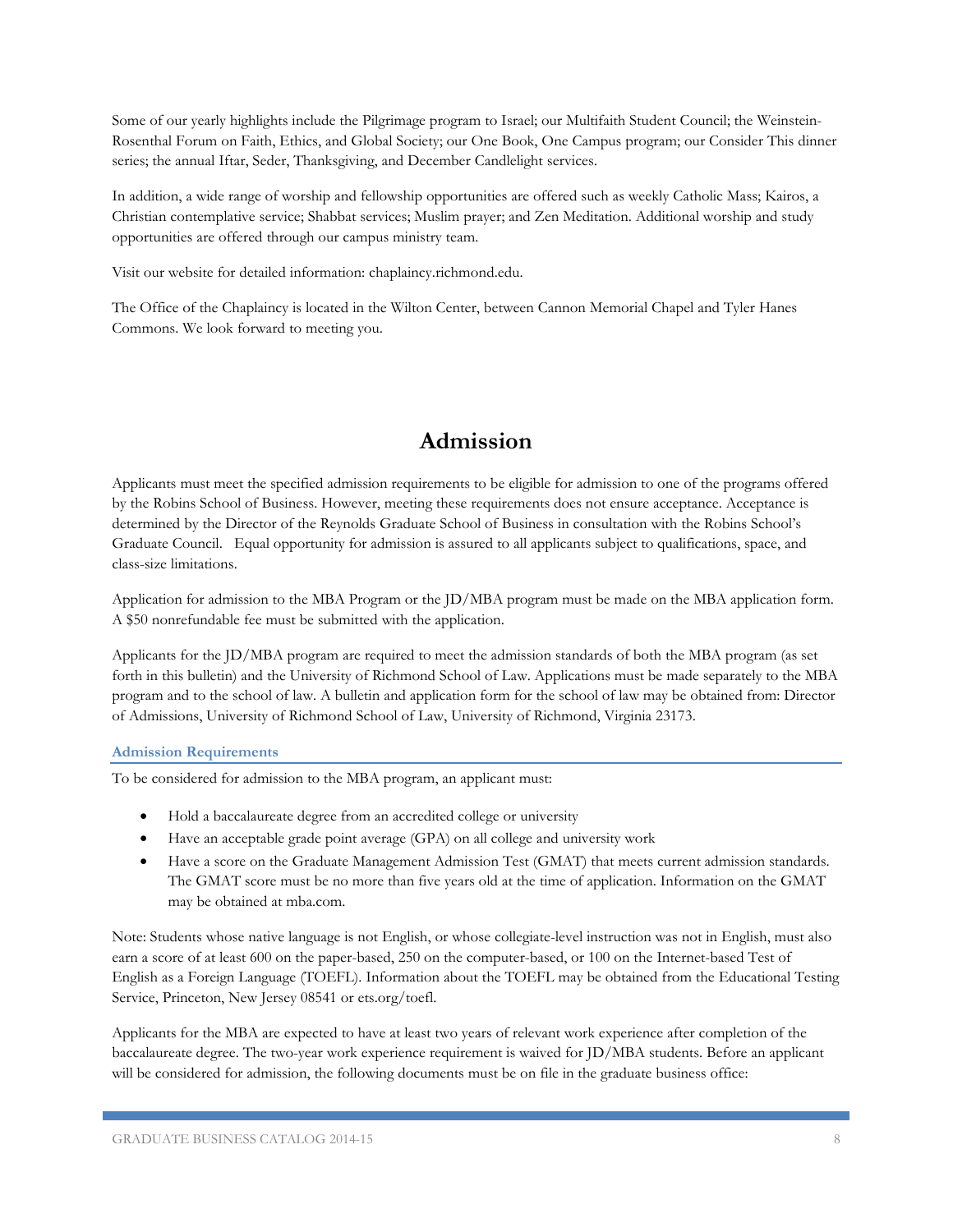# 1. A completed application form

- 2. Official transcripts of all college and university work attempted from each college and university attended. An applicant whose prior experience in higher education includes work taken at a non-United States college or university may be required to have the academic record evaluated by an independent credentials evaluation service. In addition, non-United States citizens are required to submit additional documents to meet U.S. Citizenship and Immigration Service requests. Such students should contact the director at least six months prior to the application deadline to determine if a transcript evaluation will be required and/or what additional documents must be submitted.
- 3. Official GMAT score report
- 4. Current resume

Official documents verifying college and university work and test scores must be sent from the institution or agency responsible for the information directly to the MBA Office.

Students are admitted in both the spring and fall semesters. All application materials must be in the MBA Office by the deadline posted on the MBA website to be considered for admission for the upcoming spring or fall semester. The address for all application materials is:

Director MBA Program Robins School of Business University of Richmond, Virginia 23173

# **Financial Affairs**

### **Tuition, Room and Board**

### **Tuition**

For 2014-15, the tuition for graduate business program students is \$1,350.00 per credit hour. The University reserves the right to increase the fees listed herein if conditions should make such changes necessary or advisable. The changes will be announced as far in advance as possible.

Note: Regardless of the University division in which a course is taken, the student pays the tuition and fees of the school to which he or she has been admitted and which is considered the school of record. Any special fee associated with a particular course, such as a laboratory fee, is charged based on registration in the course.

#### **Payments**

Inquiries concerning payment should be directed to the Office of Student Accounts, phone (804) 289-8147 or (866) 241- 8893 (toll free) or e-mail at bursar@richmond.edu. Payment in full is due by the end of the first week of classes each term, whether or not an invoice has been received.

Fees are electronically invoiced. To avoid incurring a late-payment fee, delays in registration and other areas, individuals are urged to pay fees when due.

Students receive monthly e-mail notifications to their UR e-mail address with the subject line "University of Richmond Electronic Invoice/Statement" and a link to QuikPAY. The student's University of Richmond ID number is used for authentication. Students can also access their account through BannerWeb. Upon login, students may view invoices, set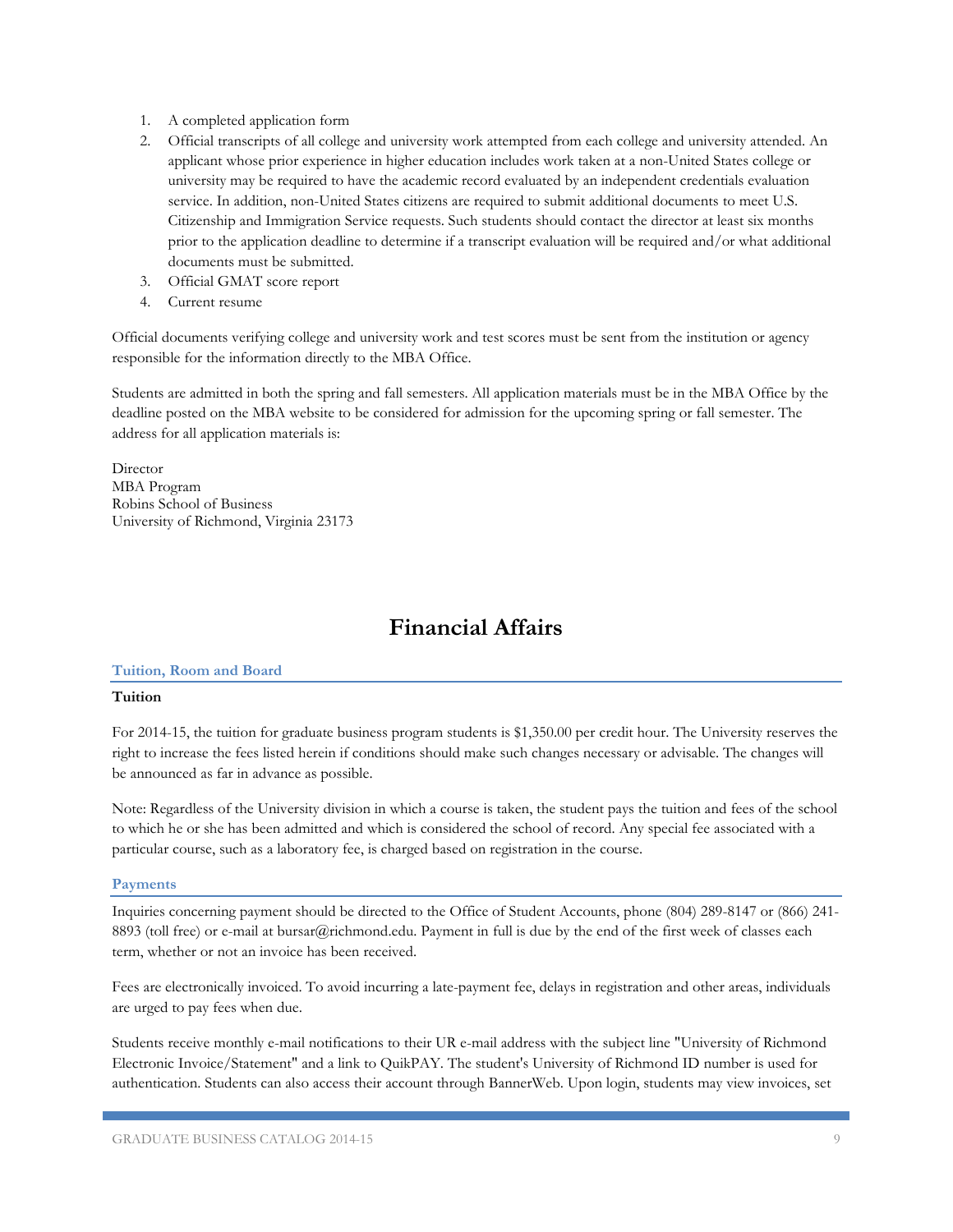up and store bank account or credit card information, set up authorized payers, pay invoices electronically, and print paper copies.

The student may authorize others to view the invoice as an authorized payer. Each invoice cycle, the student and the authorized payer will receive an e-mail notification that the electronic invoice has been sent with a link to the QuikPAY login page.

Tuition payment options include:

- 1. Cash
- 2. Check, payable to the University of Richmond
- 3. The University of Richmond accepts MasterCard, Visa, Discover and American Express via QuikPAY. A vendor fee of 2.75% of the amount charged will be charged to your credit card account for this service. Electronic checks, at no cost to the payer, are also accepted at this site.
- 4. e-Check is an optional feature. Checking and savings account information from a bank within the United States can be entered at the QuikPAY website and payments will be transferred electronically to the University of Richmond for no fee. You will have the option to have the site retain your bank account information or you may enter it each time you make an e-Payment.
- 5. tuitionpay.salliemae.com/richmond

The University offers an installment plan administered by Sallie Mae (soon to be Higher One). The tuition installment plan provides students with a low cost plan for budgeting tuition. The monthly plan is NOT a loan program, therefore no debt is incurred. There is no interest or finance charge assessed on the unpaid balance due to the college. The only fee to participate in the payment plan is a \$30 per semester nonrefundable enrollment fee. You will automatically receive monthly electronic statements.

To participate in the three- or four-month payment plans, student applications must be received by Sallie Mae by August 10 for the fall (date is approximate) and December 10 for the spring (date is approximate). The budget period is August through October for the fall three-month plan; August through November for the four-month plan; January through February for the spring three-month plan; January through April for the four-month plan. The Monthly Plan is not available for courses offered during the summer terms.

To enroll in a plan go to the website and click on Enroll Now.

Only authorized payers are able to view their own payment and bank information. Each authorized payer is assigned a separate PIN number for added security and privacy.

Electronic payment is the preferred payment method, but is optional. Payment may be mailed or made in person at the Cashier's Office in Sarah Brunet Hall. To send a check or money order through the mail to the university, please print a copy of the PDF invoice detach the bottom portion of the statement and mail with the payment (payable to the University of Richmond with your UR ID number printed clearly on the check) to: University of Richmond, Box R, University of Richmond, VA 23173.

No credit is given for a term's work nor a degree conferred until all charges have been satisfactorily settled. Failure to make satisfactory financial arrangements can result in delay of graduation, denial of registration privileges, removal from classes, and/or the withholding of transcripts.

If the University deems it necessary to engage the services of a collection agency or attorney to collect or to settle any dispute in connection with an unpaid balance on a student account, the student will be liable for all collection agency and/or attorney's fees, reasonable expenses, and costs incurred. Accounts referred to a collection agency are reported to a credit bureau. By registering for classes you are acknowledging receipt of this information and your acceptance of the associated responsibilities.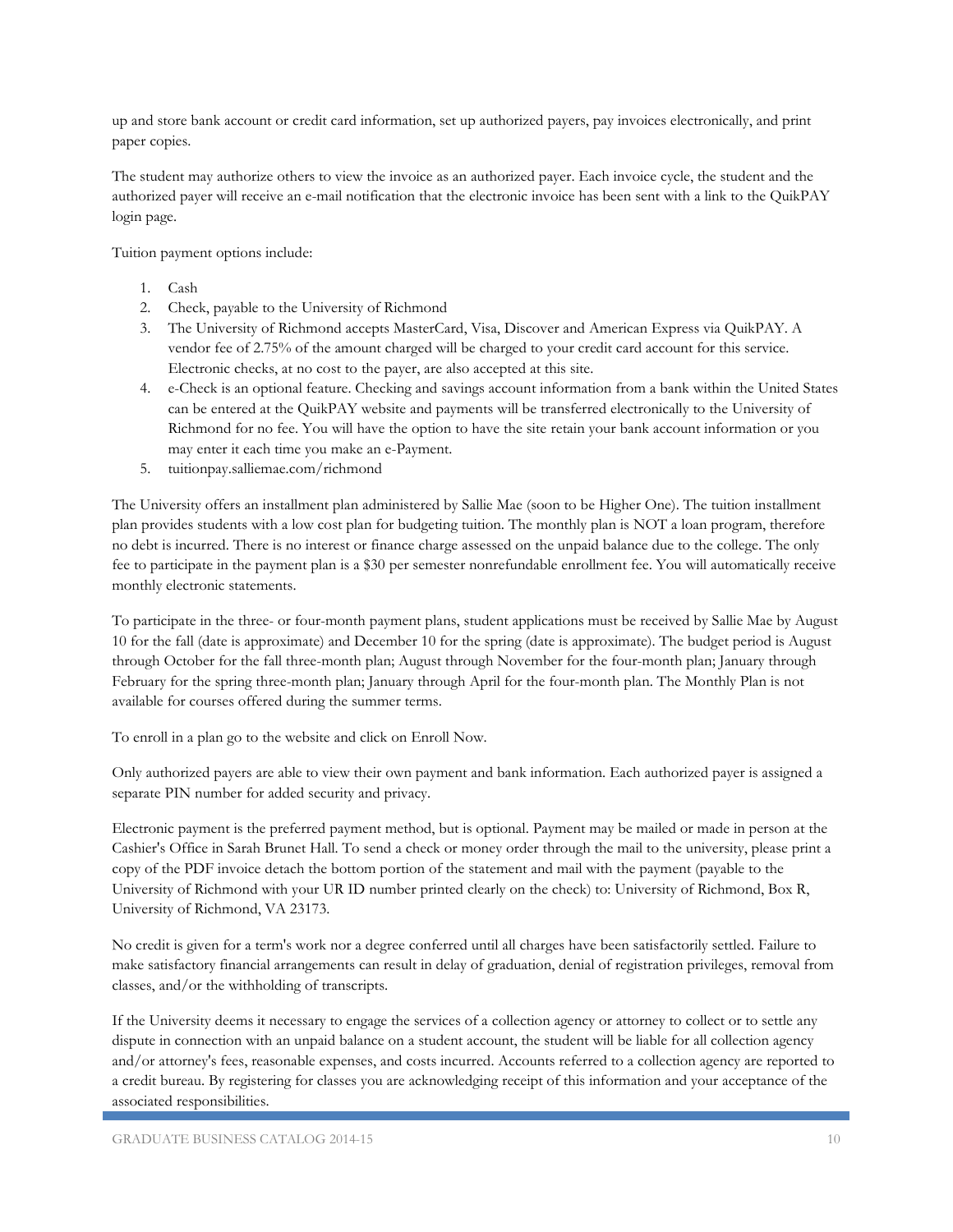### **Direct Deposit**

With Direct Deposit, your refund check will be automatically deposited to the bank account you specify, eliminating trips to the bank and the risk of your check being lost or stolen. It may take up to two business days for a direct deposit to post to your bank account. To participate, return the completed Student Authorization Form available on the Controller website http://controller.richmond.edu/common/pdf/payroll/direct-deposit-student.pdf along with a voided check to Accounts Payable. The mailing address is on the direct deposit form.

Mail all correspondence regarding your student account to the Bursar's Office:

Bursar's Office, Box R, University of Richmond, Virginia 23173

### **Refund of Tuition and Fees**

Students are matriculated by semester. If a student withdraws from classes or is dropped from the University for whatever cause, a refund of fees for a fall or spring semester shall be made in accordance with the University's refund policy, based on the following schedule. Failure to attend class does not constitute a withdrawal. This schedule is adapted for summer terms. Students who withdraw from the University and who are receiving any financial assistance may be required to return such assistance per Public Law 668.22 and institutional policy. The University of Richmond complies with all federal regulations governing recipients of federal Title IV funds. Information regarding financial aid refund policies is available in the Office of Financial Aid.

The amount of the refund is based on the date that the written withdrawal notification is received in the Office of the Dean. Any special fee associated with a particular course is non-refundable after the first day of term.

Refund Schedule (Spring and Fall Semesters Only)

Withdrawal on or before the first day of term 100% less deposits

Withdrawal during the first week of term  $100\%$ 

Withdrawal during the second week of term 70%

Withdrawal during the third week of term  $50\%$ 

Withdrawal during the fourth week of term 25%

Withdrawal during the fifth week of term 25%

Withdrawal during the sixth week of term 25%

Withdrawal after the sixth week of term None

Refund Schedule (Summer Sessions Only)

Withdrawal on or before the first day of term 100%

Withdrawal during the first week of term  $50\%$ 

Withdrawal during the second week of term 25%

Withdrawal during the third week of term  $25\%$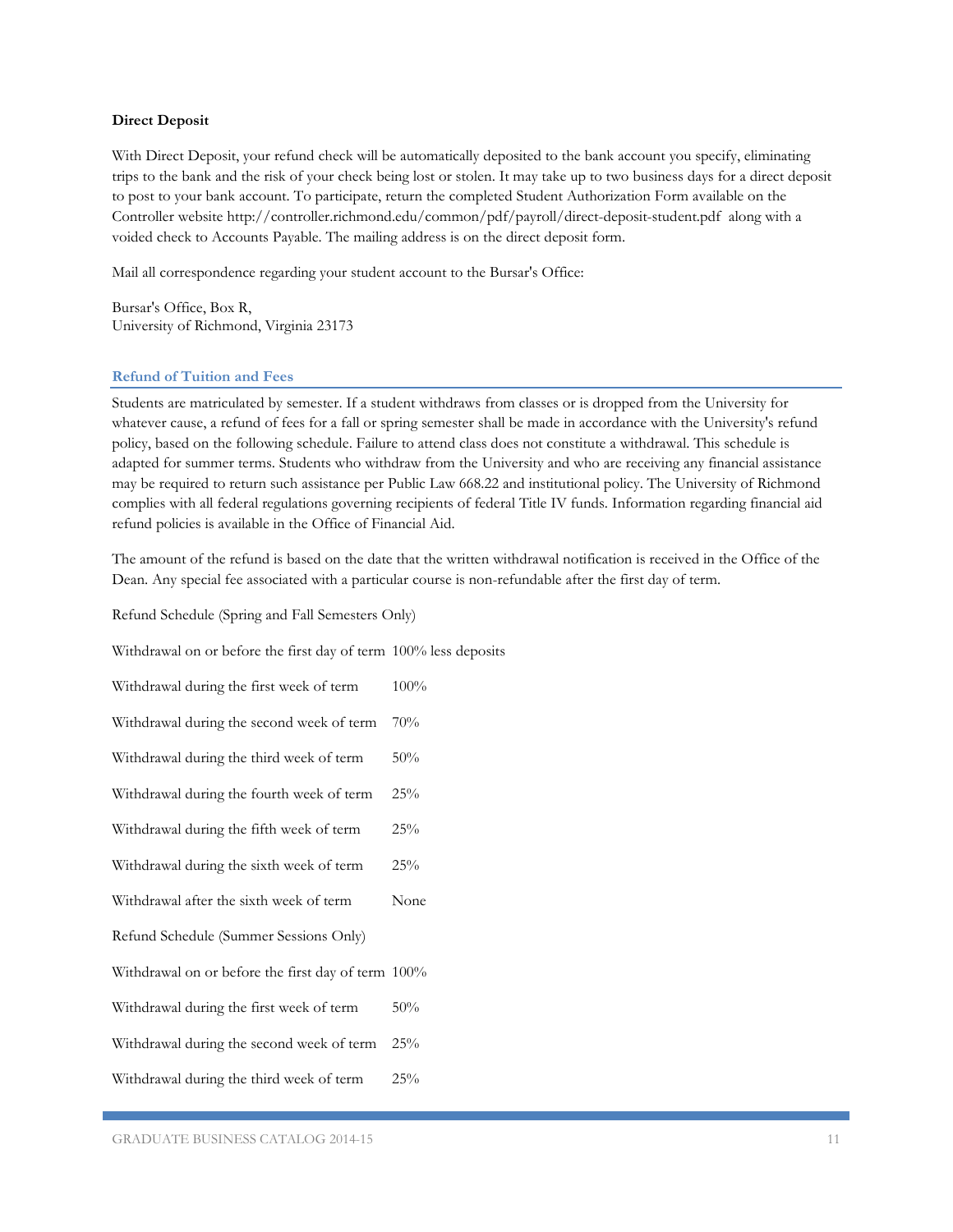# Withdrawal after the third week None

### **Appeals Process**

The University of Richmond has an appeals process for students and parents who believe individual circumstances warrant exceptions from published policy. A student or parent has six weeks from the time of withdrawal to appeal the University's refund policy.

All appeals must be in writing and directed to:

Annemarie Weitzel Bursar's Office, Box R, University of Richmond, Virginia 23173. bursar@richmond.edu

### **Financial Aid**

# **Financial Aid Overview**

The University of Richmond offers graduate students various forms of financial assistance from federal and institutional resources. Financial aid recipients must be enrolled or unconditionally accepted for enrollment on at least a half-time basis in a degree program at the University. Details on the specific aid programs are outlined below. For more information, contact the Financial Aid Office (telephone: (804) 289-8438, email: finaid@richmond.edu, or financialaid.richmond.edu/grad/index.html).

### **Federal Loans**

The Federal Direct Loan program allows graduate students to borrow federal loans to assist with educational expenses. Students must be U.S. citizens or permanent residents, be enrolled at least half-time, and be making satisfactory academic progress.

The Free Application for Federal Student Aid (FAFSA) and the appropriate Federal Direct Loan application must be filed at least six weeks prior to the start of the term. Visit financialaid.richmond.edu/grad/loans.html or contact the Financial Aid Office at (804) 289-8438 or finaid@richmond.edu for more information and applications.

### **Student Employment**

On-campus employment opportunities may be available to graduate students enrolled at least half-time through the Federal Work-Study program (FWS) or the University Work Program (UWP). FWS is a need-based program. Students interested in this program must complete the FAFSA and demonstrate eligibility for need-based aid. The UWP program is available to students who do not apply for or qualify for need-based aid. For more information and for job opportunities, please visit the student employment website at studentjobs.richmond.edu or contact the Financial Aid Office at (804) 289-8438 for more information.

#### **Veterans Benefits**

Students eligible to receive tuition benefits administered by the U.S. Department of Veterans Affairs (VA) must apply for benefits through the VA. Students should forward Certificates of Eligibility to the Veterans Certifying Official, Registrar's Office, University of Richmond, VA 23173 to have enrollment certified. In addition to the tuition benefits offered under the Post 9/11 GI Bill program, the University participates in the Yellow Ribbon program. For details regarding eligibility for the Yellow Ribbon program at Richmond, go to financialaid.richmond.edu/yellowribbon.html.

# **Satisfactory Academic Progress**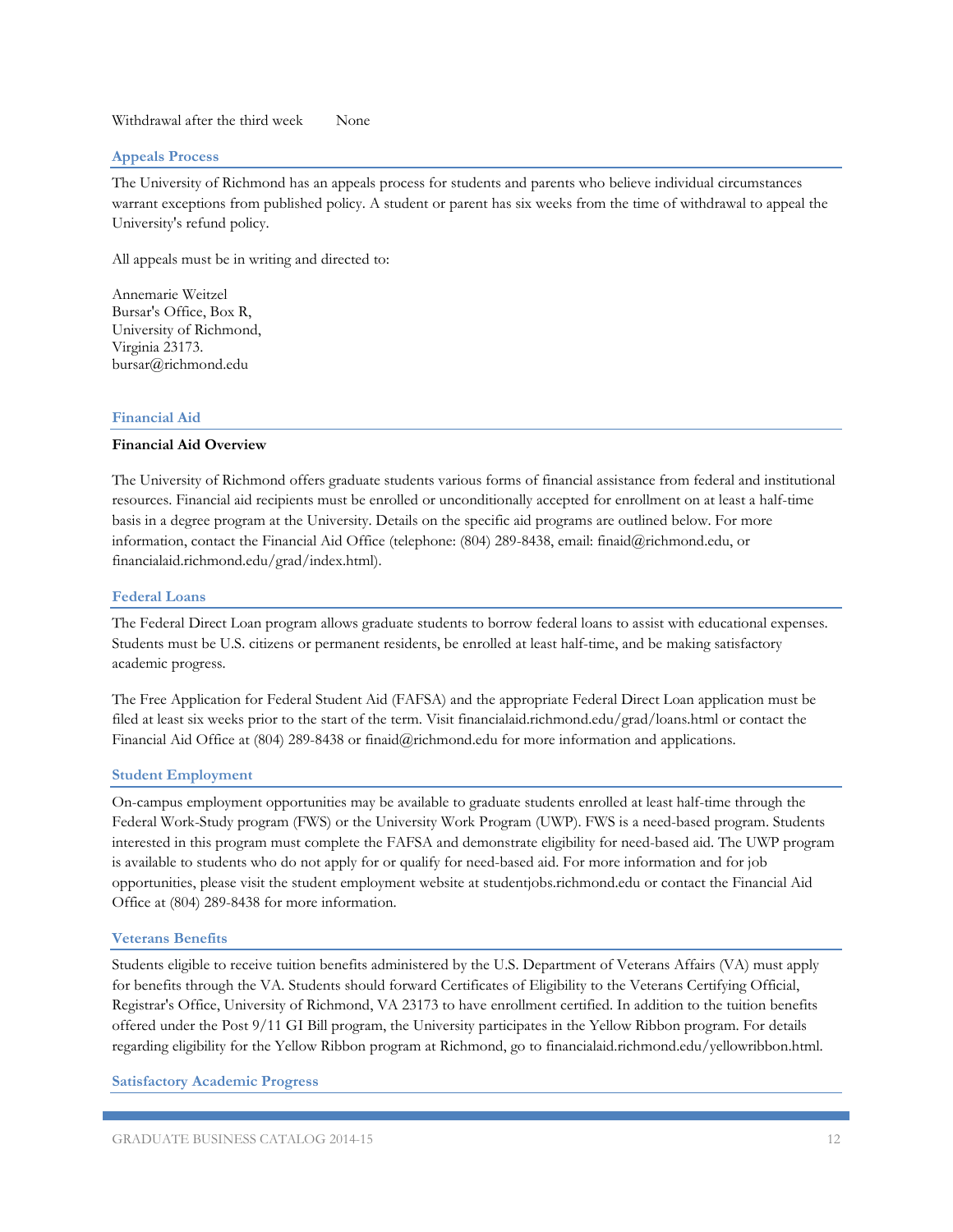According to federal regulations and University of Richmond (UR) policy, students must maintain Satisfactory Academic Progress (SAP) to receive federal and institutional financial aid. Some private loan programs also require SAP. Evaluation of students' progress for financial aid purposes is made annually at the end of the spring term to determine financial aid eligibility for the following year (summer term, fall term, and spring term). When assessing SAP, the University will review all terms of enrollment at UR as well as transfer work accepted toward UR degree requirements, whether or not the student received financial aid during those terms.

The standards of academic progress outlined here are solely for the purpose of evaluating eligibility to continue receiving federal financial aid. They do not replace or modify academic standards required for continued enrollment at the University of Richmond. The effect of incomplete coursework, withdrawals, and course repetitions impacts SAP in the following ways:

- Incomplete coursework is not included in the GPA or in the number of credits earned but is counted as attempted credit.
- Courses from which a student withdraws are not included in the GPA or in the number of credits earned but are counted as attempted credit.
- Repeated courses are counted only one time as earned credits. However, credits for each course taken, including all repeated courses, are counted as attempted credit. Both grades will be calculated in the cumulative GPA.

At the end of the spring term, Graduate Business students must meet both of the following requirements:

- Have completed 67% of all attempted coursework, (including transfer work and pass/fail courses) AND
- Have achieved a cumulative grade point average of at least a 3.0

In addition, students must complete degree requirements within the 150% maximum timeframe allowed. That is, as the MBA degree program requires 45 hours to complete, the maximum number of hours attempted to complete the program cannot exceed - 67 hours, including transfer work and pass/fail courses. Successful completion of a class means receiving one of the following grades for the class: A, B, C, D.

Students not meeting the SAP requirements for federal financial aid at the end of the spring term will not be eligible for any additional federal financial aid until the standards are met. Denial of aid under this policy may be appealed by the student, in writing, to the Director of Financial Aid within 30 days of notification that the student is no longer eligible for aid. Appeals will be considered for the following circumstances: the death of a relative of the student; an injury or illness to the student; or other special circumstances. A student's request must include information regarding why the student is not meeting the SAP standards and what factors have changed that will allow the student's academic progress to improve by the next evaluation.

Successful appeals will lead to one of two SAP statuses: Financial Probation or Eligible for Financial Aid. A student may be placed on 'Financial Probation' for the subsequent term if it is determined that he/she can regain eligibility after one term. A student may be found 'Eligible for Financial Aid' based on an academic plan that outlines future academic progress for the student as established by the Director of Financial Aid. The student will be notified of their SAP status based on the merits of the appeal. If the appeal is not granted, the student will be notified of the decision and will be financially responsible for their educational expenses.

# **Return of Financial Aid When a Student Withdraws**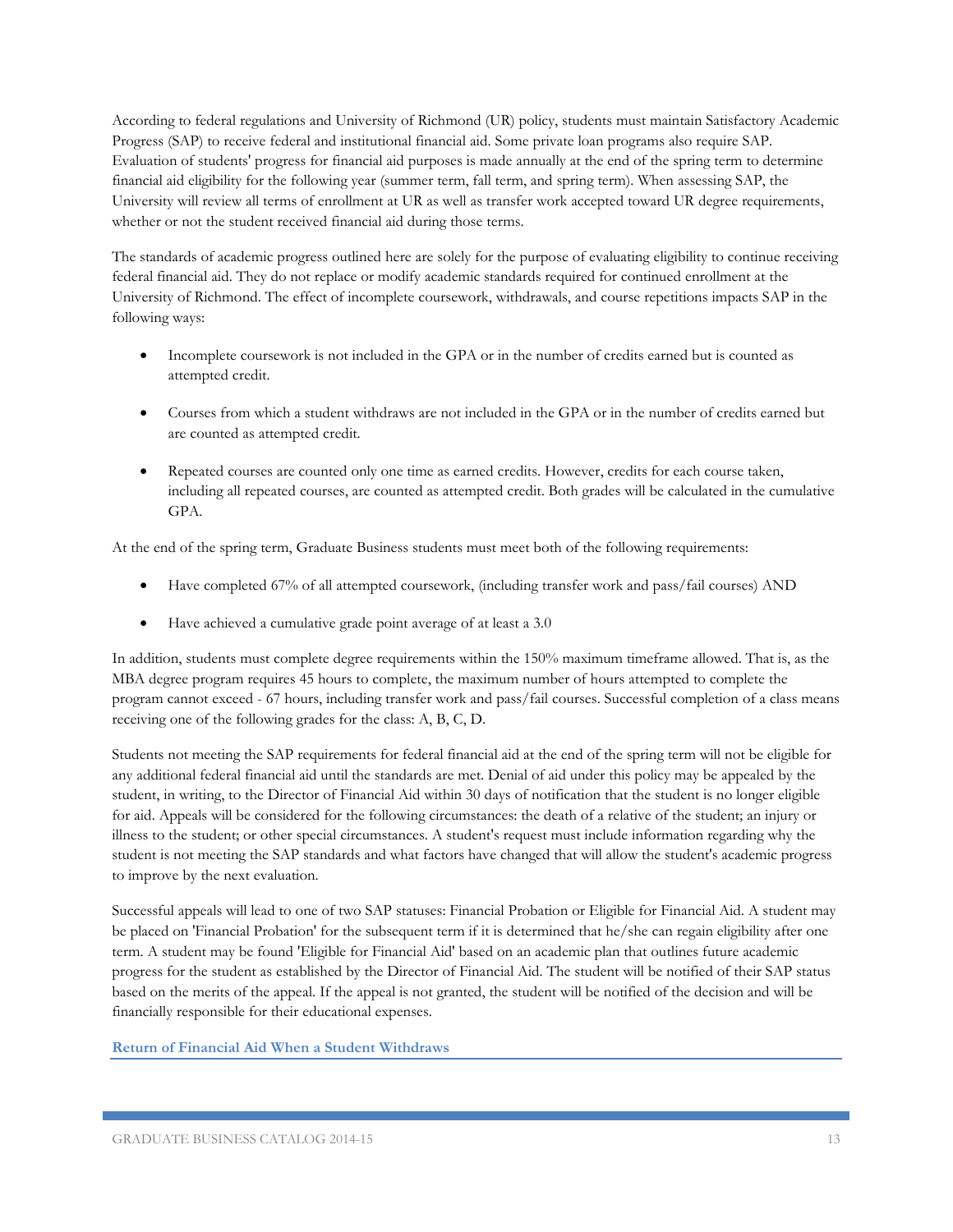A student who withdraws during a semester may be entitled to a refund of certain charges as outlined in the Refund Policy. Withdrawal may also affect a student's financial aid eligibility for the semester as outlined in the federal Return of Title IV Program Funds Policy and the Return of Non-Title IV Program Funds Policy.

# **Return of Title IV Program Funds Policy**

The 1998 amendments to the Higher Education Act (HEA) of 1965 and subsequent regulations issued by the Department of Education (43 CFR 668.22) establish a policy for the return of Title IV grant and loan funds for a student who withdraws. Title IV grant and loan funds include the following programs: Federal Direct Loans, Federal Pell Grant, Federal Supplemental Educational Opportunity Grant, Federal Perkins Loan, Federal Work-Study, Federal Stafford Loans, Federal PLUS Loans, Federal Teach Grant and the Iraq and Afghanistan Service Grant.

The amount of Title IV funds the student earns, up to the withdrawal date, is based on a daily proration determined by dividing the total number of calendar days completed by the total number of calendar days in the semester (excluding breaks of five or more consecutive days). Adjustments must only be done up to and including the 60 percent point in time for the semester. After the 60 percent point in time, the student is considered to have earned all of the Title IV funds awarded for that semester.

Unearned Title IV funds must be returned to the Title IV programs. If the amount earned is greater than the amount that has been disbursed, the difference is treated as a late disbursement to the student. Unearned funds, up to the amount of total institutional charges (tuition, room, and board) multiplied by the unearned percentage of funds, are returned to the Title IV programs by the University of Richmond. The student must return any portion of unearned funds not returned by the school. For grants, regulations limit the amount a student must repay to the amount by which the original overpayment amount exceeds 50 percent of the total grant funds received by the student. Title IV loan funds that must be returned by the student are repaid per the loan terms. Unearned Title IV funds are returned to the Title IV programs in the following order: Unsubsidized Direct Stafford Loans, Subsidized Direct Stafford Loans, Perkins Loans, Direct PLUS Loans, Federal Pell Grants for which a return of funds is required, Federal Supplemental Educational Opportunity Grants for which a return of funds is required, TEACH Grant for which a return of funds is required, and the Iraq and Afghanistan Service Grant for which a return of funds is required.

# **Return of Non-Title IV Program Funds Policy**

Non-Title IV financial aid will be adjusted for a withdrawing student based upon the University's Refund Policy. Adjustments will be made through the sixth week of classes. The amount to be returned to the non-Title IV financial aid program is the same percentage that will be refunded to the student for tuition and room charges. After the sixth week, the student is considered to have earned all of the non-Title IV aid. Non-Title IV financial aid funds are returned in the following order: institutional grants/scholarships, nonfederal loans, agency scholarships.

Students who are receiving financial aid and who are planning to withdraw from the University during a semester are strongly encouraged to meet with a financial aid advisor to review the impact that their withdrawal will have on their institutional charges and on their financial aid for the semester.

# **Student Life and Policies**

### **Counseling and Psychological Services**

CAPS staff members are licensed doctoral-level mental health professionals who help students derive the greatest benefit from the educational opportunities at UR. Services offered include short-term individual psychotherapy, crisis intervention, outreach, training, consultation, and referral to other on- or off-campus resources as needed. Services are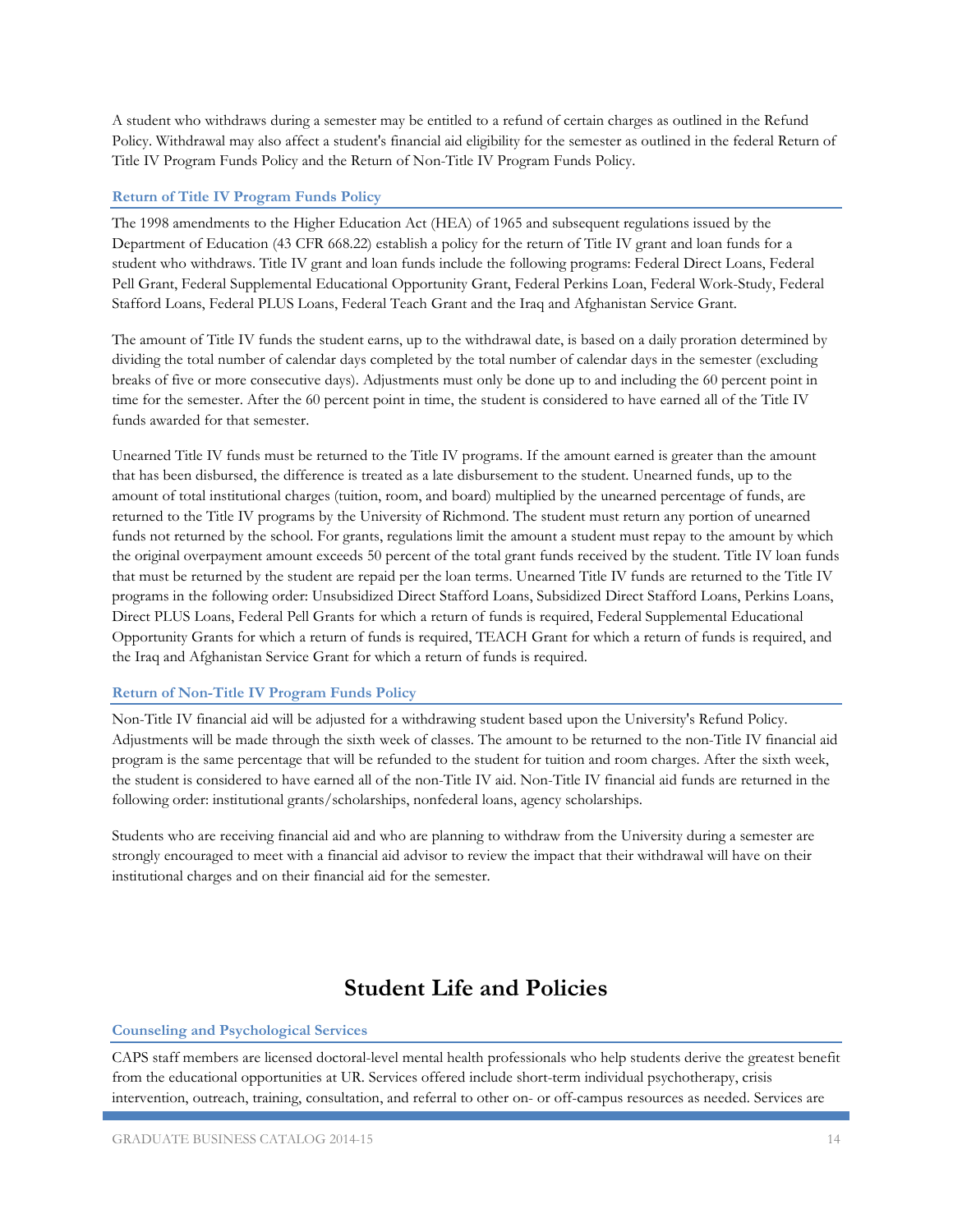offered from about mid-August to about mid-June and are available to full-time students (except for SPCS students). Common reasons students come to CAPS include stress, anxiety, depression, relationship concerns, academic difficulties, grief, family concerns, traumatic events, eating problems, substance abuse, and sleep disturbance. Appointments can be made by visiting the CAPS office (201 Richmond Hall) Monday through Friday from 8:30 a.m. to 5 p.m. Confidentiality is assured to the full extent allowed by law. The CAPS website (wellness.richmond.edu/offices/caps/) has additional information on CAPS services, links to anonymous online screening surveys, and a variety of other mental health information. Phone: (804) 289-8119; FAX: (804) 287-1227.

# **Dining Services**

University of Richmond Dining Services is a multi-operation department consisting of dining locations, snack shops, and retail stores. The E. Bruce Heilman Dining Center is a state-of-the-art facility overlooking Westhampton Lake that serves approximately 3,000 students and guests daily. A retail market is located off the main lobby and the upper level of the facility houses the Department of Food and Auxiliary Services and the campus post office.

The centrally located Tyler Haynes Commons (THC) houses Tyler's Grill, an eat-in or carry-out operation with a dining area that faces Westhampton Lake and gazebo. The campus smoothie bar, Freshens, and the Cellar, a late-night gathering space, are also located in THC. For late-night studying at Boatwright Library, gourmet coffee, hot drinks, and snacks are available at Eight Fifteen at Boatwright. Sodas, snacks, and grocery items also are available at the Dean's Den, located in the Whitehurst building near the Richmond Dean's office.

# **Meal Plans**

Off campus and commuting students have meal plan options including the Spider Flex and the Spider Blue. Both plans offer on-campus convenience, meal discounts, and flexibility. Meal plan information is available on the Dining Services website at dining.richmond.edu.

### **Hours of Operation and Other Services**

Students can find something to eat somewhere on campus whenever classes are in session, from 7:15 a.m. to midnight Monday through Thursday, Fridays from 7:15 a.m. until 1:00 a.m. and Saturday and Sunday from 10:30 a.m. until 1:00 a.m. Dining services maintains an up-to-date schedule of menus and operational hours for all campus locations on its Web page. Meal plans follow the undergraduate academic calendar, and service and hours may be limited during academic breaks and holidays.

Catering and a wide variety of additional services, including nutrition counseling and meals-to-go, are also available through University Dining Services. Additional information is available upon request or can be viewed at dining.richmond.edu.

### **Special Dietary Needs**

With a registered dietician as a member of the University dining services team, every effort is made to support special dietary needs that are medically based. Medical documentation is required, and students with dietary restrictions or special needs are asked to make an appointment to see our nutrition professional. Students will be required to sign an informational release so that their situation can be discussed with their physician or medical professional as needed. In addition, dining services may require that students consult the University's physicians regarding their dietary requests.

The University does not have designated facilities to accommodate religion-based dietary needs on a daily basis. However, we do work closely with the campus ministry to provide kosher meals for Passover selections and carry-out meals during Ramadan. Please contact the associate director of dining services if you have questions regarding available services.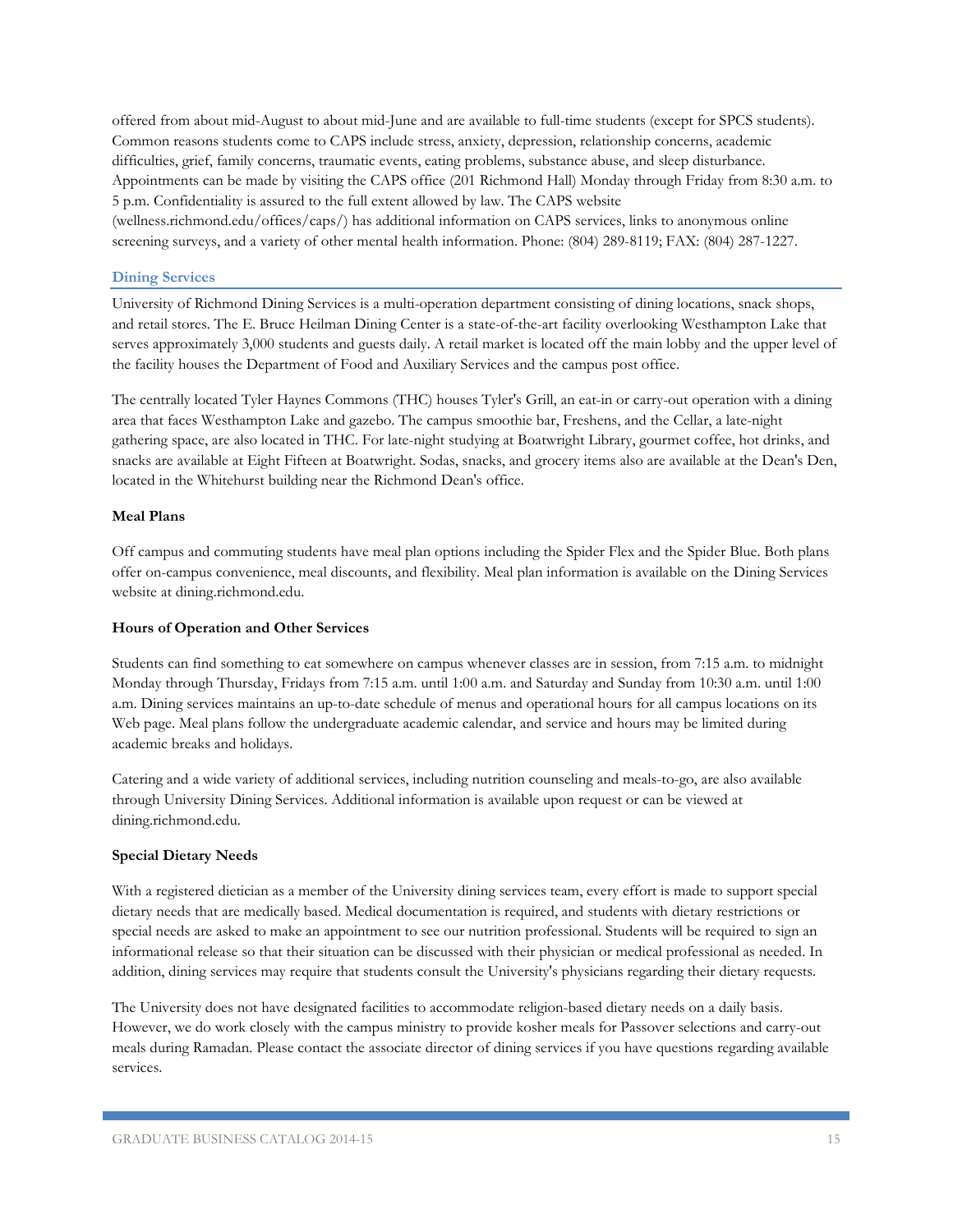### **Emergency Information**

To report an emergency, call 911 or 289-8911 (cell phone). The non-emergency number is 289-8715

(Download a PDF of the Emergency Procedures)

Getting Information

During an emergency, UR will distribute information to the campus community via:

Audio–Tornado siren and PA system

Web–This website, alert.richmond.edu

Email–Blast email to '@richmond.edu' accounts

Text/voice messages–UR Alert text messages and/or voice messages to faculty, staff, and students who register a cell or home phone through BannerWeb

Campus phones–Telephone messages to campus telephones

TV–UR TV channel 16 broadcasts

People–Resident assistants and area coordinators

Hotline–UR Emergency Hotline: (804) 289-8760 or toll free at (866) 386-0403

Emergency Terms

Shelter in Place: Choose an interior room or one with as few doors and windows as possible. Remain there until the danger has passed. Examples: Tornado or other severe weather, nuclear alert, or hazardous materials spill.

Seek Secure Shelter: Get into a lockable space, like an office or classroom, and remain there. Lock and barricade doors, turn off lights, and turn cell phones to silent or vibrate mode. Get under a desk or other surface to hide. Wait for further instruction from law enforcement. If the threat is in your building and you can safely flee, then do so. Examples: Active shooter or dangerous person immediately threatening the campus.

Evacuate: Immediately leave the building that you are in, exiting through the nearest and safest exit. If the fire alarm has not been activated, do so. Examples: Fire, smoke.

Avoid Area, Warn Others: In these types of incidents, the emergency is localized on campus. University officials do not want anyone near the area and want you to alert others of the emergency. Examples: Hazardous materials spill, flooded roads, aircraft accident, bomb threat, civil disturbance, fire, gas leak, or power lines down.

What to Do

Tornado

- Listen for the tornado siren. A single siren blast will sound continuously until the danger has passed.
- Seek shelter inside a building until notified by University officials that it is safe to leave.
- Stay away from electrical lines and devices.
- There is no "all-clear." The danger has passed when the siren silences.

Fire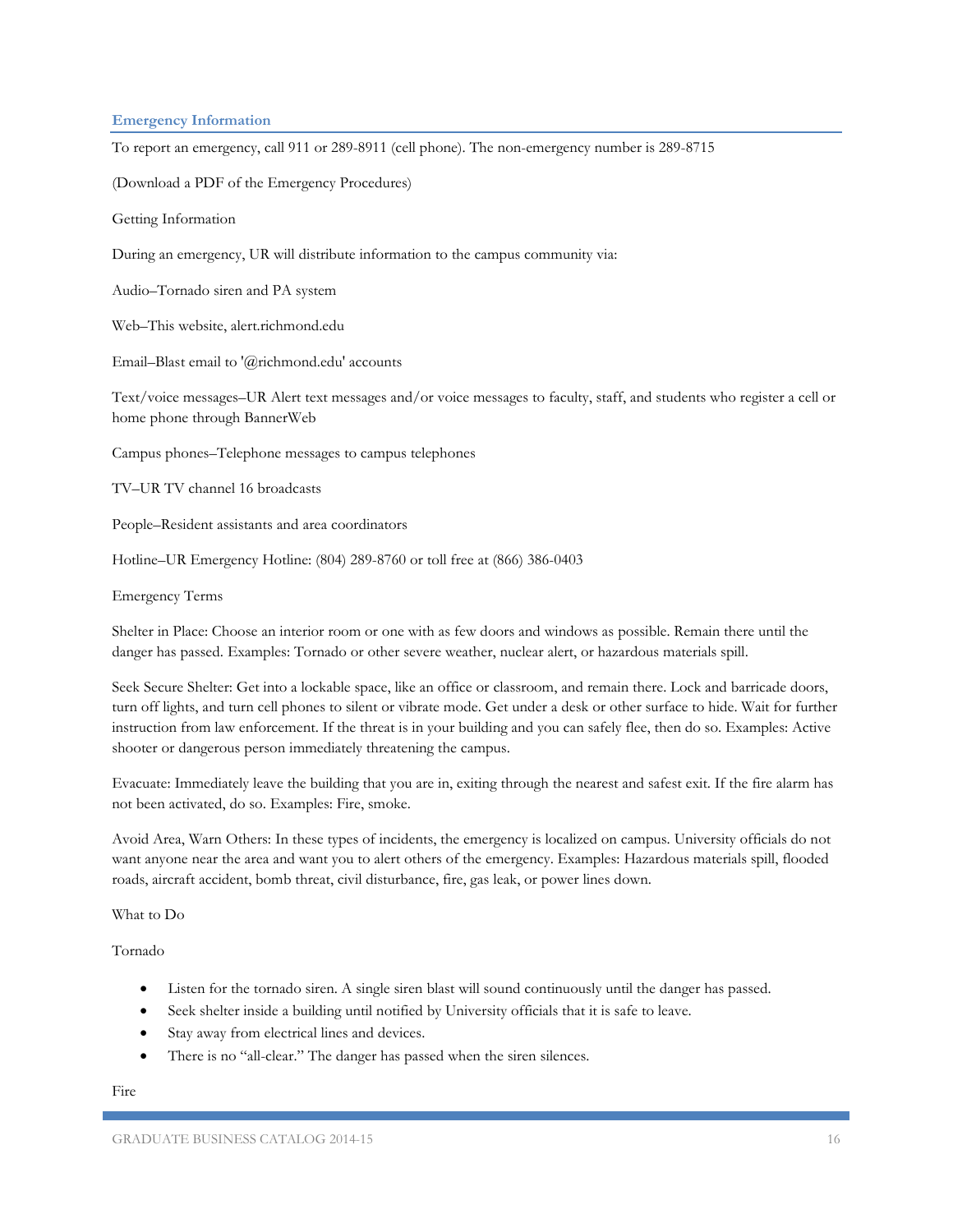- Activate the nearest fire alarm and call 289-8911 if possible to report the location and cause of the fire.
- Everyone must leave immediately when a fire alarm is activated, even if there are no obvious signs of an emergency.
- Do not use the elevator.
- Remain calm and assist others in safely getting out.
- Confine the fire by closing all doors and windows if possible. Follow directions given by emergency personnel and go to the location designated by your building coordinator to await further instructions.

# Earthquake

- Stay inside the building until the shaking stops. Don't run downstairs or rush outside while the building is shaking.
- Stay away from glass, windows, outside doors and walls, and anything that could fall.
- A sturdy table or desk can provide cover.
- Once the building stops shaking, exit the building calmly and check for others in need.
- Do not use elevators.
- If outdoors, stay in the open until the shaking stops, avoid any falling debris fields such as buildings, power lines, etc.

### Active Shooter/Dangerous Person

- Remain calm, do not engage the intruder.
- A quick and quiet escape is suggested, if it can be done safely.
- If attempting to escape, keep your hands elevated with open palms visible, especially if encountering law enforcement officers. Follow all instructions officers may give you.
- If you cannot safely exit the building, seek secure shelter.
- Close and lock windows, lower blinds, remain out of sight, and turn off lights.
- Once secured inside, take cover behind concrete walls, thick desks, and filing cabinets that are away from windows and doors.
- Remain quiet, and turn off cell phone ringers.
- Only one person from the room should call police at 289-8911 and tell them where you are, where the dangerous person is, and the condition of others with you. Follow their instructions. If you cannot speak, leave the line open so the dispatcher can hear what is going on.
- Assist others if they are injured.
- Do not respond to any unfamiliar voice commands until you can be sure they are coming from a police officer.

### **Housing**

The University does not provide on-campus housing for graduate students.

### **International Students and Study Abroad**

The Office of International Education, located in Puryear Hall, serves all students, undergraduate and graduate, in arts and sciences, business, leadership studies, continuing studies, and law. It offers advising on opportunities and procedures for study, internships, and work abroad; a wide variety of services for international students such as orientation, visas, work, health insurance, and taxes; and a broad range of cultural and social activities focused on cultures and countries around the world as well as cross-cultural issues.

### **Multicultural Affairs**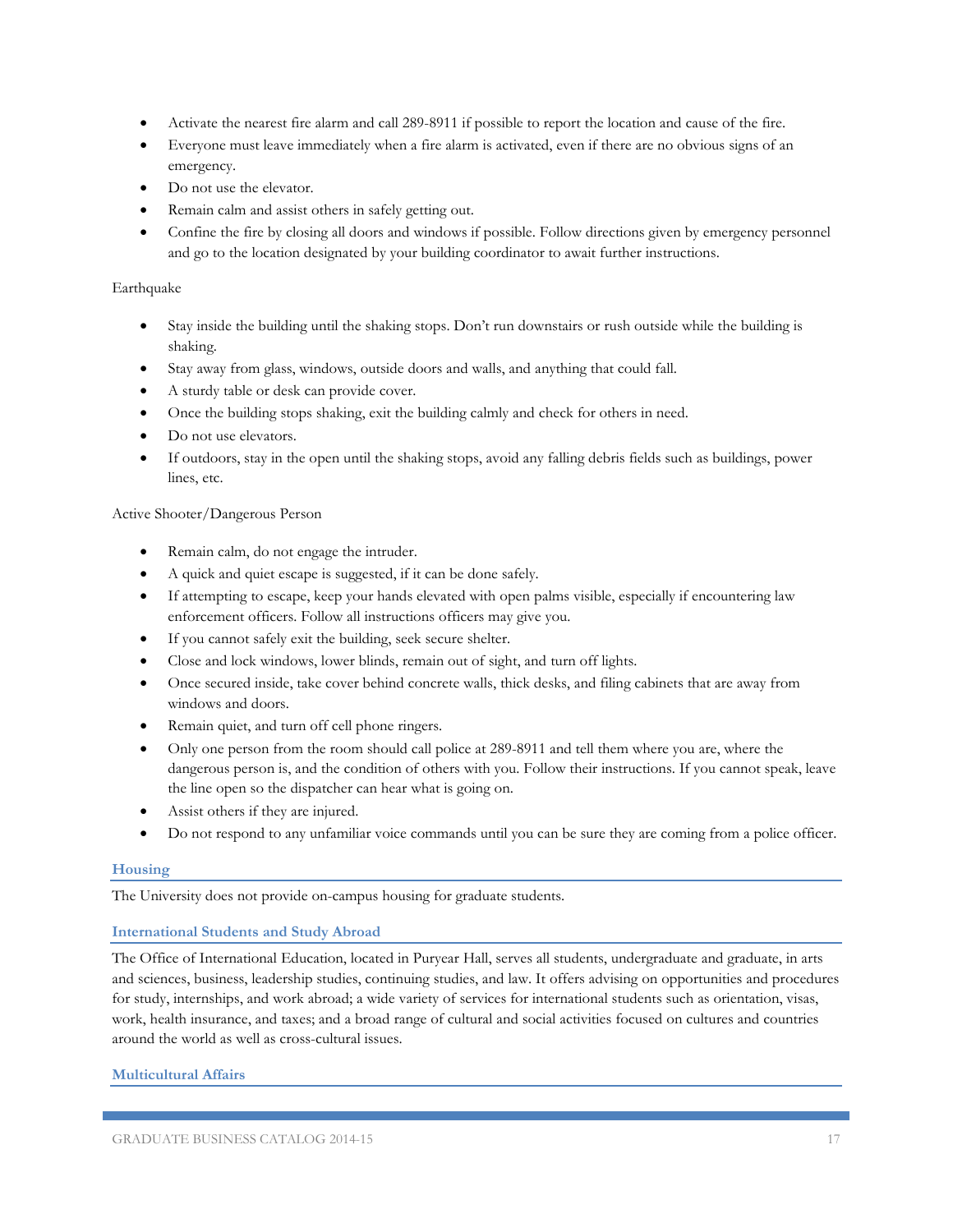The mission of the Office of Multicultural Affairs is to support the ongoing enrollment and retention of ethno-culturally and socio-culturally diverse American students and promote a campus climate that celebrates diversity. Working in collaboration with a variety of other offices and departments campus-wide, the Office of Multicultural Affairs develops, implements, and advocates for programs that are designed to enhance the overall personal development and growth of University students.

# **Official University Communications**

The University of Richmond uses email as an official means of communication within the University. Examples include notification of financial aid, tuition bills, academic or disciplinary action, instructor feedback, and correspondence from University offices. Students are required to activate their @richmond.edu email account and to check it regularly. Students are responsible for reading the content of University communications sent to their email account. If students choose to forward their University emails to an external email provider, they are responsible for ensuring that the external email account remains active.

### **Recreation and Wellness**

The mission of the Department of Recreation and Wellness is to enhance the lives of its members by providing quality recreational and educational programs in an environment that promotes healthy lifestyles, academic productivity, and personal growth.

The Weinstein Center for Recreation and Wellness provides a comprehensive facility that includes a two-level fitness and wellness center, three-court gymnasium with an elevated walking and jogging track, two multipurpose rooms, pool, game room, and racquetball and squash courts, as well as locker room and sauna facilities. Participants have the opportunity to experience a full range of cardio and strength equipment, in addition to a wellness resource center and computer lab. Outdoor playing fields and lighted basketball and sand volleyball courts are available for recreational use. Thirteen tennis courts, a 400-meter track, and cross country trails are also available for recreational use when not scheduled for intramurals, intercollegiate athletics, or special events. The campus recently added an 18 hole disc golf course available for recreational use.

The fitness and wellness program offers group exercise, indoor cycling, and other fitness programs throughout the day. In addition, special screenings, assessments, and services are offered to address health and wellness topics. Services often include massage therapy, personal training, cholesterol screenings, blood pressure checks, and fitness assessments.

The intramural sports program offers a wide range of major and minor sports at a variety of skill levels. More than 25 sport clubs provide student leadership opportunities as well as competitive options for students who are not part of the varsity athletic program. The Natural High and Outdoor Adventure programs offer activities and trips throughout the year, often including whitewater tubing and rafting, camping, skiing, rock climbing and hiking. The Odyssey high ropes course is one component of a much larger and long term departmental goal for developing a comprehensive Outdoor Experiential Education program.

For more information about recreation and wellness programs or the Weinstein Center, please visit recreation.richmond.edu or call Member Services at (804) 289-8361.

### **Student Health Center**

The Student Health Center offers a comprehensive program in health education and health maintenance, as well as treatment for illness and injury. The Health Center staff includes board-certified family practice physicians and registered nurses. Services include acute care for illness and injury, general medical care, women's health, men's health, allergy shots, and immunizations. The telephone number is (804) 289-8064 and FAX is (804) 287-6466. Students and parents are encouraged to visit the Health Center's website for general information and timely messages: healthcenter.richmond.edu and the Health Center can be reached by email at healthcenter@richmond.edu.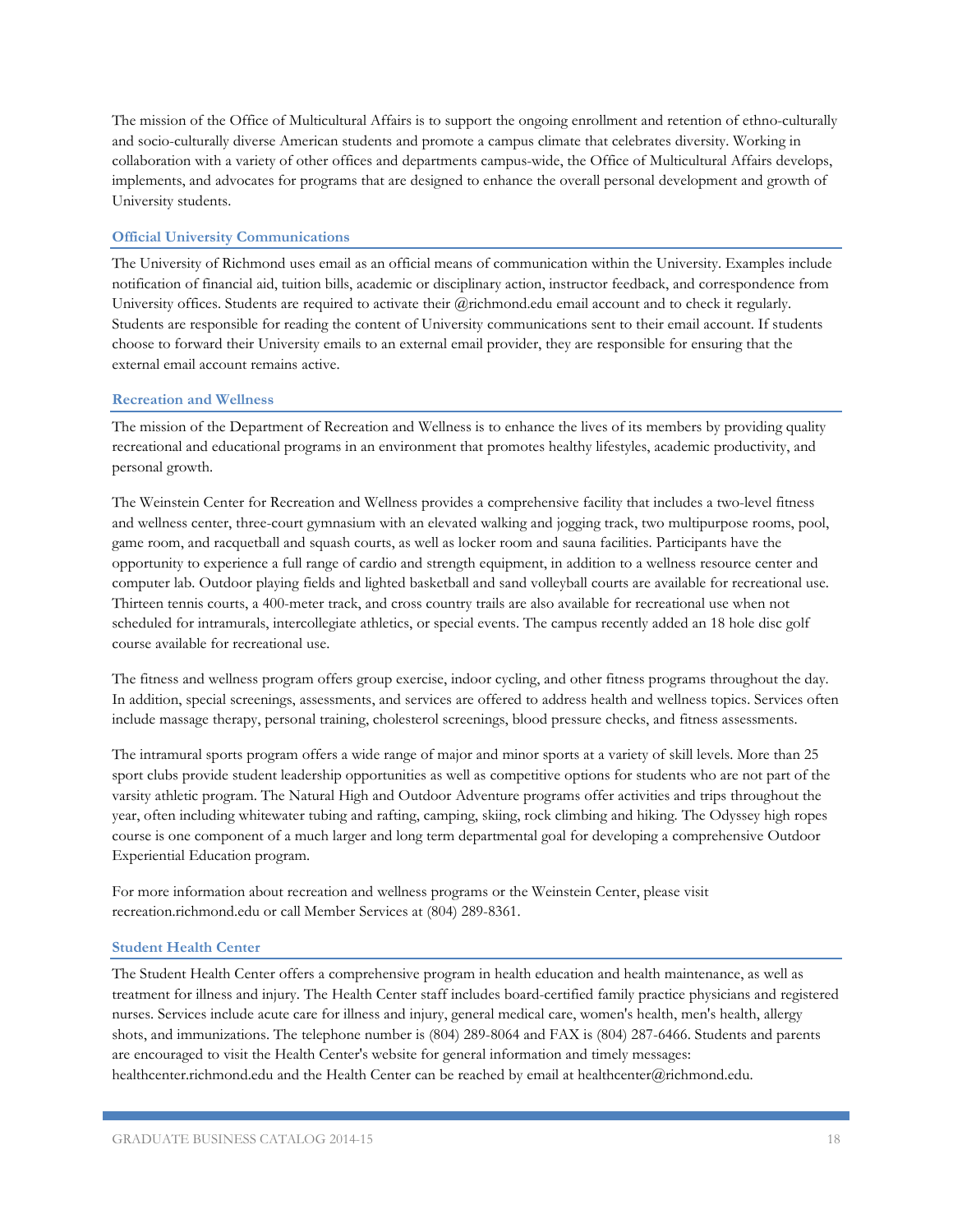Rather than walking in without an appointment, students are encouraged to call and speak with a registered nurse about their concerns through the Dial-A-Nurse system (call 804-289-8700 for the Dial-A-Nurse). After evaluating the history and symptoms of the illness, the nurse will advise the most appropriate treatment. If indicated after the Dial-A-Nurse evaluation, an appointment will be made. Appointments may be made for annual gynecological examinations, doctorrequested follow-up visits, allergy shots, immunizations, and PPD tests by calling (804) 289-8064.

All full time students are eligible for the services provided by the Student Health Center. (School of Professional and Continuing Studies students are not eligible.) The cost of prescription drugs, some laboratory tests, hospital emergency room treatment, hospitalization, x-rays, and referral off campus for consultation with medical specialists are not covered by any student fees. These costs will be billed separately by the provider.

The Student Health Center does not accept insurance assignments. This means we will not bill a patient's insurance company. Any charges incurred at the time of visit will be billed through student accounts or may be paid by check, cash, or Spider Card. The patient will be provided with a medical encounter form itemizing all charges and containing all necessary information to submit for insurance reimbursement.

Information regarding hours of operation, descriptions of services, details of allergy shot procedure, billing and insurance questions, medical information, community facilities, medical referrals, and helpful links can be found on the Health Center's website.

Virginia law mandates that each student submit an immunization record and tuberculosis screening status prior to enrollment. In compliance with this requirement, the immunization record is included in the health history form provided to entering students and is to be returned to the Student Health Center.

All communications between student and Health Center staff are strictly confidential. Information will not be released from the Student Health Center without the patient's prior approval except in an emergency or by court order.

### **Student Identification Number**

In an effort to better protect the privacy of each member of the University of Richmond community, the University uses randomly generated ID numbers of each student, employee, faculty member, and alumnus/a.

A student will be assigned a University of Richmond ID number as the primary identification for University records when he/she enters the University. This eight-digit number will be printed on each student's One-Card (unless the student requests that it not be printed). This ID number also will be used in conjunction with a confidential PIN for students to register for classes and access their academic records through the Web using the University of Richmond's Student Information System (BannerWeb). A Social Security number will still be required to be on file with the University to fulfill IRS and federal reporting requirements.

### **Arts and Cultural Events**

The Modlin Center for the Arts presents more than 35 world-class performing arts events as part of the Modlin Great Performances Series, four main-stage productions presented by the University Players and Dancers, and another 22 music performances as part of the Department of Music's annual free concert series. Located throughout campus, University Museums presents more than 20 exhibitions of national and international art and artifacts as well as student work. In addition to arts events, the Jepson School of Leadership Studies, the WILL program, and many academic departments sponsor lecture series.

### **Bonner Center for Civic Engagement**

The Bonner Center for Civic Engagement (CCE) helps students, faculty, and staff get involved in the Greater Richmond community. The CCE brings together its campus constituents and community members to address social issues in context and to respond to community-identified needs through community-based learning and research, advocacy work,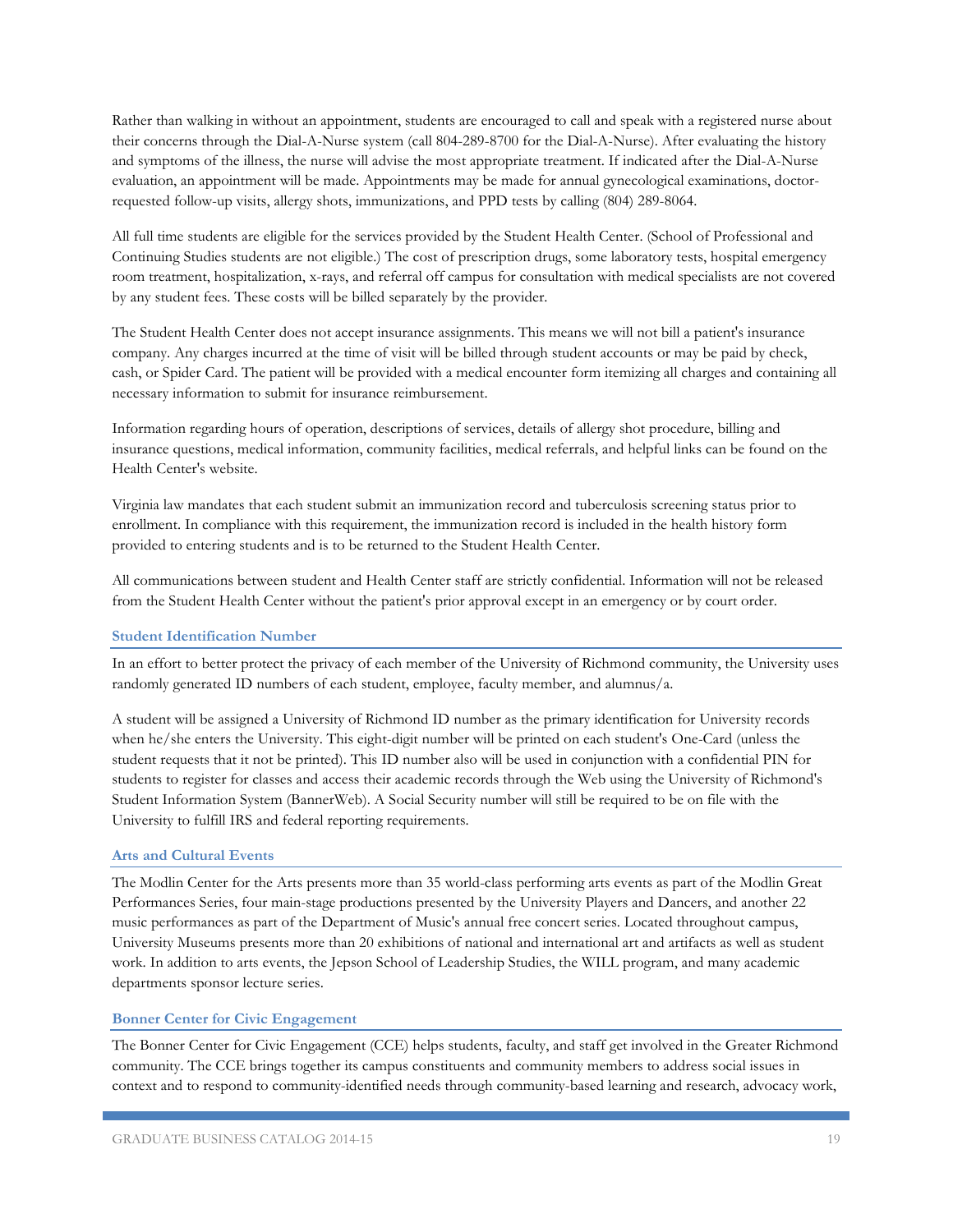deepened awareness of current events, service, alternative breaks, and city tours. Located in Tyler Haynes Commons, the CCE works with faculty and students to integrate academic learning with the pressing social issues facing the Richmond region and beyond. The CCE also sponsors educational programming on important local, national, and international issues.

### **Bookstore**

The University Bookstore carries textbooks for all courses scheduled for a given term at the University. A comprehensive selection of reference books and general reading materials is also available. The store offers academically priced software, computer and office supplies, greeting cards, gifts, clothing, and health and beauty aids. Services include faxing and UPS shipping. The bookstore's website is urspidershop.com.

### **Counseling and Psychological Services**

CAPS staff members are licensed doctoral-level mental health professionals who help students derive the greatest benefit from the educational opportunities at UR. Services offered include short-term individual psychotherapy, crisis intervention, outreach, training, consultation, and referral to other on- or off-campus resources as needed. Services are offered from about mid-August to about mid-June and are available to full-time students. Common reasons students come to CAPS include stress, anxiety, depression, relationship concerns, academic difficulties, grief, family concerns, traumatic events, eating problems, substance abuse, and sleep disturbance. Appointments can be made by visiting the CAPS office (201 Richmond Hall) Monday through Friday from 8:30 a.m. to 12 noon and 1 to 5 p.m. Confidentiality is assured to the full extent allowed by law. The CAPS Web site (caps.richmond.edu) has additional information on CAPS services, links to anonymous online screening surveys, and a variety of other mental health information. Phone: (804) 289-8119; FAX: (804) 287-1227.

### **Disability Accommodations**

The University seeks to comply with all applicable federal, state, and local laws regarding the rights of individuals with disabilities. To facilitate such compliance, the vice president for student development serves as the University's disability coordinator. The University does not discriminate on the basis of disability in admission. Therefore, applicants are not required to provide information about their physical condition or disability status prior to admission. Individuals with disabilities are invited to contact the disability coordinator regarding any accommodations they may require in visiting the campus or upon matriculation. The University provides reasonable adjustments or accommodations in its academic programs as necessary for equal opportunity and participation for qualified students with disabilities.

### **Identification Card/One-Card**

Each degree- or certificate-seeking student will be issued a picture identification card (One-Card) upon request. This card verifies that the holder is eligible to receive University library and certain other campus privileges. A campus ID is required for check cashing and access to athletic facilities and serves as your meal card if applicable and library card. Neither the card nor its privileges is transferable.

All University students may sign up for the University's SpiderCard Account, a declining balance program which allows students to access previously deposited funds via their University One-Card. The SpiderCard Account allows students the ability to make purchases without carrying cash and can be used at the bookstore, the Student Health Center, most vending machines, for on-campus pizza delivery, in One Card Services for passport photos, for concessions in Robins Stadium/ Robins Center, and all campus dining locations. Students will be mailed information before the fall semester regarding SpiderCard sign up. Complete information on the One-Card is available at onecard.richmond.edu.

### **Office of Alumni and Career Services**

The Office of Alumni and Career Services, advises and supports undergraduate students and alumni throughout the career development process. The office approaches career development as a continuous learning experience that begins during a student's first year at Richmond. Staff members work with undergraduate students in all majors to assist them in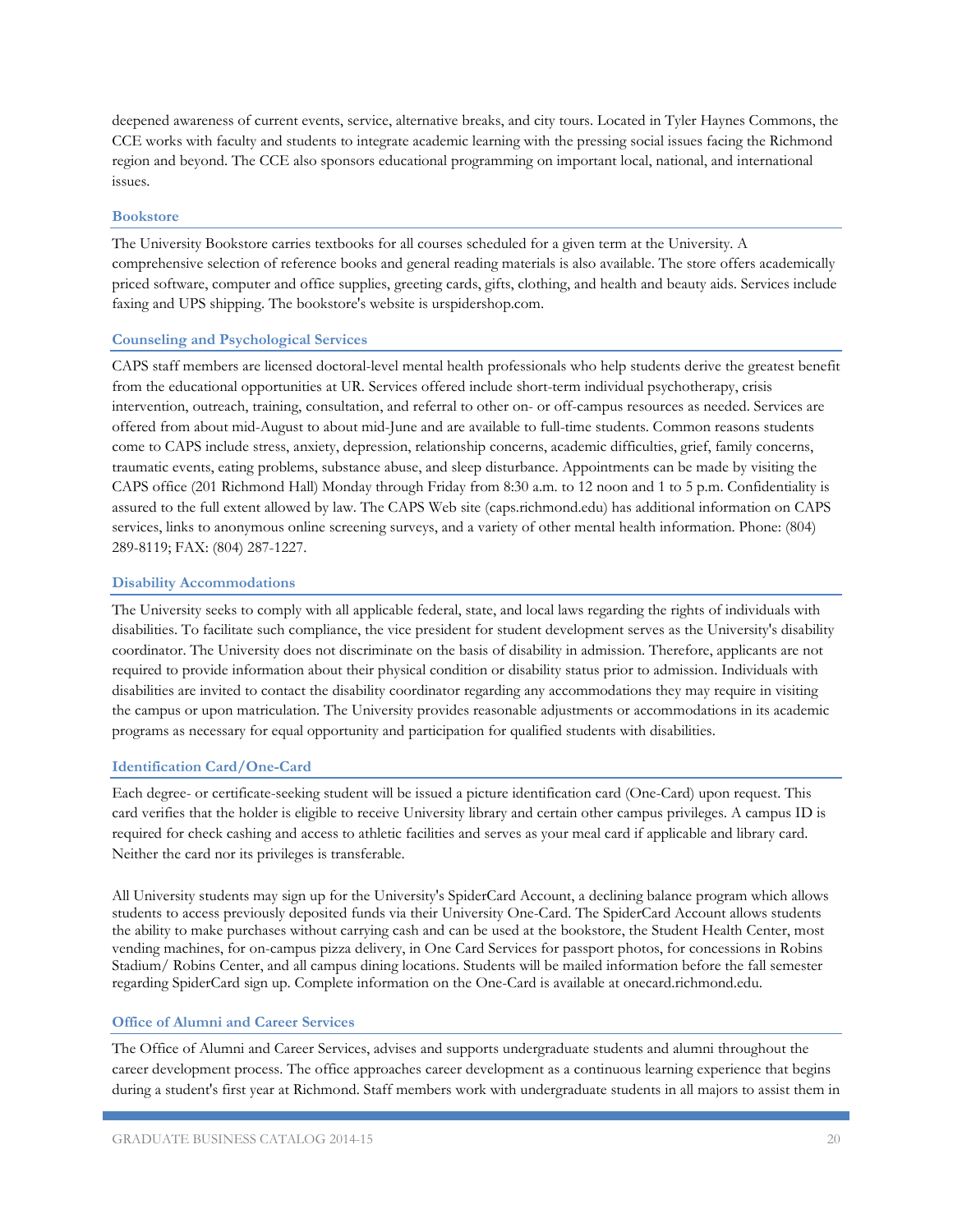discovering their individual paths for success. Richmond students achieve a high rate of success after graduation. They are employed in a diverse range of industries and are accepted at some of the best graduate and professional schools in the world. In fall 2008, the office relocated to a newly renovated space located on the third floor of Tyler Haynes Commons.

The Office of Alumni and Career Services assists students in:

- Exploring interests and abilities
- Choosing majors
- Connecting with internships and learning experiences
- Investigating graduate and professional school options
- Landing their first jobs

Programs & Events include:

- Individual career advising
- Industry expos
- Career workshops and panels
- Spider Road Trips to explore industries in various metropolitan areas
- "Evening of Etiquette"
- Mock interviews
- On-campus interviews
- Off-campus recruiting events

# **Exclusive Search Engines**

Richmond students and alumni have access to the University's exclusive job opportunity database, SpiderConnect, which allows them to search for internships and full-time position postings, apply for interviews and register to attend organizational information sessions. Career15 gives Richmond students access to opportunities open to students from Virginia's colleges and universities. The University Career Action Network (UCAN) allows Richmond students access to internship postings throughout the world.

The UR Career Network allows students to search for and connect with Richmond alumni in varying industries and geographic areas for career networking.

# **Recruiting Programs & Events**

Every year, the Office of Alumni and Career Services hosts organizations for information sessions and on-campus interviews. Organization representatives, professionals and alumni also attend five industry-focused expos held throughout the academic year. In addition to bringing employers on campus to recruit Richmond students, the office works to bring students to major metropolitan areas through Spider Road Trips. The office also assists students in applying for and attending regional and national career fairs.

For more information, visit careerservices@richmond.edu.

# **Office of Common Ground**

Common Ground supports the University's core principles of diversity and inclusion. Offering signature programs such as Safe Zone, the Cultural Advisors, Diversity Roundtable and an annual social justice retreat, Common Ground invites all students to join in the work of building a truly inclusive community.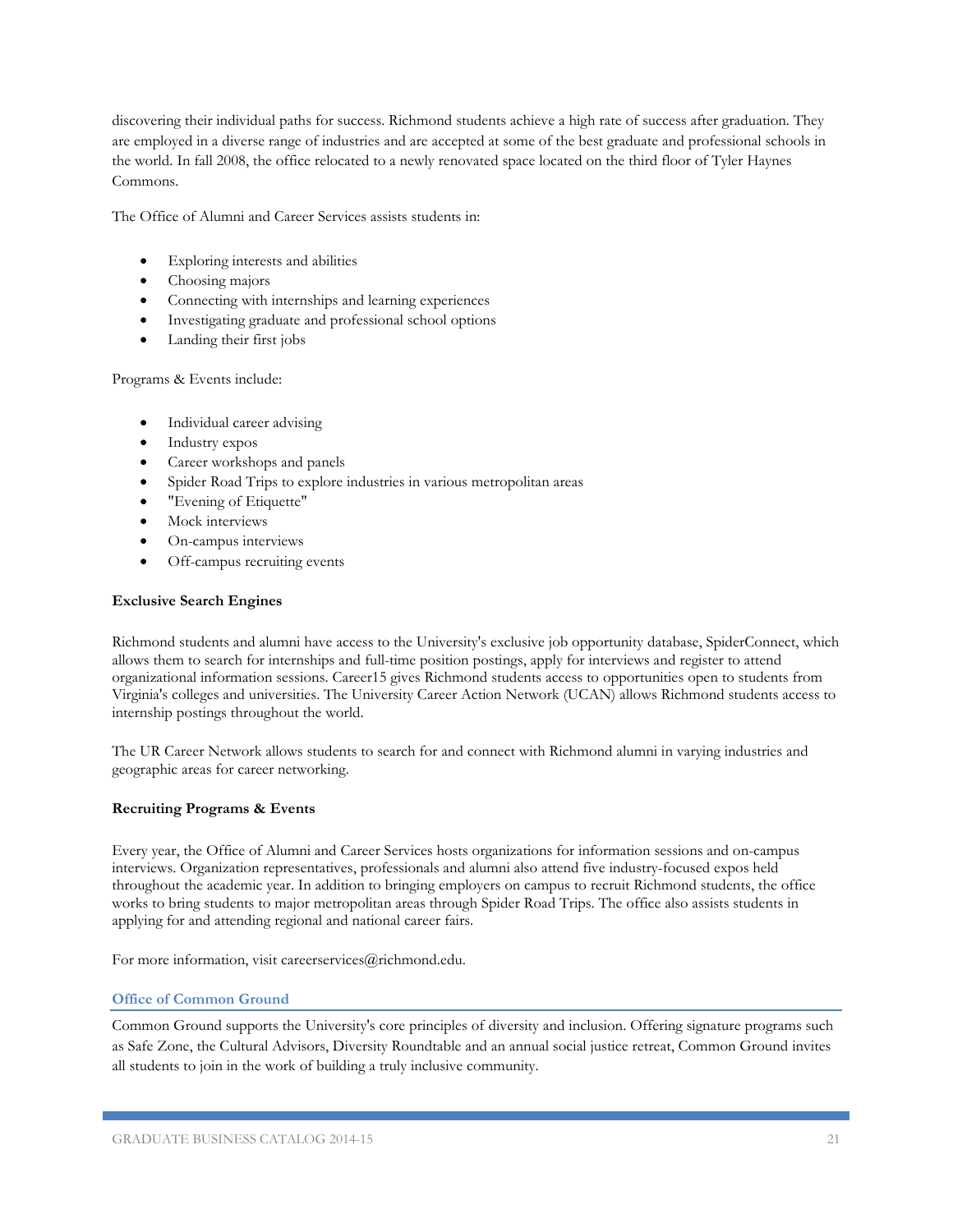Through workshops, diversity trainings for student leaders, all-campus programs, private consultation, and resources on numerous issues of difference, the staff of Common Ground is ready and willing to work with any student or group who wishes to explore topics of diversity, community, inclusion, or social justice.

# **Parking Services**

The University of Richmond's Parking and Transportation Office strives to provide adequate, safe, convenient, and accessible parking for faculty, staff, students, and visitors to the University. To accomplish this, Parking Services will:

- Continuously assess the parking needs of the campus community.
- Create effective rules and regulations.
- Collaborate with other departments to better serve the campus community.
- Provide 24-hour police patrols of all parking lots.

# **Ethics, Conduct, and Policies**

### **Alcoholic Beverages and Other Drugs**

The legal age for the consumption and possession of beverage alcohol is 21 in the Commonwealth of Virginia; the law governs all sites within the Commonwealth and all persons including temporary visitors from other places. The University supports the laws of the Commonwealth and has policies to educate and regulate its campus constituencies regarding the consumption of alcohol. Similarly, statutes as well as University policies prohibit the possession, distribution, sale, or use of illegal drugs or narcotics, including marijuana and hallucinogens. Moreover, each person is responsible for his or her destructive, obstructive, or otherwise inappropriate behavior, whether under the influence of any substance or not. Persons in violation of the law are subject to prosecution by law enforcement agencies as well as disciplinary proceedings by the University.

More information about the University's alcohol and drug policy can be found online at studentdevelopment.richmond.edu/common/PDF/UR\_Alcohol\_Policy.pdf

# **Grievances and Complaints**

Students who wish to file a complaint or grievance pertaining to University policies, procedures, or conditions may address their complaint in written form to the appropriate department head or official who oversees the area of concern. If in doubt as to whom to direct the complaint, the following officials may be contacted:

Student Life Concerns

Housing

Joan Lachowski, Office of Undergraduate Student Housing

Financial policies

David Hale, Vice President for Business and Finance

All other concerns

Steve Bisese, Vice President for Student Development

Academic Concerns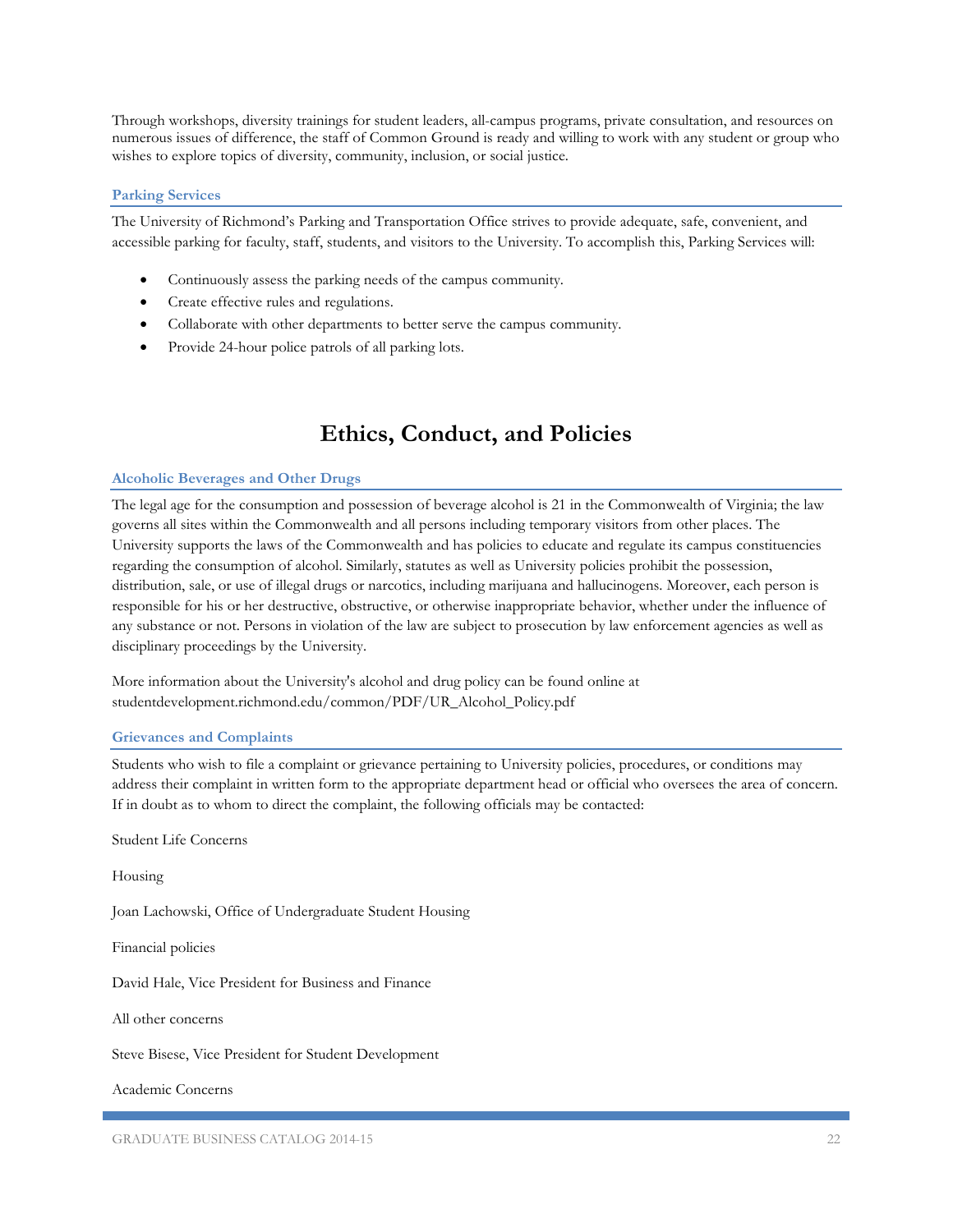School of Arts and Sciences

Joe Boehman, Dean of Richmond College

Juliette Landphair, Dean of Westhampton College

Robins School of Business

Bob Nicholson, Associate Dean for Undergraduate Business Programs

Richard Coughlan, Senior Associate Dean and Director of the Reynolds Graduate School of Business

Jepson School of Leadership Studies

Sandra Peart, Dean

School of Law

Kristine Henderson, Associate Dean for Student Services and Administration

School of Professional and Continuing Studies

Ned Swartz, Associate Dean for Administration and Student Services

### **Harassment & Discrimination**

Every University employee and student has the right to work and study in an environment free from discrimination and harassment and should be treated with dignity and respect. The University prohibits discrimination and harassment against applicants, students, and employees on the basis of race, religion, national or ethnic origin, age, sex, sexual orientation, gender identity, gender expression, disability, status as a veteran or any classification protected by local, state or federal law.

The University's policy against discrimination and harassment (Policy) incorporates protections afforded by Title IX of the Educational Amendments of 1972, which prohibits discrimination in educational programs and activities based on gender. This Policy also incorporates all other local, state and federal laws, including Title VII of the Civil Rights Act of 1964. Any individual whose conduct violates the Policy will be subject to disciplinary action up to and including termination for employees and expulsion for students.

Harassment is the creation of a hostile or intimidating environment, in which verbal or physical conduct, because of its severity and/or persistence, is likely to interfere significantly with an individual's work or education, or affect adversely an individual's living conditions on campus.

Illegal and improper harassment based on any of the classifications in paragraph 1, may include:

- Any suggestion that sexual favors, race, religion, national or ethnic origin, age, sex, sexual orientation, gender identity, gender expression, disability, status as a veteran or any protected classification would affect one's job, promotion, performance evaluations, grades, working or educational conditions;
- Making unwelcome or offensive comments about a person's clothing, body or personal life;
- Offensive jokes or unwelcome innuendoes;
- Other conduct that creates a work or educational environment that may be considered offensive or hostile, even though some staff or students might not find them objectionable;
- Use of unwelcome or offensive nicknames or terms of endearment.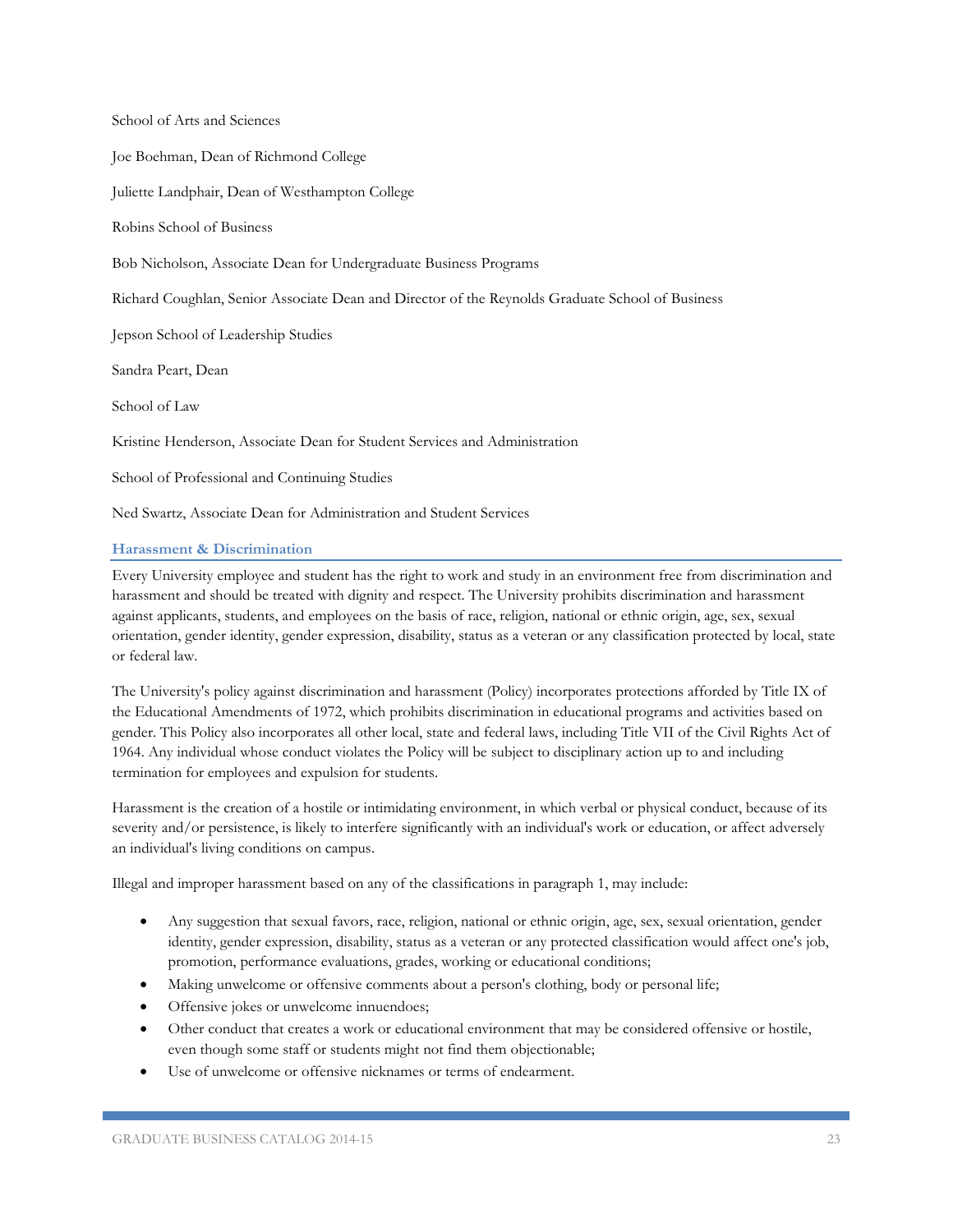Sexual harassment, in particular, may consist of unwelcome sexual advances, requests for sexual favors, or other verbal or physical conduct of a sexual nature when one or more of the following occur:

- Submission to or rejection of such conduct is made a term or condition of an individual's employment or academic success;
- Submission to or rejection of such conduct is used as the basis for employment or academic decisions;
- Such conduct has the purpose or effect of interfering with an individual's work or academic performance or creates a hostile, intimidating or offensive work or educational environment.

The University has designated the Associate Vice President for the Department of Human Resource Services (located in Weinstein Hall), as the University's representative to handle issues arising under the Policy, including Title IX. Individuals who need further information or clarification of the Policy should contact the Associate Vice President directly. employees and students who feel they have suffered discrimination or harassment in violation of the Policy should follow the Complaint Resolution Procedure described below.

The Policy also applies to complaints of harassment or discrimination involving applicants for admission or employment, or persons aggrieved by third parties such as contractors or vendors serving the University.

# Complaint Resolution Procedure

For ease in identifying individuals, the person making the complaint is referred to as the Complainant, and the person for whom the complaint is being made is referred to as the Respondent.

The University will endeavor to respond to and resolve all complaints quickly and effectively. Individuals who believe they have been harassed or discriminated against in violation of the Policy are encouraged to take action in any of the ways described in the Complaint Resolution Procedure (Procedure).

Although none of the actions listed under the options for Informal Resolution, below, are required before an individual may file a Formal Complaint, the University favors informal resolution of these claims whenever possible. Except as expressly provided herein, the Procedure is the only grievance practice available to staff, faculty, students or other parties for violations of the Policy. No other grievance practices otherwise available at the University are applicable.

Through the Procedure, the University will take necessary steps to prevent recurrence of any harassment and/or discrimination determined to have occurred, and will take necessary steps to correct the discriminatory effects of the conduct on the Complainant and others, if appropriate. During all stages of the Procedure, every effort will be made to ensure fundamental fairness to all parties involved in the complaint process. The University will make good faith efforts to protect the confidentiality of those involved in the Procedure to the extent permitted by law and to the extent that continued protection does not interfere with the University's ability to investigate allegations or to take corrective action.

The University prohibits retaliation against any individual who files a complaint (informal or formal) in good faith or participates in a harassment or discrimination inquiry. Disciplinary action will be taken against any individual who retaliates against a Complainant or participant in a harassment or discrimination inquiry, or who files a discrimination or harassment complaint in bad faith, or who maliciously or knowingly files false charges.

# A. Procedures for Informal Resolution

The Informal Resolution process provides an effective means of resolving most disputes. However, the Complainant may terminate the Informal Resolution process at any time and initiate a Formal Complaint without prejudice.

# 1. Informal Discussion with Respondent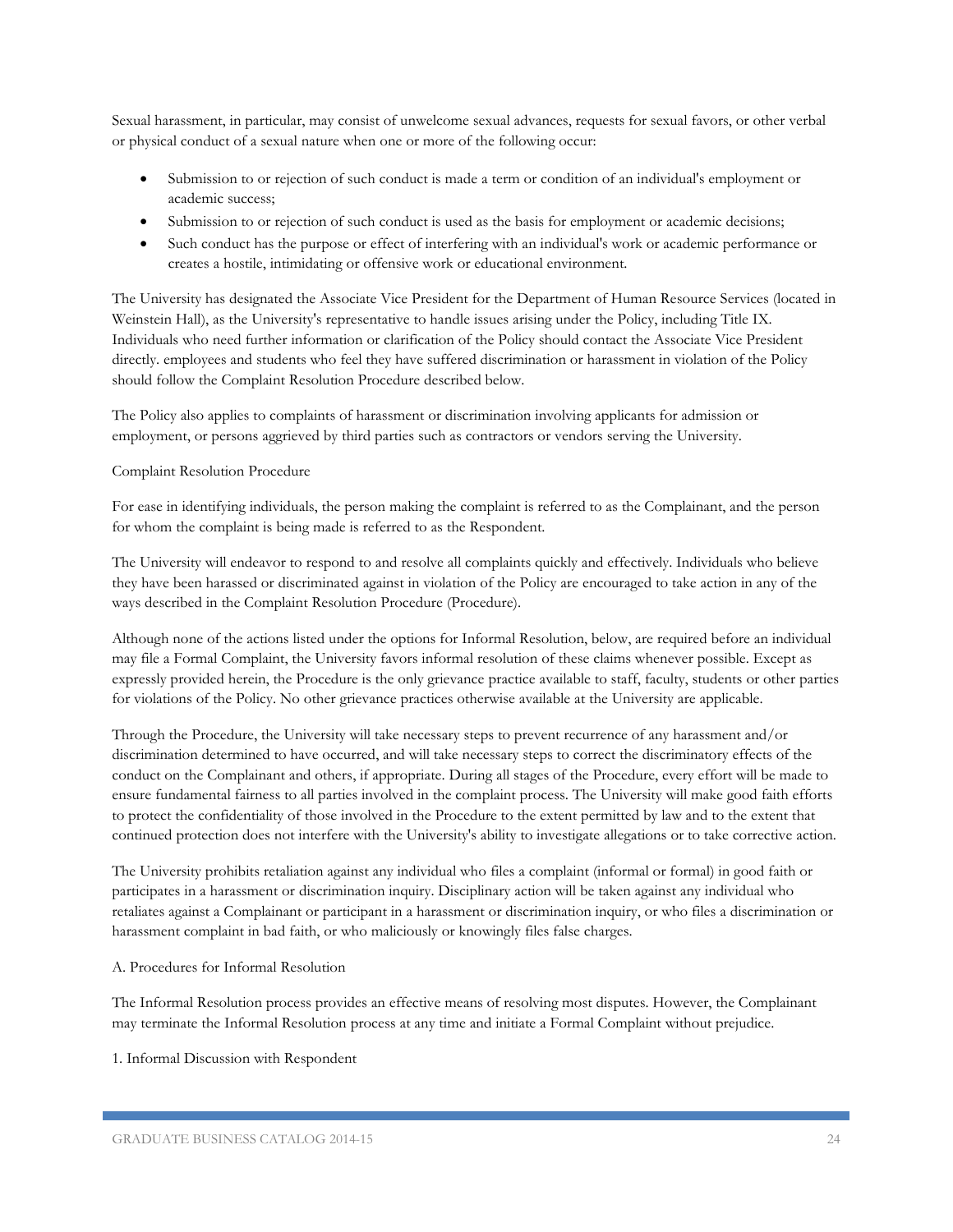Prior to the involvement of other parties or University officers, the Complainant may choose to discuss the concerns directly with the Respondent. The Respondent may not realize that his or her conduct is offensive or unwelcome. Many disputes can be resolved quickly and effectively with such direct communication. A complaint brought to the attention of the Respondent shortly after the alleged offensive behavior occurs (e.g.: immediately or in a few days) will usually result in more effective resolution.

# 2. Informal Discussion with University Officials

Understanding that a Complainant may discuss concerns with a friend, confidant, advisor or counselor in the Counseling and Psychological Services office, etc., it is nonetheless the case that to initiate an informal discussion with University officials, a Complainant should contact one of the following individuals in a timely manner, ordinarily within thirty (30) days of the offending conduct:

Students should contact the dean of their school or residential college as follows:

- Arts and Sciences, Business or Leadership Studies undergraduate students should contact the dean of their residential college
- Graduate School of Business: Senior Associate Dean, Richard Coughlan at (804) 289-8553
- Law School: Dean, Wendy Purdue at (804) 289-8183
- Richmond College: Dean, Joseph Boehman at (804) 289-8061
- School of Professional and Continuing Studies: Dean, James Narduzzi at (804) 287-6684
- Westhampton College: Dean, Juliette Landphair at (804) 289-8468

# Staff should contact:

- Executive Assistant to the President: Carolyn Martin at (804) 289-8088
- Faculty should contact the dean of their school:
- Arts and Sciences: Dean, Kathleen Skerrett
- Business: Dean, Nancy Bagranoff
- Professional and Continuing Studies: Dean, James Narduzzi
- Law: Dean, Wendy Perdue
- Leadership Studies: Dean, Sandra J Peart

If the complaint is against one of the designated University officials, the Complainant should contact the President of the University, who will designate a representative of the University to handle the matter. If the complaint is against the dean of a student's residential college, then the Complainant should contact the Associate Vice President for the Department of Human Resource Services.

The Informal Discussion can help with any or all of the following options:

Assisting the Complainant to determine if the behavior violates the Policy, or to learn more about the Policy;

Conducting an informal investigation with the effect and goal of ending the alleged behavior in an effective and expeditious manner;

Contacting the supervisor of the alleged offender and requesting assistance to stop the behavior;

Meeting with the individual whose behavior is alleged to be offensive or unwelcome, and discussing the situation to make it clear that the behavior is offensive or unwelcome and should cease.

Based on the Informal Discussion, the University official will determine what additional action, if any, is necessary.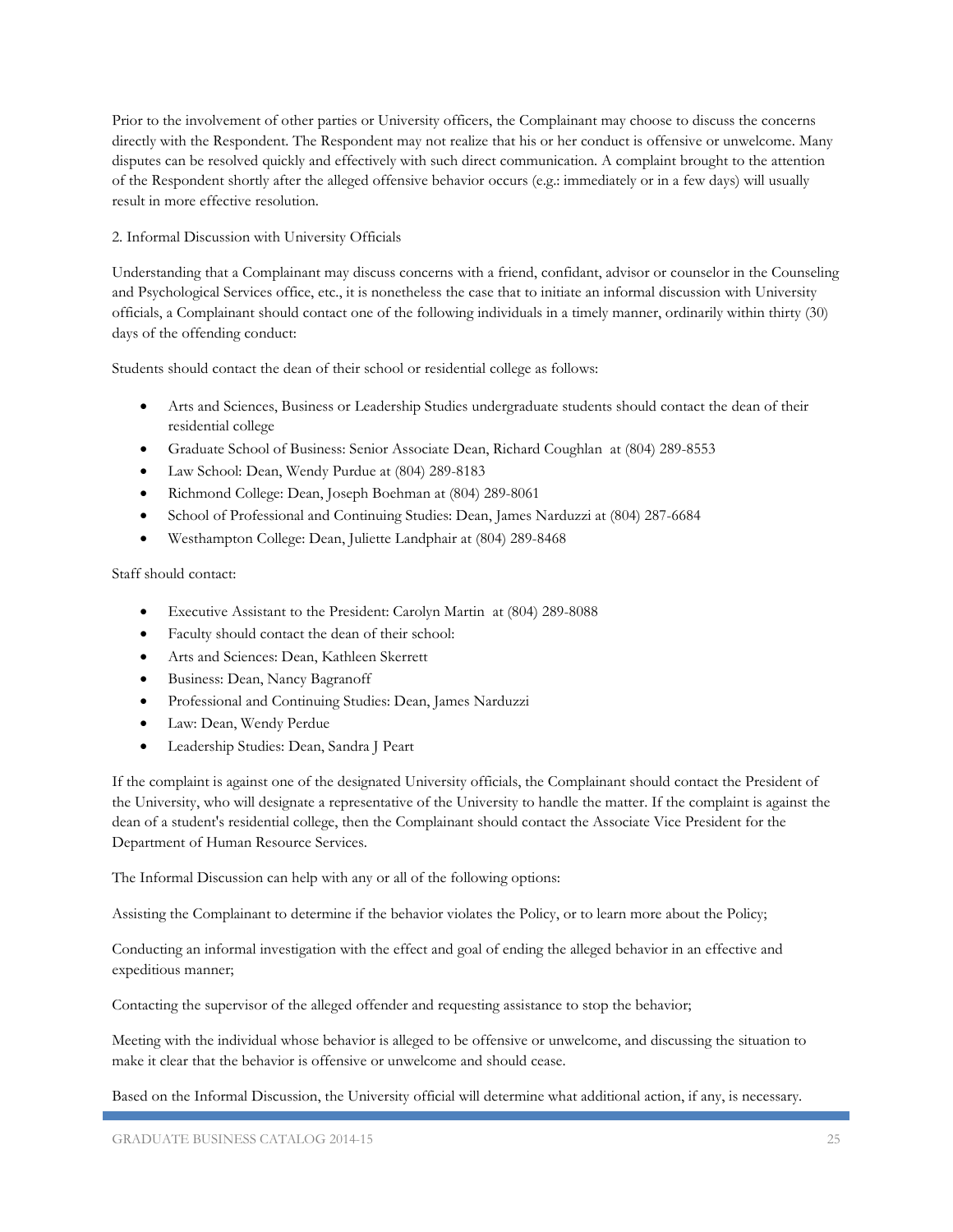The Informal Discussion process will last as long as the Complainant deems it desirable to continue to meet with University officials, but usually the University will try to resolve the problem at this early stage within ten (10) working days. Most complaints can be resolved at this stage. If not satisfied with the resolution from the Informal Discussion, then the Complainant may proceed to the Formal Complaint process described below.

B. Procedures for Formal Resolution

A Complainant may omit the Informal Discussion process entirely and file a Formal Complaint with the Associate Vice President for the Department of Human Resource Services (hereafter the Associate Vice President). Formal Complaints alleging violation of the Policy must be filed in the Associate Vice President's office in a timely manner, ordinarily within thirty (30) days of the offending conduct, or shortly after the conclusion of the Informal Discussion process, usually within ten (10) working days.

The Formal Complaint must be in writing and must set forth:

- 1. A statement that the Complainant intends that this document shall constitute a Formal Complaint;
- 2. Date or approximate date on which the alleged behavior occurred;
- 3. Identity of the person(s) purportedly responsible;
- 4. Specific descriptions of the alleged behavior;
- 5. All witnesses and evidence supporting the complaint, including attaching any tangible evidence or documentation;
- 6. Complainant's name and signature.

The Respondent will have ten (10) working days after receiving the Formal Complaint to file a written Response in the Associate Vice President's office.

The Associate Vice President, or her/his designee, will review the Formal Complaint and Response. An investigation, including relevant interviews, will be conducted. The Associate Vice President, or her/his designee, will prepare a written report of the Formal Complaint Findings (Findings) as expeditiously as possible, usually within forty-five (45) days from the date that the Formal Complaint was filed, and will deliver the Findings to the Complainant and Respondent. The written report will include the Associate Vice President's or her/his designee's conclusions with respect to the Formal Complaint and will make a final determination as to what action, if any, is necessary. Either party may appeal from the Findings within the time period and in the method described below.

All provisions in this Grievance Procedure for notifying all parties of Findings and recommendations will be followed so long as the University determines that there are no violations of state or federal privacy laws, including, but not limited to, the Family Educational Rights and Privacy Act.

If no appeal is filed within the designated time period, then the Findings will be final. The Associate Vice President will then work with other University officials to enforce the Findings. If no appeal is filed, then no party will have a right to pursue any other University grievance procedures.

C. Appeal from Formal Complaint Decision

Either the Complainant or the Respondent may initiate an appeal from the Formal Complaint Findings. The appeal must be filed with the Associate Vice President's office within ten (10) working days from the date of the Findings.

The appeal must be in writing and must set forth: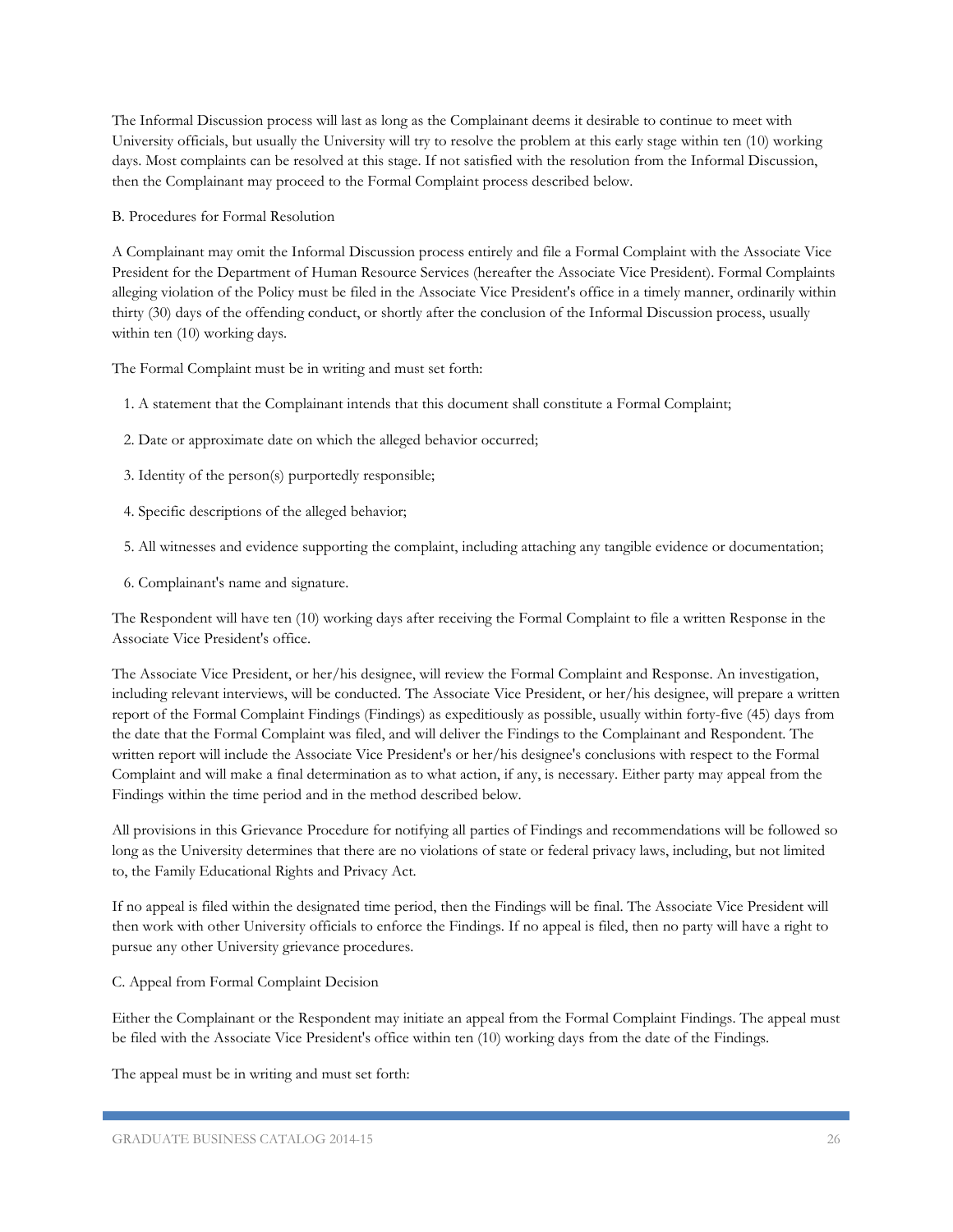- 1. Substantive reason(s) for the appeal;
- 2. The identity of all witnesses;
- 3. Any new information.

The responding party must file a written response to the appeal with the Associate Vice President's office within five (5) working days after receiving the appeal, and must set forth:

- 1. A response to the appeal allegations;
- 2. The identity of all witnesses.

Within five working days after receiving the appeal, the Associate Vice President will assemble the Resolution Committee, which will be formed solely for the purpose of resolving disputes alleging violations of the Policy. The Resolution Committee members will be chosen by the President, who will select two students, two staff members and two faculty members from the Judicial Pool.

The Judicial Pool is constituted at the beginning of each year to provide a pool of faculty, staff and students to serve on the Resolution Committee (defined in this document for the purpose of this Policy) and Hearing Boards for matters of Policy violations. The faculty members are elected each year by their respective schools, two each from Arts and Sciences, Business, Leadership Studies, Law and Continuing Studies. Five staff members are designated by the Associate Vice President at the beginning of each year as part of the pool. Student members of the pool are the chairs of the Richmond College Judicial Council, the Westhampton College Judicial Council, and the chairs of the Honor Councils for Richmond and Westhampton Colleges, the Business and Law Schools and the School of Professional and Continuing Studies.

The Resolution Committee will be charged with the responsibility of conducting a fair and unbiased hearing within fifteen (15) working days after being assembled. It will have access to all available information pertaining to the complaint. The Resolution Committee will accept and review written statements submitted by the Complainant and Respondent and other relevant individuals. At its discretion, it may also entertain oral testimony from witnesses.

The general outline of the hearing, which will be tape recorded, will be as follows:

The Resolution Committee will review the Formal Complaint, if applicable, Response, Written Appeal and all other available information;

The Complainant will have the opportunity to present the complaint and any attending circumstances;

The Respondent will have the opportunity to present a response and any attending circumstances;

The Resolution Committee may request specific individuals to appear before it and may also implement additional procedures as it deems necessary for a fair and equitable process;

Other than witnesses, only the Complainant, Respondent, Associate Vice President (or her/his designee) and members of the Resolution Committee may be present during the hearing; except that the Complainant and/or Respondent may be accompanied by a non-participating support person such as a member of the CAPS staff, but neither may be represented by legal counsel in these procedures;

The Resolution Committee will deliberate, in private and outside the presence of any other individuals, and render its collective Recommendations in writing within ten (10) working days after the conclusion of the hearing.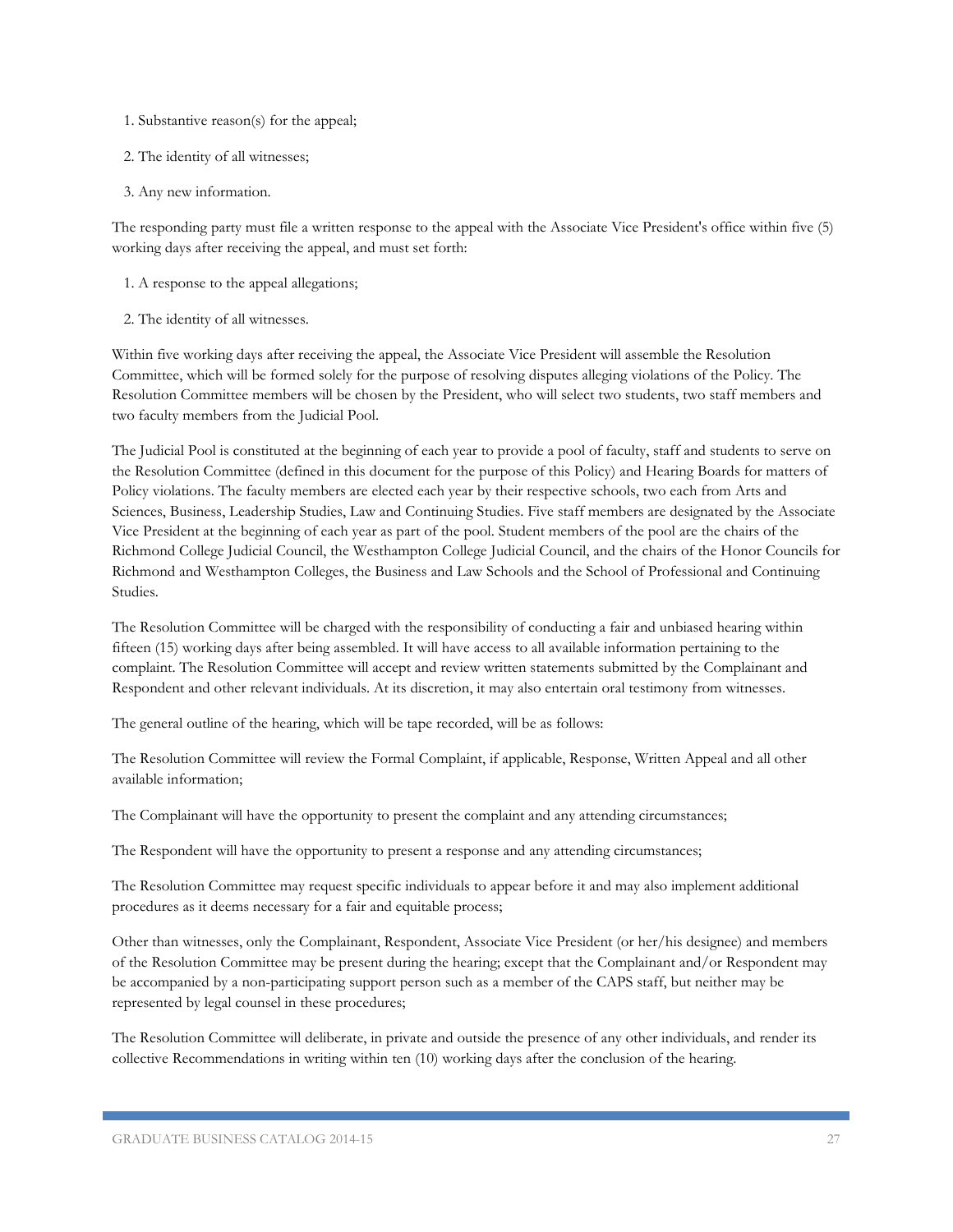The Resolution Committee's Recommendations will be forwarded to the Associate Vice President, who will notify the Complainant and Respondent of the Recommendations, subject to applicable privacy laws. Each party will have five (5) working days to submit to the Associate Vice President written comments on the Recommendations.

The Associate Vice President will then forward the Recommendations, the investigative materials, including the hearing evidence, and the comments by the Complainant and Respondent, if any, to the following (depending on whether the Resolution Committee recommended action against a student, staff member or faculty member):

Students: Vice President of Student Affairs, Dr. Stephen Bisese

Staff: Vice President for Business and Finance/Treasurer, Mr. David B. Hale

Faculty: President of the University, Dr. Edward Ayers

Determinations as to the action or inaction based on the Recommendations will be made by these University officers, as applicable. These officers may use their discretion in seeking any additional information or advice before rendering a final decision. The decision will be made within thirty (30) days from the date of the Recommendations. The decision made by each of these individuals is final; provided, however, that if the Resolution Committee recommends termination of a faculty member and the Recommendation is accepted by the President, the normal "termination for cause" procedures defined in the Faculty Handbook will be followed.

# **Hazing**

### **Purpose**

The purpose of this policy is to ensure that students at the University of Richmond are not subjected to any type of hazing when joining a fraternity, sorority, athletic team or any other University of Richmond sponsored student group.

### **Definition of Hazing**

Hazing is defined as any action or situation, created intentionally or unintentionally and with or without the consent of the persons subjected to the action or situation that produces mental or physical harm, embarrassment, harassment, or ridicule.

### **University of Richmond Policy on Hazing**

No student or any person affiliated with the University of Richmond shall engage in hazing, as defined above.

If, in the determination of the University's Code of Conduct and subsequent to a hearing conducted according to University procedure, any student or person affiliated with the University is found to have committed any act prohibited herein, then such student or person affiliated with the University of Richmond shall be subject to penalties in accordance with this policy and the University of Richmond's Student Code of Conduct.

The penalties set forth below may be imposed for violations of this policy regardless of whether the violation occurred on or off campus, and shall be in addition to any other penalty to which the offending student(s) may be subject for violations of the State of Virginia's criminal law and any other applicable law rule, or regulation.

Individuals subject to the University of Richmond jurisdiction found guilty of hazing violations may be subject to suspension.

Organizations subject to the University of Richmond jurisdiction that authorize hazing in disregard of this policy may be penalized by revocation of organization registration, revocation of permission to meet on campus or to use campus facilities, and/or revocation of the right to exist at the University of Richmond.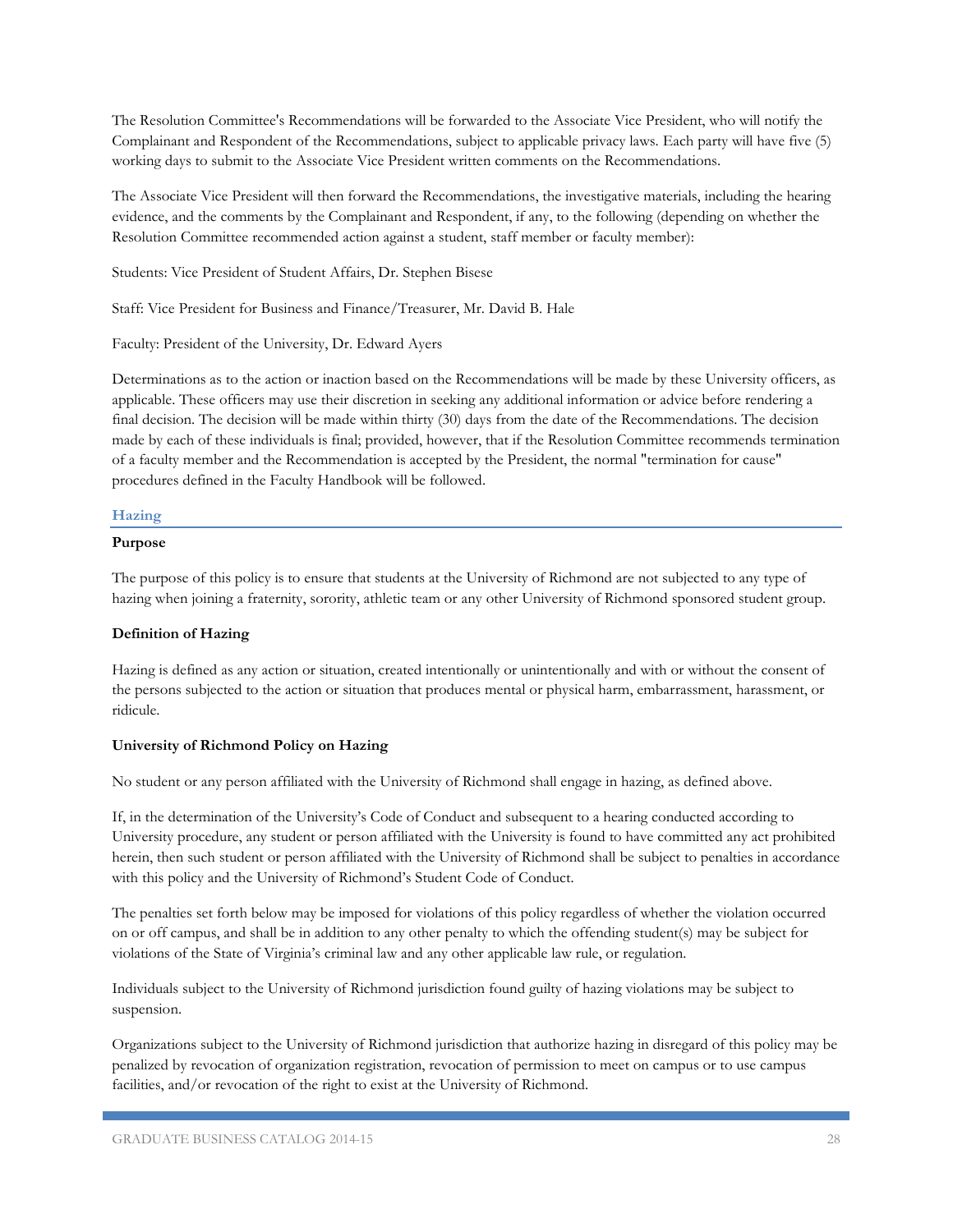Examples of Hazing

- Examples of forbidden hazing activities include, but are not limited to:
- Intimidation, threats and verbal hostility;
- Rough wrestling matches and football games;
- Hitting an individual with paddles, even in so-called fun exchanges, and other types of beatings;
- Sexually degrading activities, including stripping, simulation of sexual acts, improper touching, or sexually explicit chants and songs;
- Pressuring an individual to get a brand or tattoo or to shave his or her head;
- Dousing an individual with dangerous substances;
- Requiring an individual to eat unpleasant-tasting food;
- Requiring an individual to sleep in uncomfortable places or depriving them of sleep;
- Forcing an individual to do physical exercise;
- Forcing an individual to swim, which can result in drowning;
- Forcing an individual to wear unusual clothing;
- The keeping of pledge books and/or forcing an individual to get member's or alumni's signatures;
- Requiring an individual to memorize non-essential information;
- Isolating an individual from other group members; or an activity that intentionally or unintentionally subjects an individual to mental or physical harm, embarrassment, harassment, or ridicule;
- Forcing an individual to do personal errands of any kind.

# **Jeanne Clery Disclosure of Campus Security Policy and Campus Crime Statistics Act**

University of Richmond is committed to assisting all members of the university community in providing for their own safety and security. The annual security and fire safety compliance document is available on the University of Richmond website at oncampus.richmond.edu/administration/police/craa/.

If you would like to receive a copy of the security and fire safety report which contains this information, you can stop by the University Police Department at Special Programs Building, #31 UR Drive, University of Richmond, VA 23173 or you can request a copy be mailed to you be calling (804) 289-8722.

The website and document contain information regarding campus security and personal safety including topics such as: crime prevention, University police law enforcement authority, crime reporting policies, disciplinary procedures and other matters of importance related to security on campus. They also contain information about crime statistics for the three previous calendar years concerning reported crime that occurred on campus, in certain off-campus buildings or property owned or controlled by University of Richmond, and on public property within, or immediately adjacent to and accessible from the campus.

This information is required by law and is provided by the University of Richmond Police Department.

### **Policies**

The University of Richmond is governed by policy statements that guide individual members in their actions toward each other and toward the larger community. These policy statements support the University's educational mission while seeking to ensure that both individual and group rights are appropriately observed and maintained.

# **Response to Troubled Students**

If immediate assistance is needed because of a threat to someone's safety, call the police:

On-campus situations: Call UR Police emergency (804-289-8911); or 911 from any campus phone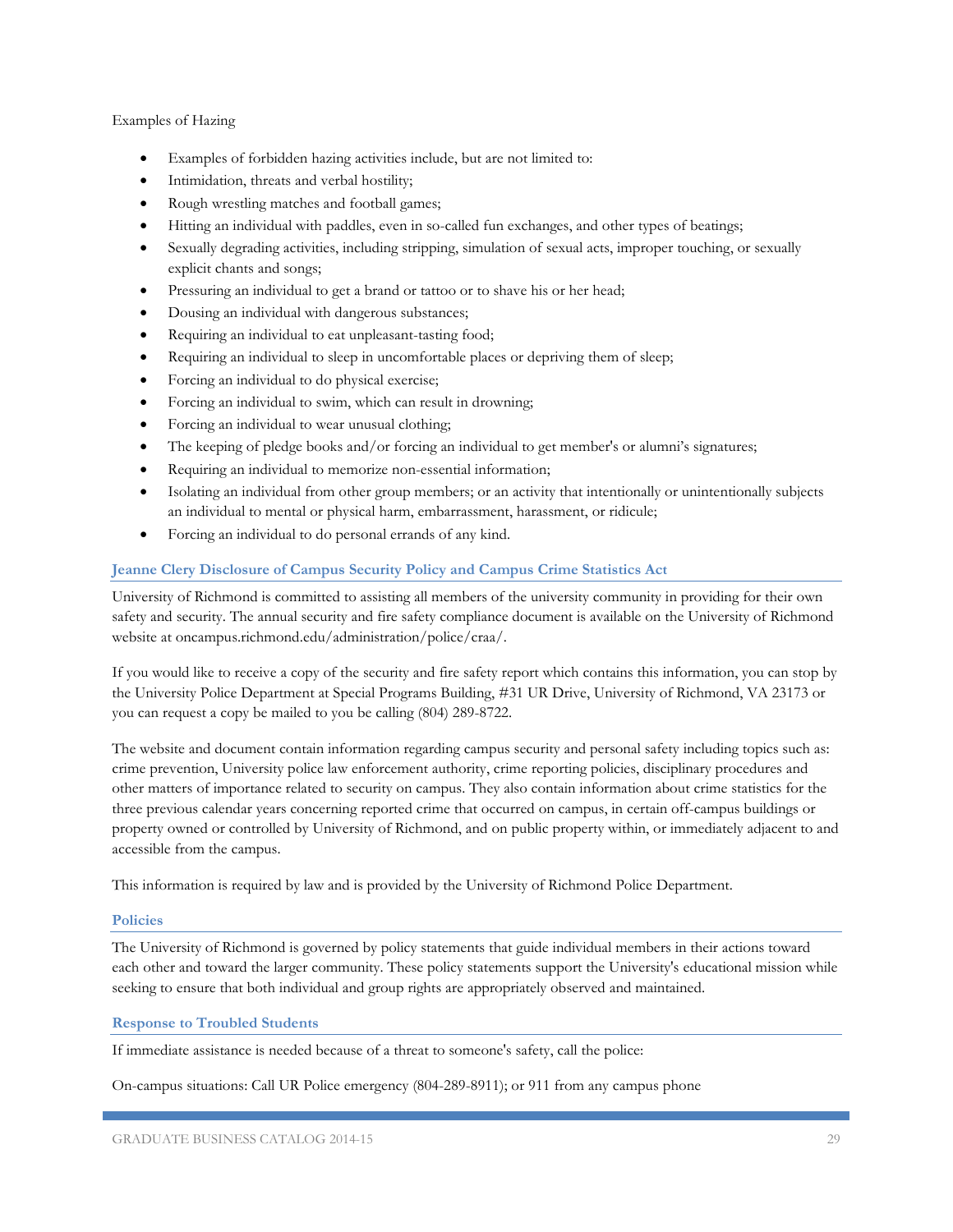Off-campus situations: Call 911 to access local police responders

For all other types of mental health or safety concerns, please fill out an Incident Report Form, which will be routed to the appropriate office(s):

- Undergraduate women: Westhampton College Dean's Office (804) 289-8468
- Undergraduate men: Richmond College Dean's Office (804) 289-8061
- Law students: Kris Henderson (804) 289-8186
- MBA students: Lois Vogle (804) 289-8553
- School of Professional and Continuing Studies students: John Zinn (804) 287-6378 or Ned Swartz (804) 287- 6338
- Counseling and Psychological Services (CAPS): (804) 289-8119.
- AFTER-HOURS: Contact University of Richmond Police: (804) 289-8715 (non-emergency), (804) 289-8911 (emergency).

Be alert to signs of difficulty:

- Deterioration in classroom performance or quality/quantity of work
- Missed assignments
- Repeated absences from class
- Disorganized or erratic performance
- Frequently falls asleep in class
- Comes to class bleary-eyed, hungover, or smelling of alcohol
- Continually seeks special provisions (late papers, extensions, postponed examinations); NOT including accommodations granted by a UR Disability Accommodation Notice
- Essays or creative work which indicate extremes of hopelessness, social isolation, rage, or despair
- Inappropriate or atypical behavior in class (e.g., hostile glances; highly argumentative; leaving class abruptly)

General behavioral indicators:

- Direct statements indicating distress, family problems or other difficulties
- Unprovoked or excessive anger or hostility
- Exaggerated personality traits (e.g., more withdrawn or more animated than usual)
- Excessive dependency
- Tearfulness
- Dramatic mood swings
- Flat affect (i.e., no display of emotion at all)
- Deterioration in physical appearance, or lack of personal hygiene
- Impaired speech; disjointed thoughts
- Social withdrawal
- Loss of interest in previously enjoyed activities
- Excessive fatigue
- Significant changes in weight
- Marked worries, fears, anxiety
- Marked restlessness, tension, or agitation

Safety risk indicators: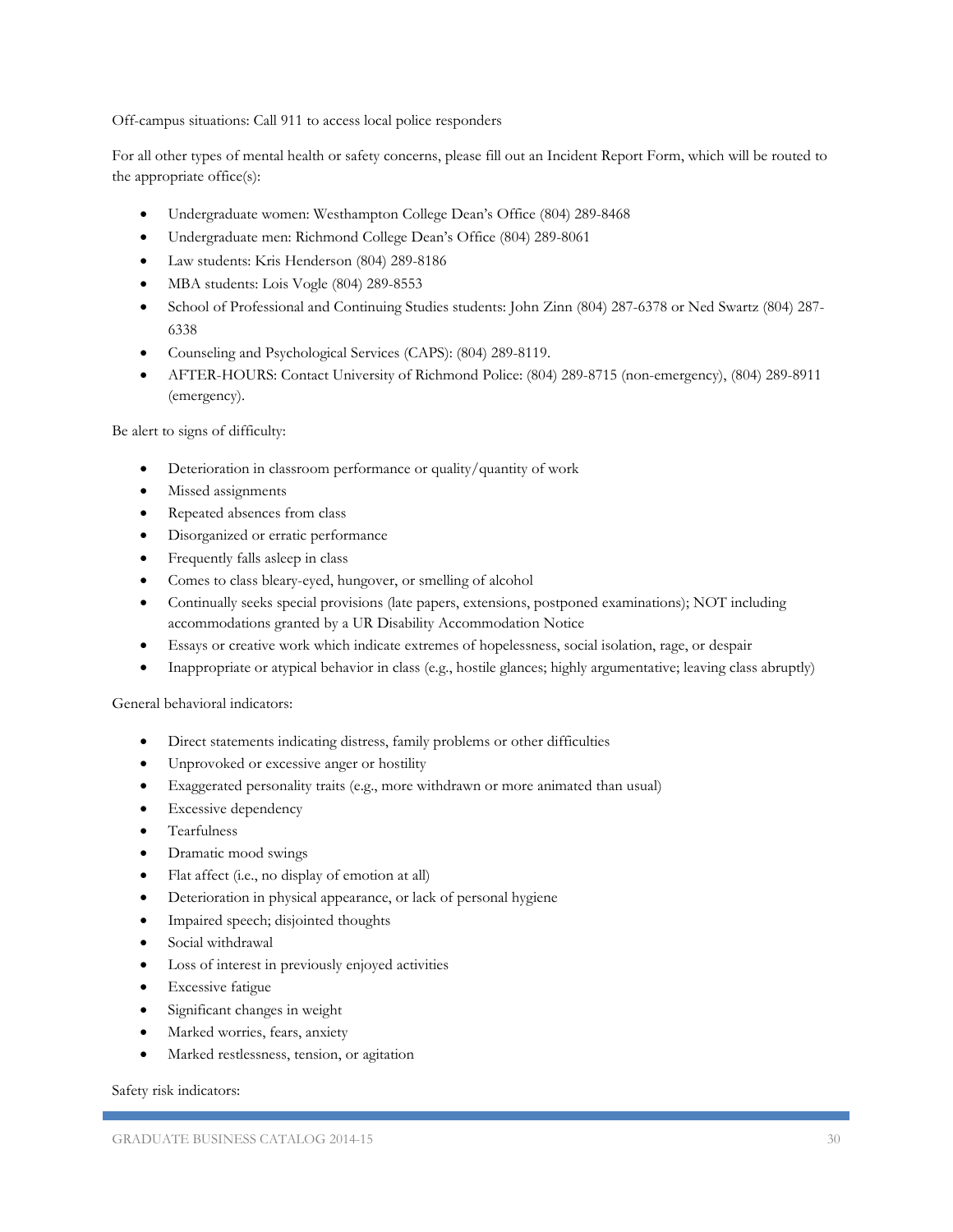- Hints about not being around in the future, or saying goodbye
- Any statement, written or oral, which has a sense of finality or a suicidal tone to it
- Essays or papers which focus on despair, rage, suicide or death
- Gives away prized possessions
- Self-injurious or self-destructive behaviors
- Active substance abuse and/or increase in use of drugs or alcohol
- High degree of agitation, or impulsivity
- Any other behavior which seems out of control
- Has been a victim of bullying by others
- Enjoys hurting animals
- History of previous violent acts
- Frequently starts or participates in fights
- Extreme hostility toward peers or authority figures
- Loses temper and self-control easily
- Becomes easily frustrated and converts frustration into physical violence
- Access to or preoccupation with weapons
- Possesses or creates media depicting graphic images of death or violence
- Statements indicating harmful intentions toward others
- Detailed plans for committing acts of violence

### Take these signs seriously

Don't disregard what you've observed. At the very least, convey your observations and concerns to the appropriate dean's office. The dean's office usually has the most holistic picture of each student, and is best able to gather information from a variety of sources. The dean's office can call a student in, express concern and make referrals to appropriate sources of help.

### **Sex Offender**

In accordance with the Jacob Wetterling Crimes Against Children and Sexually Violent Offender Registration Act, the Virginia State Police will advise the University of Richmond Police Department if a registered sex offender is employed, carries a vocation, or is a student at the University of Richmond. This information is also available at the Virginia State Police Sex Offender registry.

### **Sexual Misconduct**

As an educational institution, the University of Richmond values a learning community in which all members feel secure, physically and intellectually. Behavior that harms others or threatens campus security challenges the institution's key mission to "sustain a collaborative learning and research community that supports the personal development of its members and the creation of new knowledge." Sexual misconduct is such behavior and is prohibited at the University of Richmond. Sexual misconduct is a broad range of behavior that includes but is not limited to non-consensual sexual intercourse, non-consensual sexual contact, sexual exploitation, sexual harassment, and stalking.

As a recipient of federal funds, the University of Richmond complies with Title IX of the Education Amendments of 1972 (Title IX). Title IX provides: "No person in the United States shall, on the basis of sex, be excluded from participation in, be denied benefits of, or be subjected to discrimination under any education program or activity receiving Federal financial assistance."

This sexual misconduct policy ("Policy") also applies to sexual misconduct complaints involving applicants for admission, or students aggrieved by third parties such as contractors or vendors serving the University.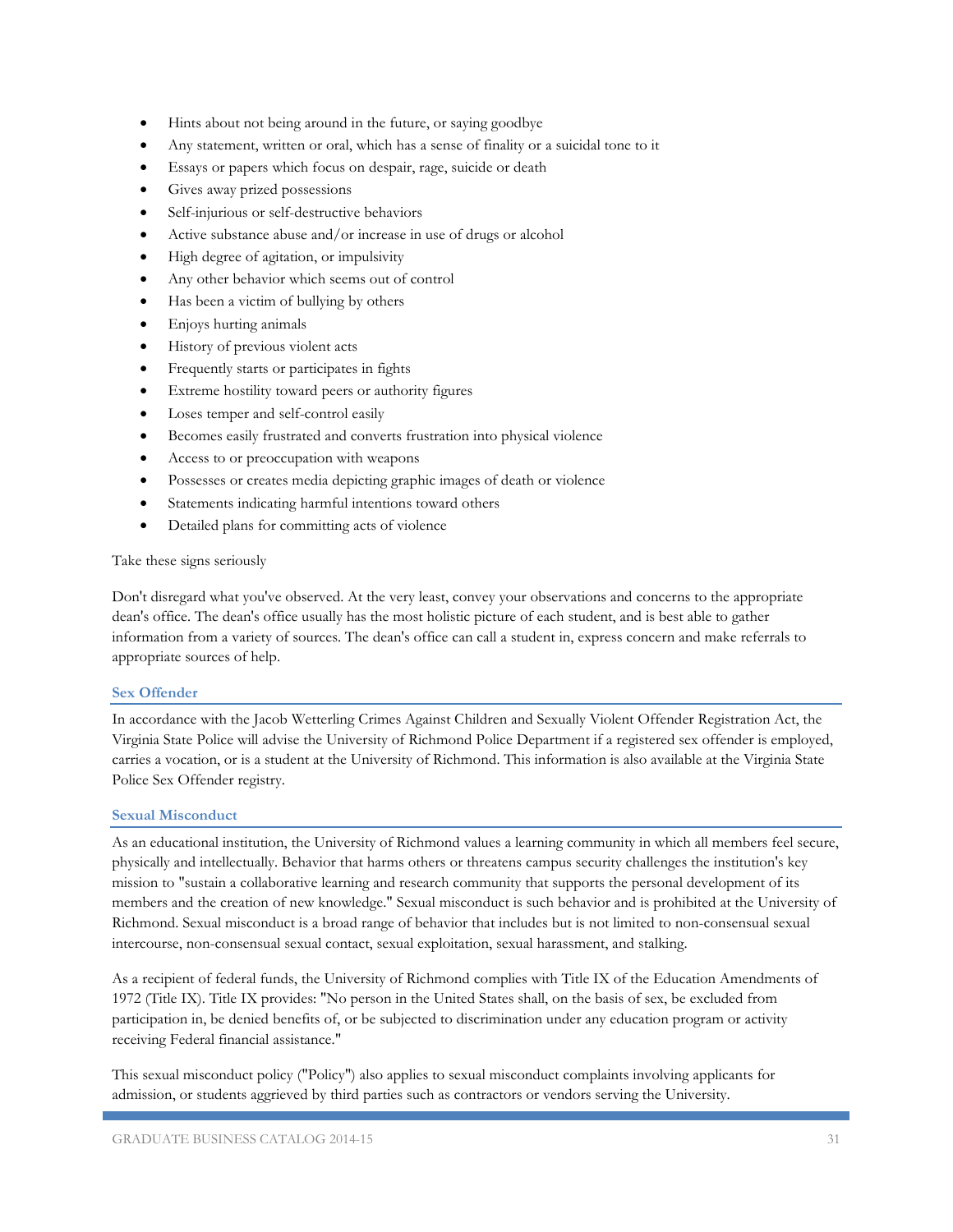For cases involving students, either as the victim or the accused, contact:

Kerry Albright Fankhauser Deputy Title IX Coordinator and Associate Dean for Westhampton College at (804) 287- 6646

or

Dan Fabian Deputy Title IX Coordinator and Associate Dean for Richmond College at (804) 289-8835.

For cases involving faculty or staff as the victim, contact:

Carl Sorensen Title IX Coordinator and Associate Vice President of Human Resource at (804) 289-8166.

Further information about Title IX and sexual discrimination in education is available from the Office of Civil Rights, 400 Maryland Avenue, SW, Washington, DC, 20202-1100; 800-421-3481; OCR@ed.gov. Additional information is located at studentdevelopment.richmond.edu/sexual-misconduct/index.html.

# **Standards of Conduct**

The University of Richmond considers cultivation of self-discipline and resolution of issues through process of reason to be of primary importance in the educational process and essential to the development of responsible citizens. All members of the University community have a responsibility to comply with local, state, and federal laws and with all published University policies and regulations. In a community of learning, individual or group conduct that is unlawful disrupts or interferes with the educational processes, causes destruction of property, or otherwise infringes upon the rights of others or of the University itself cannot be tolerated.

The trustees of the University of Richmond have authorized a policy statement on standards of conduct, penalties, and disciplinary procedures to guide the conduct of students and their guests. This statement sets forth those standards of conduct that the University of Richmond deems essential for fulfilling its educational mission. Any person who violates the standards of conduct and regulations of the University of Richmond shall be subject to disciplinary action and, if need be, legal action. Disciplinary action may range from disciplinary warning up to and including suspension or expulsion from the University. Sanctions will be imposed after proper determination has been made in accordance with established disciplinary procedures of the University, with fair procedures observed and with appropriate appeal procedures available, as outlined in the policy statement and any approved revisions thereof.

A copy of this policy statement and/or any officially approved revisions thereof is readily available in the Student Handbook for each student who matriculates. All members of the University community should familiarize themselves with this policy statement and revisions and with any other official publications, handbooks, or announcements issued on occasion by the University of Richmond or by individual colleges and schools of the University.

# **University Academic Honor Code Statute**

All schools within the University of Richmond operate under an Academic Code of Ethics; copies are available in the appropriate dean's office. Breaches of the code include cheating, plagiarism, violation of a signed pledge, lying, academic theft, and in general, breaking one's word of honor in any circumstance. Any person who violates these standards shall be subject to disciplinary action ranging from reprimand up to and including expulsion from the University. Determination of guilt or innocence and imposition of penalties, when necessary, will be effected according to established procedures, with procedural fairness observed, and with appropriate appeal procedures available.

### **University Police**

The University of Richmond Police Department, a nationally accredited police department, is committed to providing a safe and secure environment for our students, faculty, staff, and visitors. The University of Richmond Police Department provides 24-hour uniformed response to calls for service, provides routine and directed patrol activities,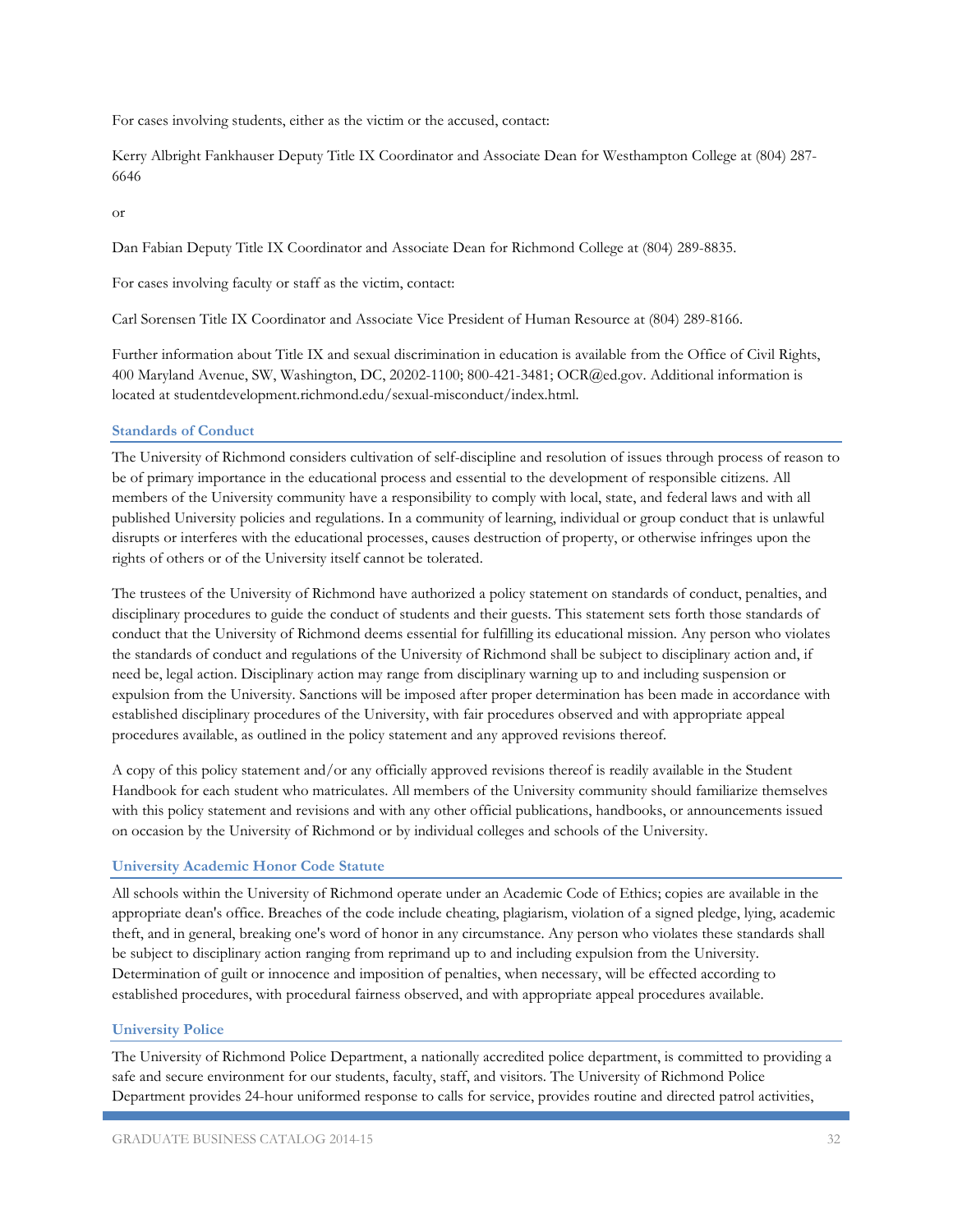performs vehicular crash investigation, and investigates criminal offenses. Additionally, all police officers are Red Cross First Responder/CPR-certified. Uniformed security officers also assist with building security and other calls for service as needed. All crimes that occur on campus should be reported to the University Police in person or by calling 911, (804) 289-8911 or (804) 289-8715. More information about the police department, including crime statistics, can be found online at police.richmond.edu.

# **Confidentiality/Privacy Rights/Right to Know**

University of Richmond procedures and the Family Educational Rights and Privacy Act (FERPA) prohibit the unauthorized release of confidential information about individual students. However, directory information is not considered to be confidential and may be published or otherwise released. Directory information includes: name; addresses, including permanent, campus, local (off-campus), e-mail, and campus computer network (IP) address; associated telephone numbers; date and place of birth; school or college; major and/or minor fields of study; degree sought; expected date of completion of degree requirements and graduation; degrees conferred; awards and honors (e.g., dean's list); full- or part-time enrollment status; dates of attendance; previous institutions attended; participation in officially recognized activities and sports; weight and height of members of an athletic team; and photograph. A full list of information considered directory information is available on the Office of the University Registrar's Web page at registrar.richmond.edu/ferpa/statement/index.html or by contacting the Office of the University Registrar. Students may opt to have their directory information withheld. To exercise this option, the appropriate form must be obtained from the Office of the University Registrar, completed, and returned to that office. Once filed, this form remains in effect until withdrawn by the student in writing to the Office of the University Registrar. For further information, contact the Office of the University Registrar.

# **Rights with Respect to Education Records**

The Family Educational Rights and Privacy Act (FERPA) affords students certain rights with respect to their education records. These rights include:

1. Access to Education Records: students have the right to inspect and review their education records within 45 days of the day the University receives a written request for access. Students should submit their request to the Office of the University Registrar and specify the record(s) they wish to inspect. Arrangements will be made for access and the student notified of the time and place where the records may be inspected.

2. Request for Amendment of Education Records: students have the right to request amendment of their education records if they believe the records are inaccurate. They should write the University Registrar, clearly identify the part of the record they want changed, and specify why it is inaccurate. If the University decides not to amend the record as requested by the student, the University will notify the student of the decision and advise the student of his or her right to a hearing regarding the request for amendment. Additional information regarding hearing procedures will be provided to the student when notified of the right to a hearing.

3. Disclosure of Education Records: students have the right to consent to disclosures of personally identifiable information contained in education records, except to the extent that FERPA authorizes disclosure without consent.

One exception which permits disclosure without consent is disclosure to school officials with legitimate educational interest. A school official is a person employed by the University in an administrative, supervisory, academic or research, or support staff position (including law enforcement unit personnel and health staff); a person or company with whom the University has contracted (such as an attorney, auditor, or collection agent); a person serving on the Board of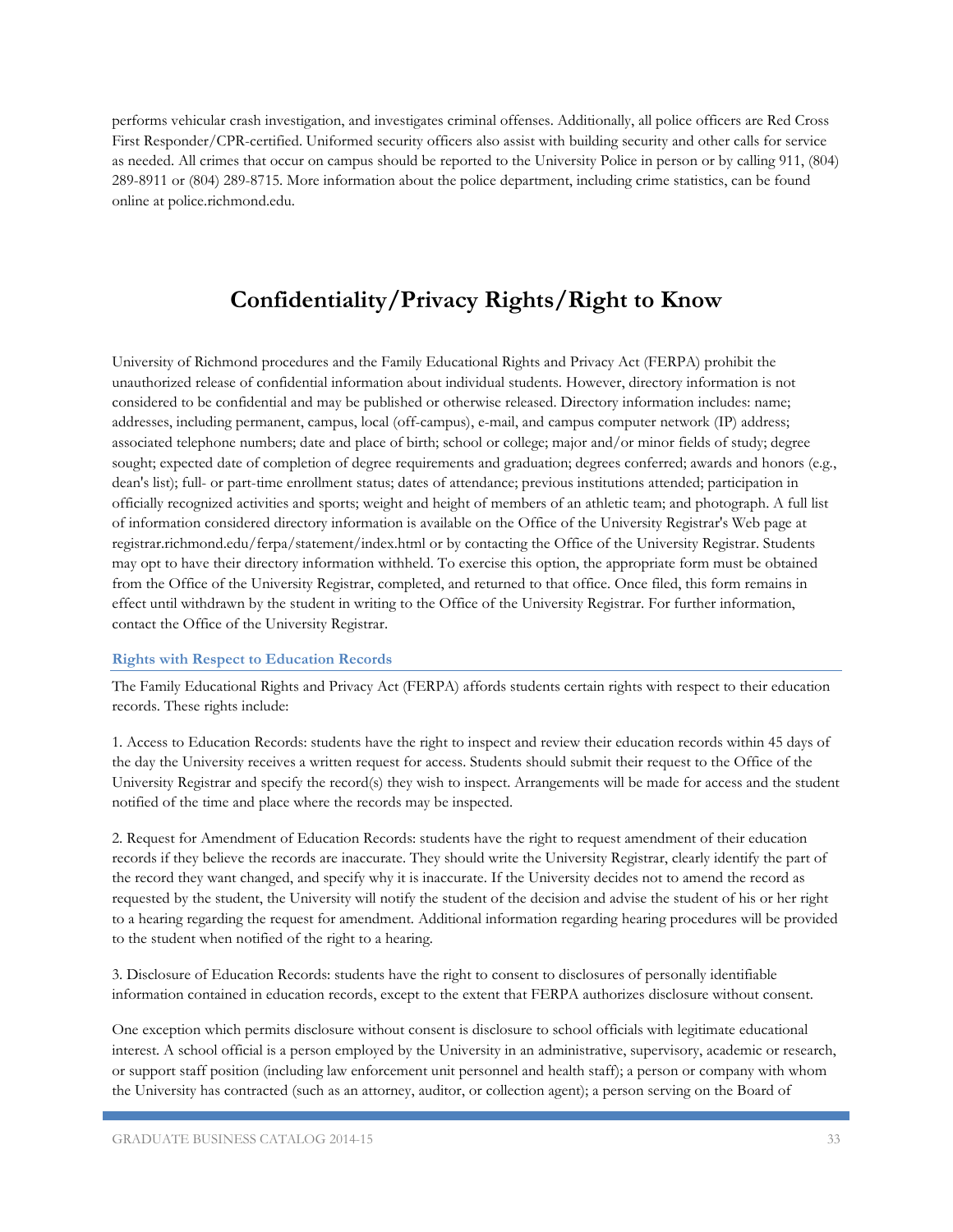Trustees; or a student serving on an official committee, such as a disciplinary or grievance committee, or assisting another school official in performing his or her tasks. A school official has a legitimate educational interest if the official needs to review an education record in order to fulfill his or her professional responsibility.

As of January 3, 2012, the U.S. Department of Education's FERPA regulations expand the circumstances under which your education records and personally identifiable information (PII) contained in such records—including your Social Security Number, grades, or other private information—may be accessed without your consent. First, the U.S. Comptroller General, the U.S. Attorney General, the U.S. Secretary of Education, or state and local education authorities ("Federal and State Authorities") may allow access to your records and PII without your consent to any third party designated by a Federal or State Authority to evaluate a federal- or state-supported education program. The evaluation may relate to any program that is "principally engaged in the provision of education," such as early childhood education and job training, as well as any program that is administered by an education agency or institution. Second, Federal and State Authorities may allow access to your education records and PII without your consent to researchers performing certain types of studies, in certain cases even when we object to or do not request such research. Federal and State Authorities must obtain certain use-restriction and data security promises from the entities that they authorize to receive your PII, but the Authorities need not maintain direct control over such entities. In addition, in connection with Statewide Longitudinal Data Systems, State Authorities may collect, compile, permanently retain, and share without your consent PII from your education records, and they may track your participation in education and other programs by linking such PII to other personal information about you that they obtain from other Federal or State data sources, including workforce development, unemployment insurance, child welfare, juvenile justice, military service, and migrant student records systems.

Upon request, the University discloses records without consent to officials of another school in which a student seeks or intends to enroll.

4. Right to File a Complaint: Students have the right to file a complaint with the U.S. Department of Education concerning alleged failures by the University of Richmond to comply with the requirements of FERPA. The name and address of the office that administers FERPA is:

Family Policy Compliance Office U.S. Department of Education 400 Maryland Avenue, SW Washington, D.C. 20202-4605

The University's complete policy statement can be found on the University Registrar's website at registrar.richmond.edu/ferpa/statement/index.html.

Note: Because of the access afforded by a University ID, this number is not considered directory information and will not be released without a student's consent except in situations as listed above. Students should treat the University ID as confidential; it should be protected and not carelessly shared with others. It will be used for a student's entire time at the University of Richmond, so it should always be treated in a confidential manner.

### **Right To Know**

In accordance with the Student Right To Know and Campus Security Act, the University of Richmond makes graduation rates available to all current and incoming students. These figures can be found at ifx.richmond.edu/research/fact-book.html.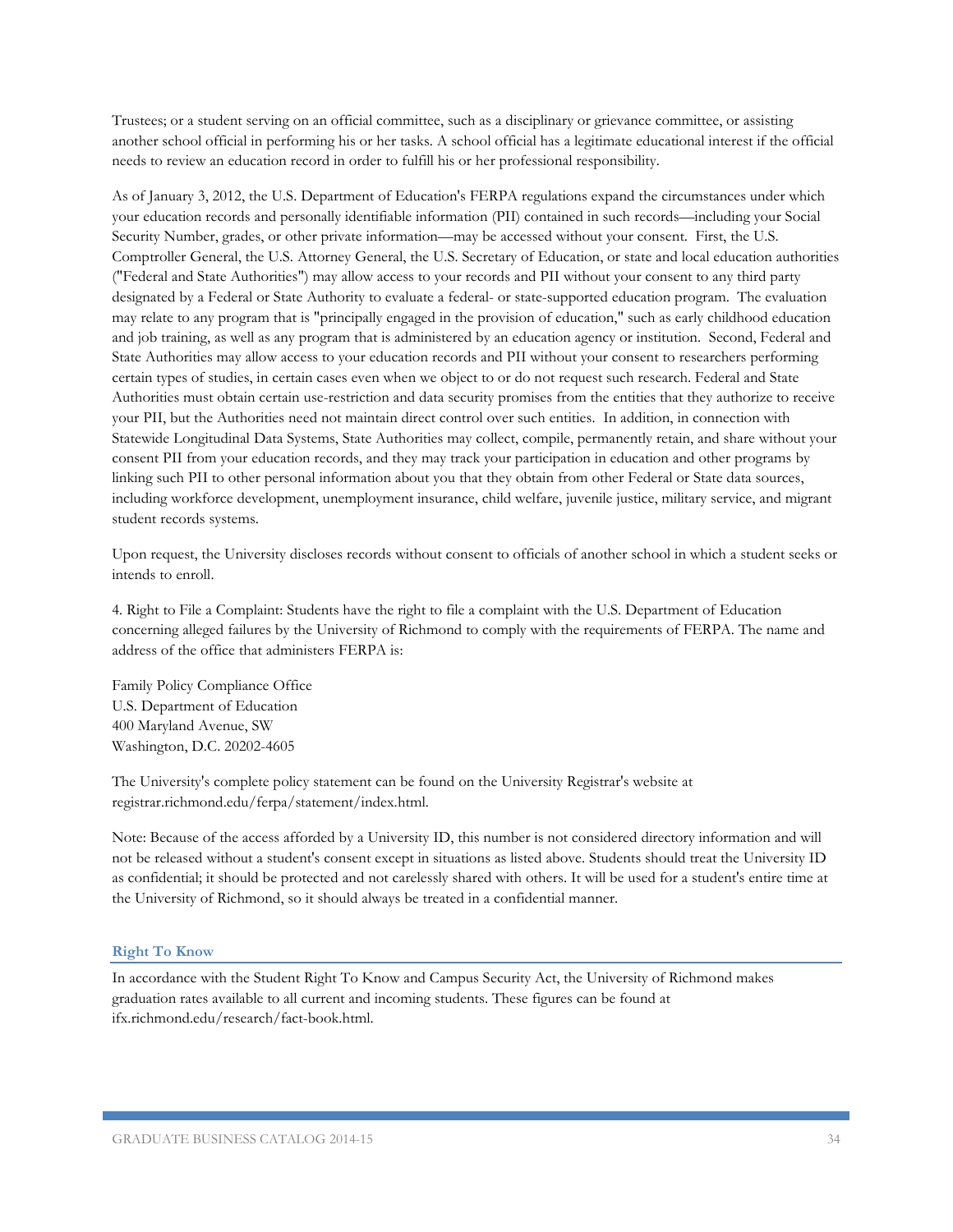# **Academic Procedures**

### **Registration**

In registering for courses, it is presumed that students enrolled in advanced-level courses will have the necessary academic background.

Students shall register each term according to the instructions published by the graduate business office and the University Registrar. A calendar is published concurrently with pertinent dates.

Students are able to register for classes through BannerWeb, a secured website that may also be accessed over the Internet through the Registrar's Office homepage.

Through BannerWeb, students can register for classes, drop classes, view their class schedules, view grades for a specific term, and view their unofficial University of Richmond transcript. Students are responsible for all activity on their BannerWeb account including PIN maintenance, registration, and security. If a student has questions or needs assistance with any aspect of BannerWeb, he or she should contact the Office of the University Registrar at (804) 289-8639 or registrar@richmond.edu.

Once registered, students may change their registration (add/drop) according to the published schedule. Students must contact the MBA Office to add/drop a class after registration has closed. For a regular term, generally adds and withdrawals without academic record may be made during the first two weeks of classes. After that time only withdrawals-with-record are possible. The grade to be recorded during the withdrawal-with-record period is left to the instructor's discretion. To initiate changes in registration, the student should contact the graduate business office promptly.

### **Class Attendance**

Each student is expected to attend all meetings of all classes, including lectures, seminars, laboratories, and workshops, in which he or she is enrolled. The specific attendance policy in each course, however, is determined by the instructor of the course, subject to the section on University holidays below. The specific attendance policy for each course will be announced to the students and distributed on the course syllabus at the beginning of each semester.

Faculty members will honor an official notification from the appropriate dean that a student is to be excused from participation in a University-sponsored event, such as choral performances off campus, intercollegiate athletic events, or judicial hearings at which the student must be present. A student generally will be held responsible for all work of a class or laboratory missed during an absence. Acceptance of any excuse for an absence, other than those excused by the appropriate dean, and any provision for makeup, will be at the discretion of the instructor, provided it is consistent with the announced policy for the course and with the University holiday schedule below. Missed classes, work, tests, and/or excessive absences with or without good cause may result in a poorer grade, or failure, in the course.

Generally, absences that may be excused by faculty members include accident or illness, death or serious illness of a family member, bona fide religious holiday observance, or participation in other University activities such as field trips. Students should make arrangements with their instructors as far in advance as possible for the make-up of any missed work. Students experiencing difficulty in making reasonable arrangements for make-up work may see their dean.

Students enrolled in business school courses must attend at least 75 percent of the class meetings, regardless of the reasons for absence, to be eligible to receive credit for the course.

# **Credit and Grades**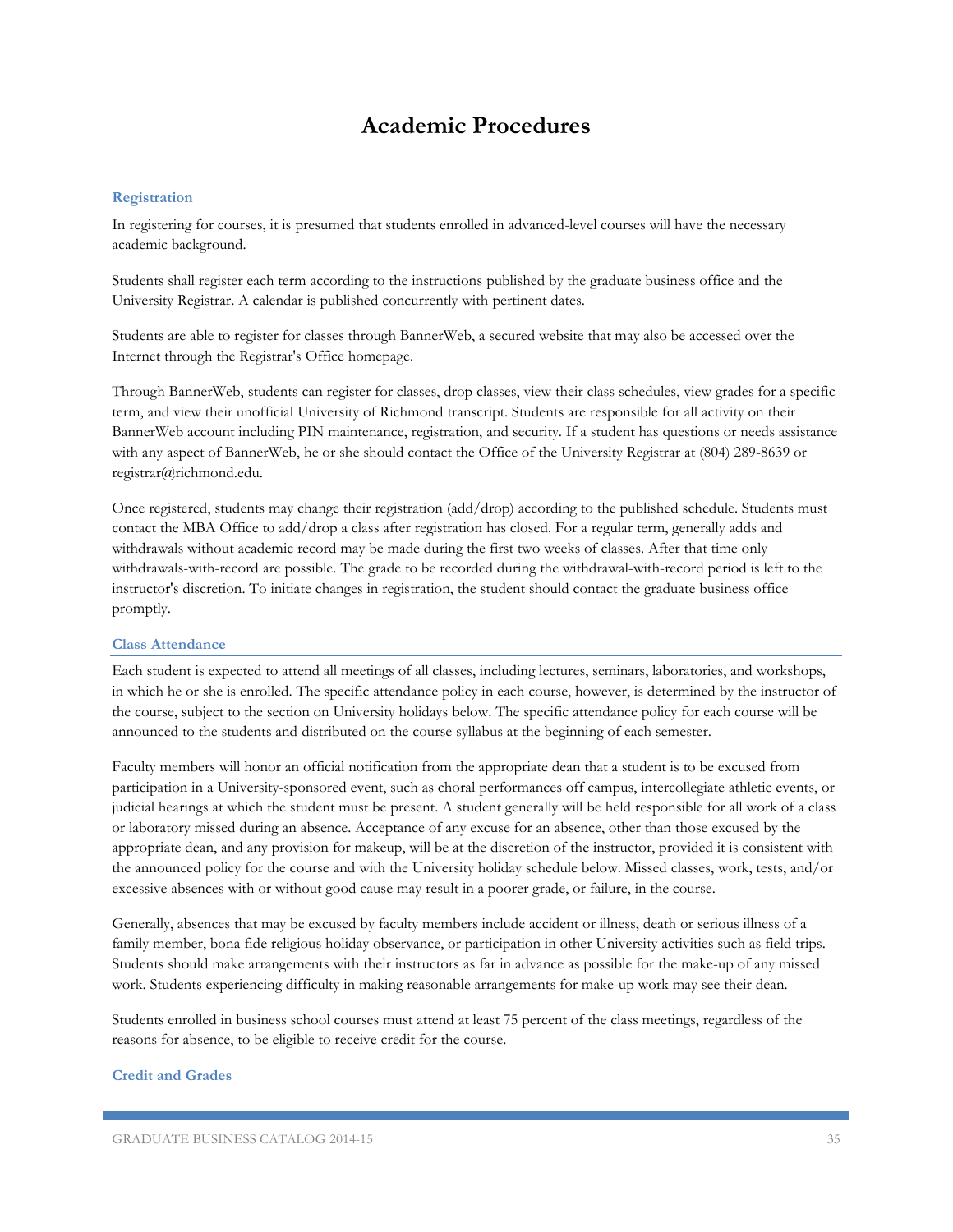The graduate business programs use the semester hour credit value and the four-point grading system as applied to a normal A-F grading scale.

A semester hour is the value of one class hour of work a week through the semester. Grade points are given to each semester hour according to the following scale:

|  |  |  | A+ 4.0 B+ 3.3 C+ 2.3 D+ 1.3 |  |
|--|--|--|-----------------------------|--|
|  |  |  | A 4.0 B 3.0 C 2.0 D 1.0     |  |
|  |  |  | A- 3.7 B- 2.7 C- 1.7 D- 0.7 |  |
|  |  |  | F 0.0 I 0.0 M 0.0 V 0.0     |  |

These letter grades may be accompanied by a  $(+)$  or minus  $(.)$  to indicate a relative position within the grade category. The grade point average is calculated by dividing the total number of grade points earned by the total number of GPA units. The grade point average is represented to two significant decimal figures and truncated, not rounded. Each of these totals is accumulated term by term. Students may not choose to take a class pass/fail in the MBA program. However, certain classes (e.g., the opening residency) may be offered on a pass/fail basis. Special grades also are used as follows: V-failing due to excess absence; W-withdrawn passing; M-withdrawn failing; and X-grade unavailable. The V and M count as F in the grade point average computation.

### **Course Load**

Most MBA students will enroll in either seven or eight credits per semester. Students wishing to enroll in nine or more credits in a given semester will need explicit permission from the MBA office. All students should consider requirements of their employers when scheduling academic classes. The maximum load for a graduate student is 16 semester hours in one semester.

#### **Repeated Courses**

Coursework may not be repeated for credit toward graduation except as sanctioned by the University; however, particular coursework may meet more than one requirement for graduation. An example of a sanctioned repeat-forcredit is the subsequent registration for a course in which the content changes from term to term, such as special topics or independent studies. Also, certain courses in a major or program may have to be repeated if the grade earned the first time does not meet requirements; in such a case, the credit will be counted only once but both grades will be calculated in the cumulative grade point average.

Courses taken on an audit basis cannot be repeated for credit unless approved by the appropriate dean.

Except in clear situations, the Office of the University Registrar should be consulted before registration to learn if a proposed repeat is sanctioned for credit or if sanction is possible.

All courses taken at the University of Richmond become a part of the permanent academic record. The grade for a course repeated at the University of Richmond becomes a part of the grade point average if the grade otherwise would be included in the computation.

### **Academic Progress and Scholarship**

A student is expected to make steady progress toward completion of his or her program. A student who, over a period of 12 months, fails to complete a graduate business course at the University of Richmond, unless completing elsewhere an approved course for transfer, will be terminated from the program. Such a student desiring to return to the program must reapply and be readmitted under the catalog standards applicable at the time of reapplication. A student is expected to maintain an average of no less than B (3.00) to remain in the MBA program.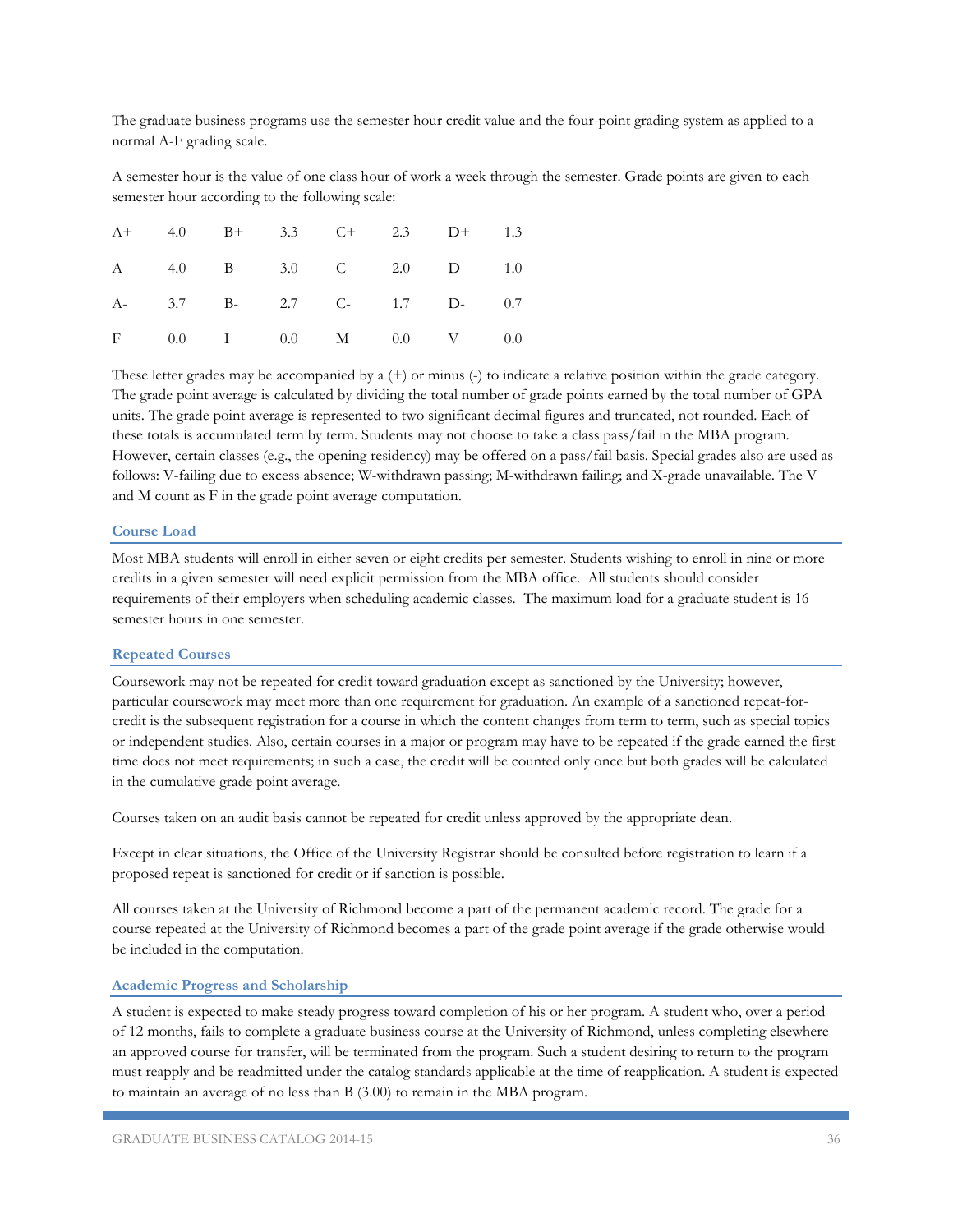A student who earns less than B in two or more courses (whether or not they are being taken for graduate credit) may be suspended from the graduate business program. A student who earns three Cs, one C and one D, or one F will automatically be dismissed from the program. A student who has been suspended or dismissed may apply for readmission after the lapse of one academic year. Application for readmission must be made in writing to:

Graduate Council c/o Director Graduate Business Programs Robins School of Business University of Richmond, VA 23173

### **Transfer Credits**

It is expected that all work for the MBA degree will be completed at the University of Richmond. Under certain circumstances, a maximum of 9 semester hours may be accepted in transfer. All coursework transferred must be completed at an institution accredited as degree-granting by a recognized regional accrediting body for higher education, as well as an AACSB accredited graduate school, at the time the coursework is completed.

Written approval by the Director must be obtained in advance if a student desires to take work elsewhere for transfer credit. Upon completion of the approved work, credit will be allowed only if a grade of B or better is earned and after an official transcript documenting the fact is received by the MBA office directly from the institution giving the instruction.

### **Academic Records and Transcripts**

Grades are available through BannerWeb. Students may also check grade changes, incomplete makeups and posting of transfer credit throughout the year from any location. Grades are deemed correct unless notification to the contrary is received by the University Registrar within three (3) months after the close of the term specified.

If students need an official copy of the academic record, they can request a transcript through the Office of the University Registrar. All courses taken at the University of Richmond become a part of the permanent academic record.

Advice concerning progress toward the degree may be obtained in the Graduate Business Program Office.

### **Registration Holds**

The following holds will prevent students from registering (students can access BannerWeb to check holds): Admissions Office, Cashier, Dean's Office, Library, Long-Distance (Student Account Hold), Parking Services (Student Account Hold), Student Credit Service, Perkins Loan in Repayment, Registrar's Office, Student Health, and Student Accounts. For further information on these types of holds, contact the office from which the hold originated.

### **Religious Observance Policy**

The University is a secular institution that values a diversity of religious expression. The University is also an active community with a wide range of personal commitments and academic and extracurricular activities.

Planning for academic and extracurricular activities should be done with sensitivity to the diverse religious commitments of the community and an awareness of religious holidays. Scheduling large-scale, one-time academic or extra-curricular events on a religious holiday should be avoided whenever possible.

Any student may be excused from class or other assignments because of religious observance. A student who will miss an academic obligation because of religious observance is responsible for contacting his or her professor within the first two weeks of the semester. The student is responsible for completing missed work in a timely manner.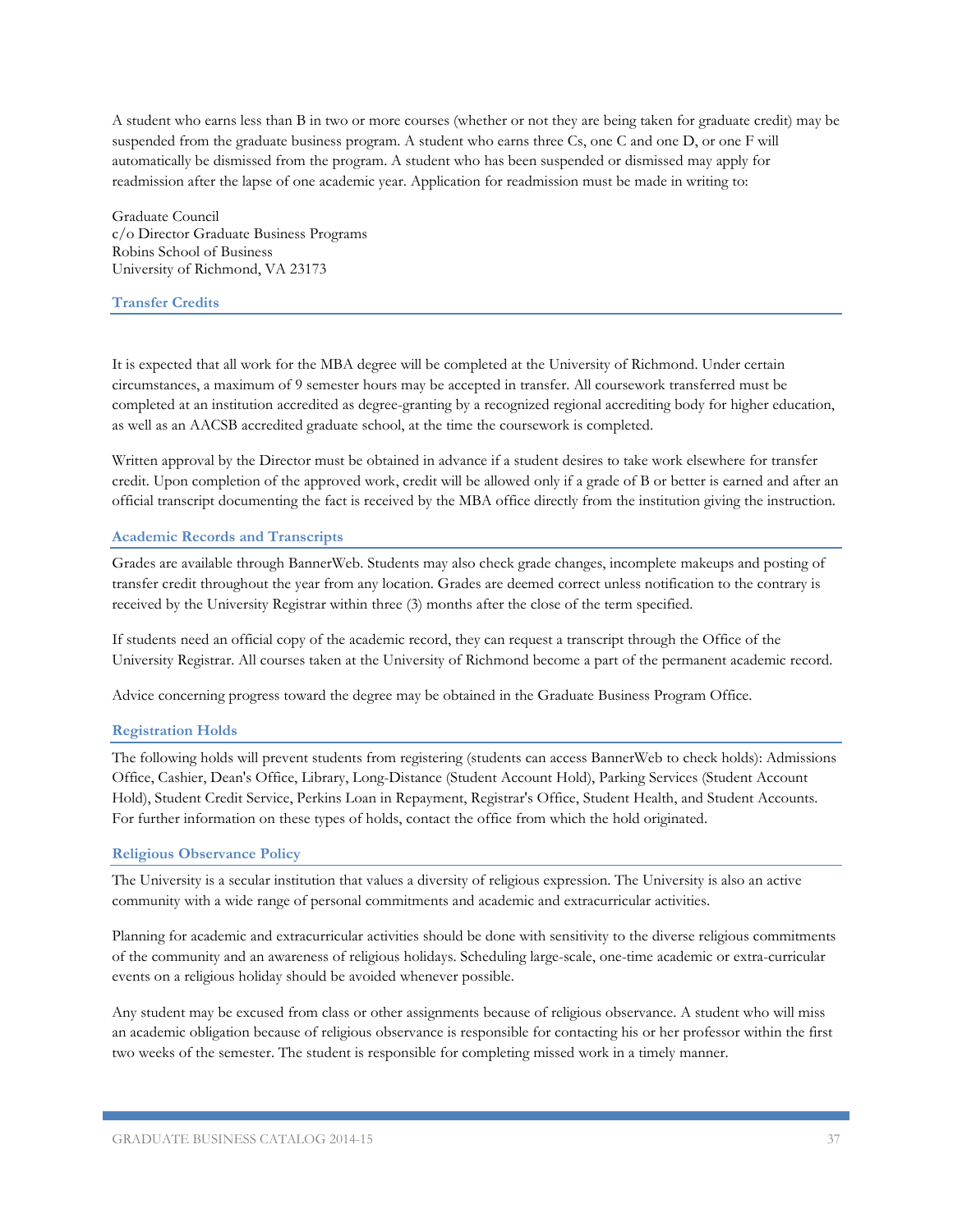Faculty are expected to be mindful of potential conflicts with religious observances and should make reasonable accommodations when students' religious practices conflict with their academic responsibilities.

The religious observance calendar is meant to serve as a scheduling guide. It lists significant holidays from the five largest global faith traditions. However, it is not comprehensive and students may choose to observe a holiday not included on the calendar.

The holidays listed are those which occur during the academic year when the University is open. Please see the academic calendar page to view religious observance dates.

### **Incomplete Work**

Two other letters are used in reports for MBA students. I and Y mean that course work has not been completed by the end of the term. The I, which counts as a failing grade in the grade point average, is given when the reasons for incomplete work are deemed unjustifiable by the instructor. The work is to be made up by the date the instructor specifies, but no later than the midterm point of the next regular term. If the work is not made up during the grace period, the I will be converted to F unless the instructor has submitted to the registrar a written request for delay until a specified date, which has been approved by the director. The Y, which does not count as a failing grade, is given when the reasons for incomplete work are deemed justifiable by the instructor. There is no deadline for completion of the work unless the instructor so specifies. In the case of an I or Y, once the make-up grade is received, it appears to the right of the incomplete grade on the permanent record. In any case, it is the student's responsibility to make arrangements for and progress to the completion of an incomplete course. Part-time students carrying a grade of I or Y may not enroll for further coursework without the permission of the director.

### **Evaluation**

Instructors establish grading criteria for their courses and prepare and submit the final course reports (using the grades defined under Credits and Grades) to the University Registrar for recording. In the event of a question about the accuracy of the recorded grade, a student should direct inquiries to the instructor and/or the Office of the University Registrar.

It is recognized that each class and each student in a class has unique characteristics that the instructor alone is in the best position to evaluate; consequently, except in unusual circumstances, formal appeals concerning the evaluation on which a grade is based are not appropriate.

If unusual circumstances appear to have existed which could have affected the evaluation, the student should first bring the matter to the attention of the instructor (if available). If that informal inquiry is impossible, or if its results are disputed, the student may next bring the matter to the attention of the department chair and the instructor, jointly. In the event of continued dispute, the student may formally petition the dean of the student's school who, in consultation with department faculty, may present the matter to the appropriate academic council for a decision.

### **Withdrawal from the University**

Students who plan to withdraw from the University of Richmond must submit an official withdrawal letter to their Dean. The Dean's Office will notify the appropriate offices of the student's withdrawal from the University of Richmond including the actual withdrawal date.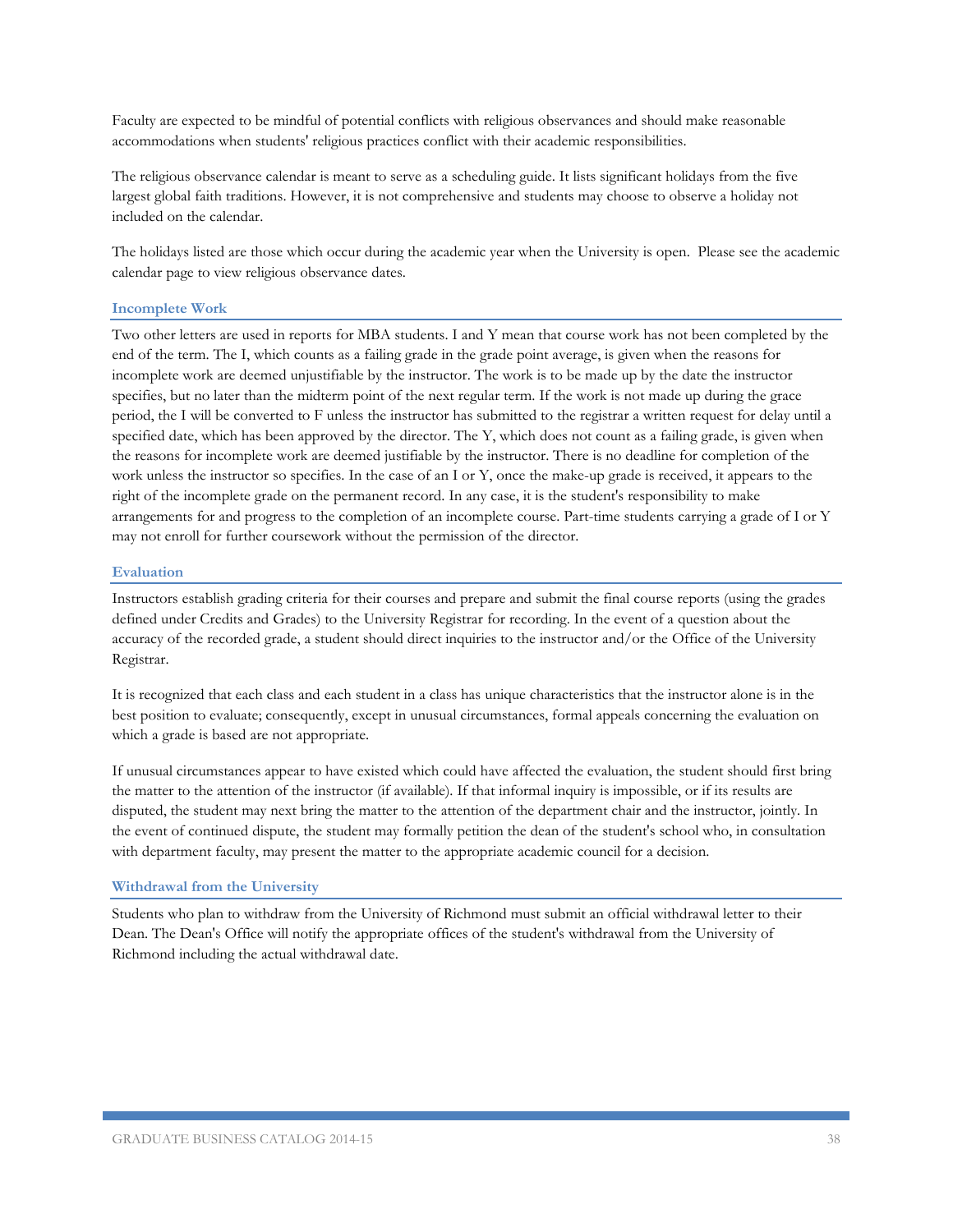# **MBA Program**

Graduate study in business administration at the University of Richmond is designed for professionals who hold an undergraduate degree. The MBA degree program is a decision-based course of study that provides students with the ability to advance to higher levels of management in all types of organizations.

The objectives of the MBA program are:

- To prepare students for career growth as they move through different organizations and industries
- To provide students with the knowledge and tools to deal with contemporary business challenges
- To provide an educational environment that allows students to interact with peers who work in a broad range of companies and industries
- To provide a classroom experience that encourages analysis, decision-making, and written and verbal communication

Key characteristics of the MBA program in the Robins School of Business:

- The school of business is among a select group of business schools that are fully accredited by the Association to Advance Collegiate Schools of Business (AACSB International). The University of Richmond also is accredited by the Commission on Colleges of the Southern Association of Colleges and Schools
- Outstanding facilities and teaching environment
- Class sizes of 15 to 25 students ensure a personal class environment
- Convenient location on the western outskirts of Richmond, with ease of parking close to the business school
- A wealth of data in our business information center
- An MBA faculty dedicated to quality teaching and to providing a real-world orientation to meet today's business challenges
- A student-centered approach to learning

### **Degree Requirements**

To qualify for the Master of Business Administration degree, a candidate must complete the curriculum satisfactorily, including the achievement of at least a 3.00 grade point average on all applicable coursework. Of the 45 required hours, the MBA candidate must complete at least 36 semester hours of applicable graduate-level coursework at the University of Richmond and must complete the curriculum requirements within five years of starting the program, unless amended by the graduate council.

To graduate, a student must file a degree application and participate in commencement. Degree applications must be filed in the Office of the University Registrar by the second Friday in September for the coming May or August commencement or by the first Friday in February for the coming December commencement. The graduate degree application form is available on BannerWeb under Student Services or in the Graduate Business Programs Office.

Degrees are awarded in person except by the decision of the University not to do so. A student who expects to graduate may request absentia status by explaining in writing the very unusual circumstance which prevents participation in the ceremony. This request must be received by the University Registrar no later than eight working days before the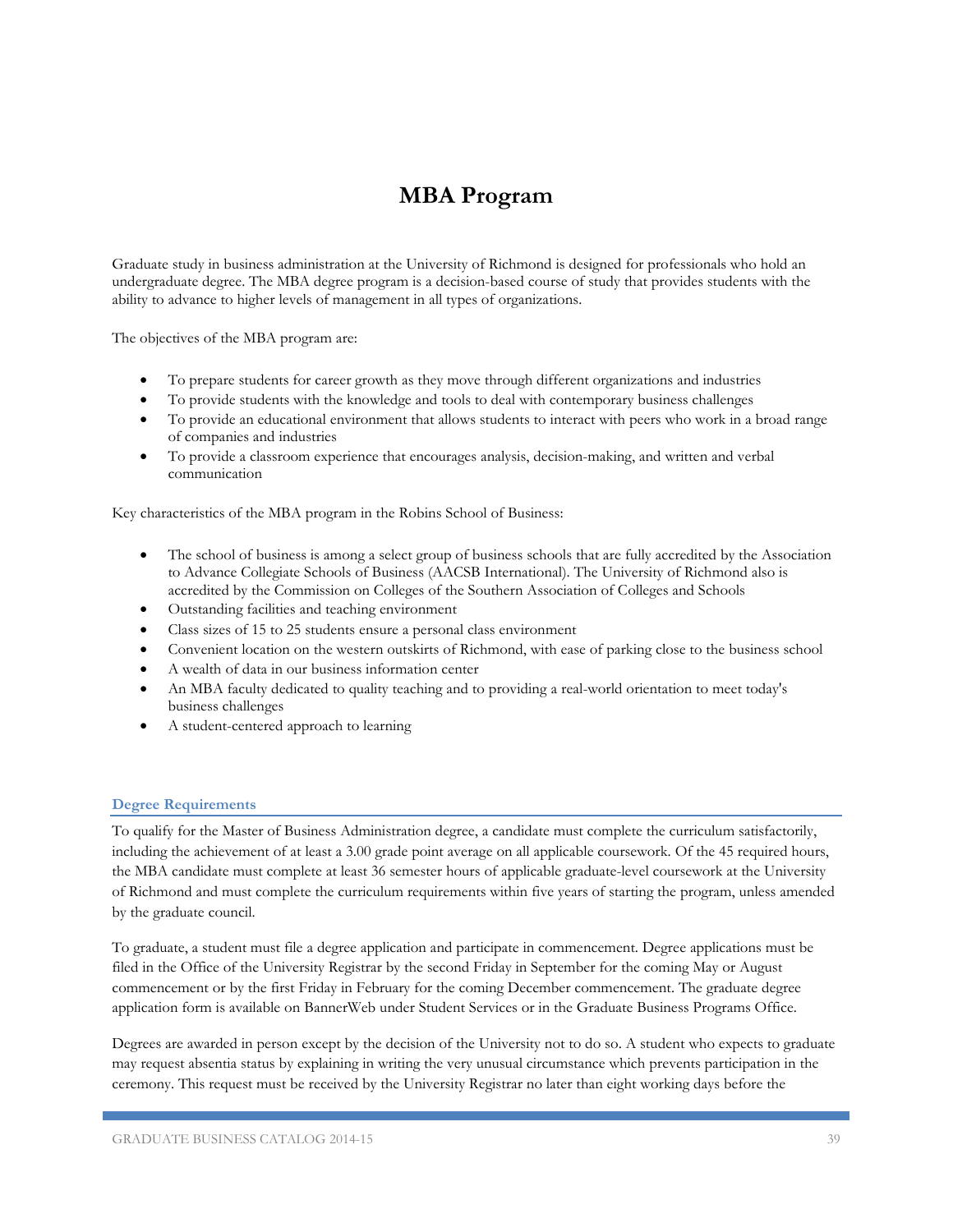ceremony. The Registrar will notify the degree candidate of the status granted by the University. Unless approved as "absentia," a candidate for graduation who does not participate in the commencement ceremony does not graduate. Such a candidate may graduate at a later date by again filing a degree application and by following the appropriate commencement policy.

August and December degrees are conferred as of the date specified in the University calendar and diplomas are mailed to those qualified.

Note: No degree is conferred if the student's responsibilities to the University are in an unsatisfactory condition. Such responsibilities include financial and administrative matters such as, but not limited to, delinquent payments, parking fines, or overdue library books.

### **Curriculum Options**

#### Option I: The MBA Program

The MBA program is designed to meet the needs of people holding responsible positions with Richmond-area business organizations and institutions, and who wish to continue their education on a part-time basis. Accordingly, all classes meet in the evening.

# Option II: The JD/MBA Program

The JD/MBA program is offered through a reciprocal arrangement with the University of Richmond School of Law. A student may pursue a dual-degree program designed to provide its graduates with two degrees, the JD and the MBA, attesting to competency in both the law and in business administration. Because certain credits may count in both degree programs, the student pursuing this option may complete the JD and MBA degrees in less time than would be necessary to complete the two degrees independently.

### **Courses and Curriculum**

The MBA degree program includes 21 courses ranging from 1 to 3 credits. The core curriculum totals 37 credits and includes 17 courses, many of which serve as prerequisites to other courses. In addition, students will complete 4 courses (8 credits) of electives.

The only course transfer credits that will be considered will be equivalent graduate business courses completed at an AACSB-accredited school. A maximum of nine credits may be transferred into the program. See Academic Procedures section for specifics on transfer credits.

#### **Core Courses**

The satisfactory completion of 17 core courses is required. These courses form a common body of knowledge of business administration. The core courses are:

MBA 500 Opening Residency MBA 501 Financial and Managerial Accounting MBA 504 Statistical Analysis for Business MBA 506 Economics for Managers MBA 508 Social, Ethical, and Legal Issues in Business MBA 510 Financial Management MBA 520 Marketing Management MBA 530 Organizational Behavior MBA 540 Operations Management MBA 555 Analytics and Information MBA 561 Principles of Business Communication MBA 562 Communicating In and Across the Organization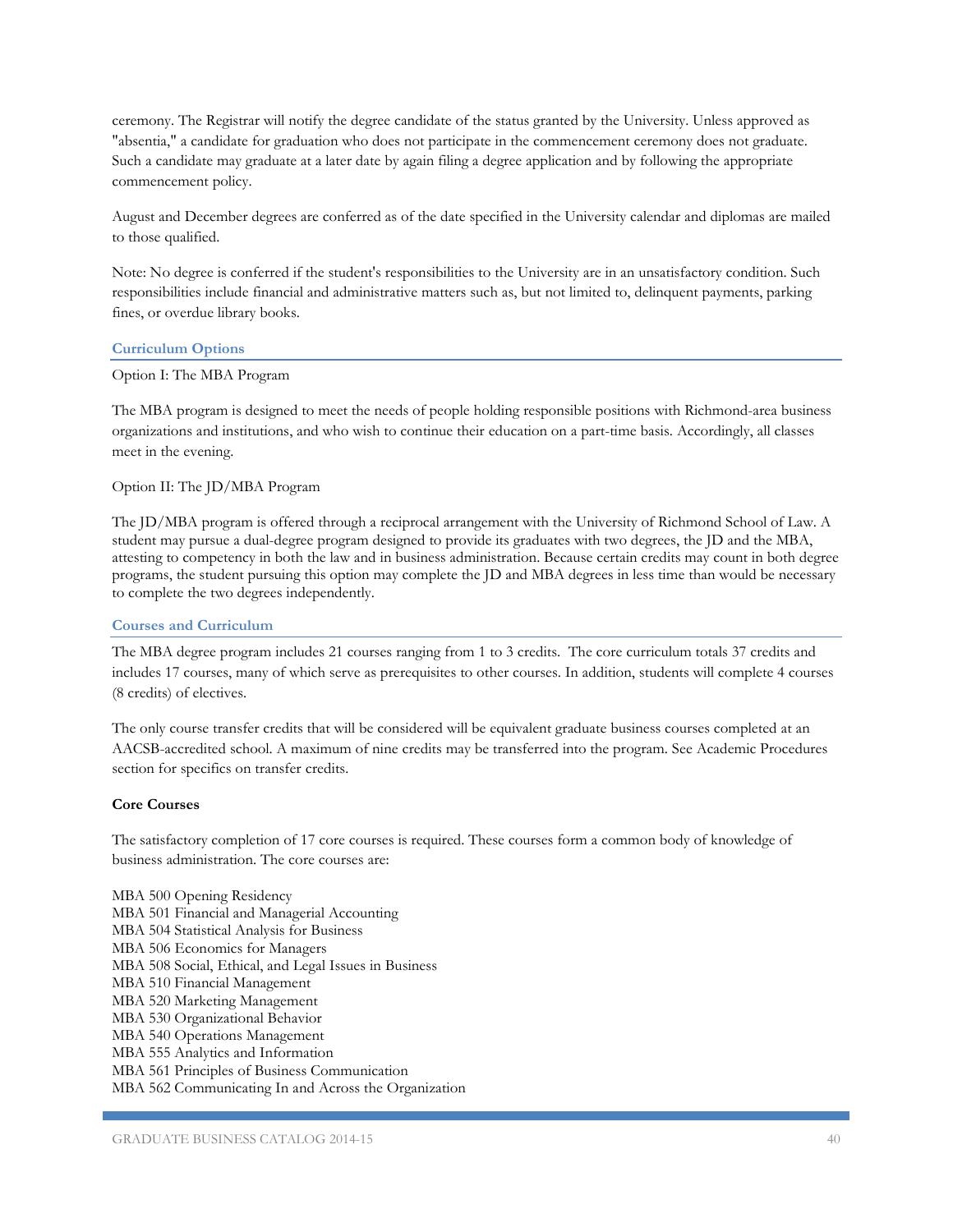MBA 570 Global Environment of Business/International Residency MBA 580 Strategic Management MBA 591 Capstone Project: Scope MBA 592 Capstone Project: Analysis MBA 593 Capstone Project: Recommendations and Conclusion

# **Four Elective Courses**

The four elective courses, each of 2 or 3 credit hours, provide an opportunity for students to further skills and knowledge in areas of personal interest.

# **JD/MBA Curriculum Requirements**

JD/MBA students normally substitute four law school elective courses for the MBA elective courses, and three courses (MBA 508, MBA 561 and MBA 562) are waived from their degree requirements. More details and suggested curricula are available in the dean's office of each school. Students who are pursuing the combined JD/MBA program and who complete the JD degree before the MBA degree must satisfy the MBA degree requirements within one year of completing the JD requirements. Further, the requirements for both degrees must be completed within five years of the starting date of the degree program, JD or MBA, in which the students first enrolled.

### **Courses**

MBA 500 Opening Residency Semester hours: 2 Description The objectives of the opening residency are to develop esprit de corps among all participants; to give the participants concrete, take-away knowledge; and to set the appropriate expectations about effort, quality, and cooperation. To accomplish these goals students analyze a "live case" on a topic of relevant strategic importance. The residency ends with a case competition among the student teams, judged by University faculty and selected executives from the case company on both content and presentation quality. As part of the residency, participants are introduced to the goals, expectations, and methods that are used throughout the program, including case analysis methods and business research and analysis skills **Prerequisites** 

Departmental approval required.

MBA 501 Financial and Managerial Accounting

Semester hours: 3

Description

Integrates financial and managerial accounting topics with corporate governance issues to demonstrate how various stakeholder groups use accounting information to make decisions. These stakeholders include managers, board members, investors, creditors, and government regulators. Our focus is interpreting accounting information, rather than creating it. Topics include interpreting the income statement, balance sheet, and statement of cash flows, the implications of cost structure, planning, performance evaluation, and management responsibility for internal control over financial statement information. Mastery of pre-course instruction in accounting is assumed when the course begins.

MBA 504 Statistical Analysis for Business

Semester hours: 2

**Description** 

Addresses the theory, methodology, and application of statistics to contemporary business problems. Topics include descriptive statistics, probability theory, discrete and continuous distributions, one- and two-population statistical inference, analysis of variance, correlation, regression, and selected other topics.

MBA 506 Economics for Managers Semester hours: 3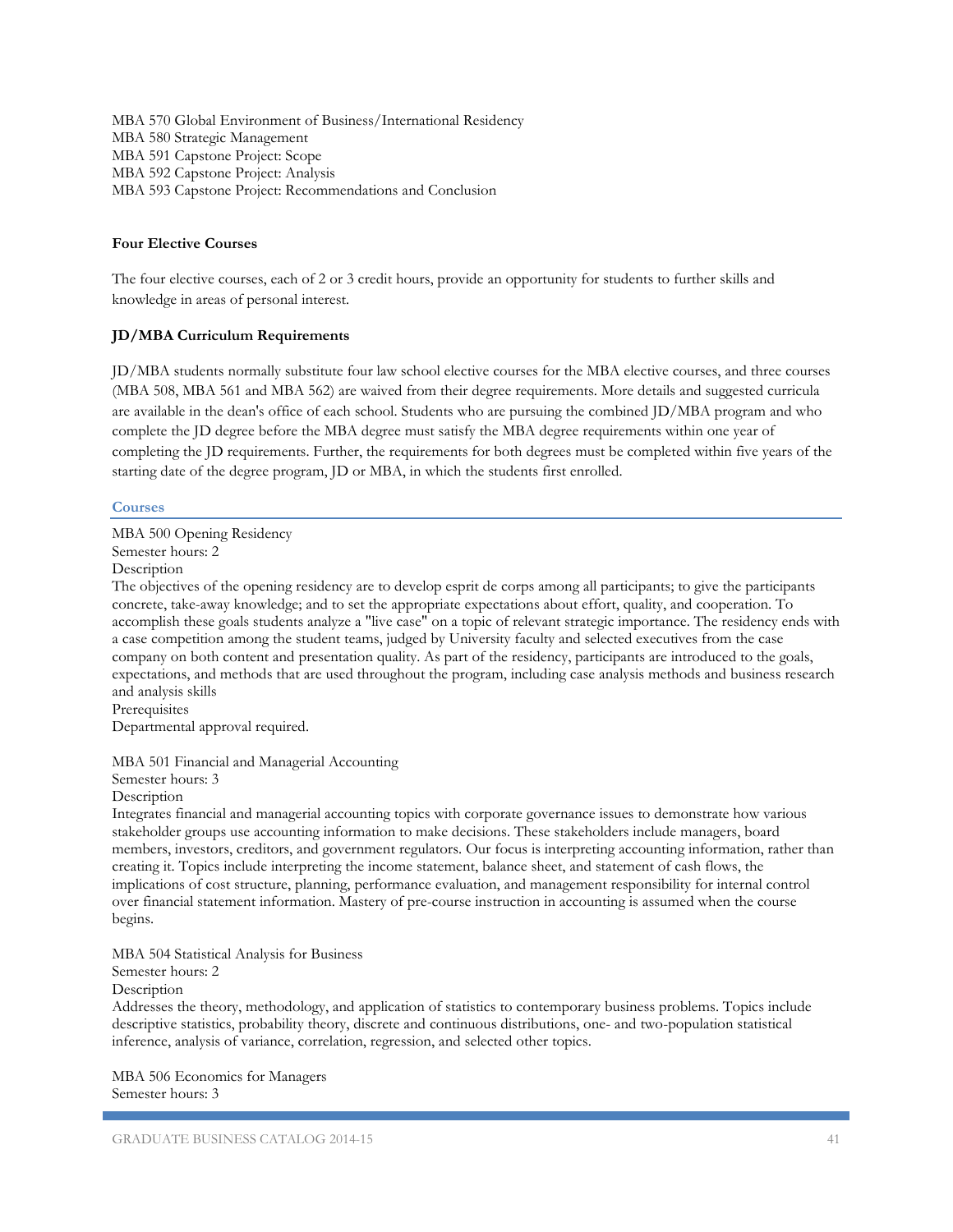Description

Examines fundamentals of macroeconomics and international economics, including analysis of business cycles and macroeconomic policy. Explores economic methodologies to solve business-oriented problems, with a focus on the role that economic analysis plays in the decision process.

MBA 508 Social, Ethical, and Legal Issues in Business Semester hours: 2 **Description** Examines the theory and practice of law and ethics in the context of economic and other organizational interactions. Discussion will center on engagements between organizations, their stakeholders and society at large. Topics include human rights, labor issues, the natural environment, international laws and norms, and cultural relativism among others.

MBA 509 Selected Topics in Economics Semester hours: 2 **Prerequisites** MBA 506

MBA 510 Financial Management Semester hours: 3 Description Financial management techniques, policies, and theory are discussed via case studies and problem-scenario analysis. Policies and strategies for current and longterm assets, working capital, total capitalization, and profit distribution presented in the context of share price maximization. Multinational considerations, leasing, risk analysis, project evaluation, and cost of capital are specifically addressed. Prerequisites MBA 501

MBA 512 Investments Semester hours: 2 Description

Covers the structure, trading, and valuation of financial instruments in dynamic competitive markets. Both money markets and capital markets are examined with an emphasis on longer-term investing. Uses a blend of theoretical and practical approaches to investment strategies. Specific topics include market efficiency, yield and rate of return analysis, risk measurement, asset pricing theory, portfolio theory, valuation models, futures, and derivative contracts. Prerequisites MBA 510

MBA 514 Global Financial Management

Semester hours: 2

Description

Tools and concepts used to identify and analyze risks in dynamic international financial markets are addressed. Designed in three modules. The first module provides a foundation in currency valuation, currency markets, parity theories, and balance of payments phenomena. The second module examines hedging concepts and practices. Applications of forward, future, option, and swap contracts are emphasized. The last module focuses on different approaches to the management of transaction, translation, and operating exposures of a firm. Case studies are employed as integrating exercises.

Prerequisites MBA 510

MBA 517 Selected Topics in Accounting Semester hours: 2 **Prerequisites** MBA 501

MBA 519 Selected Topics in Finance Semester hours: 2 Prerequisites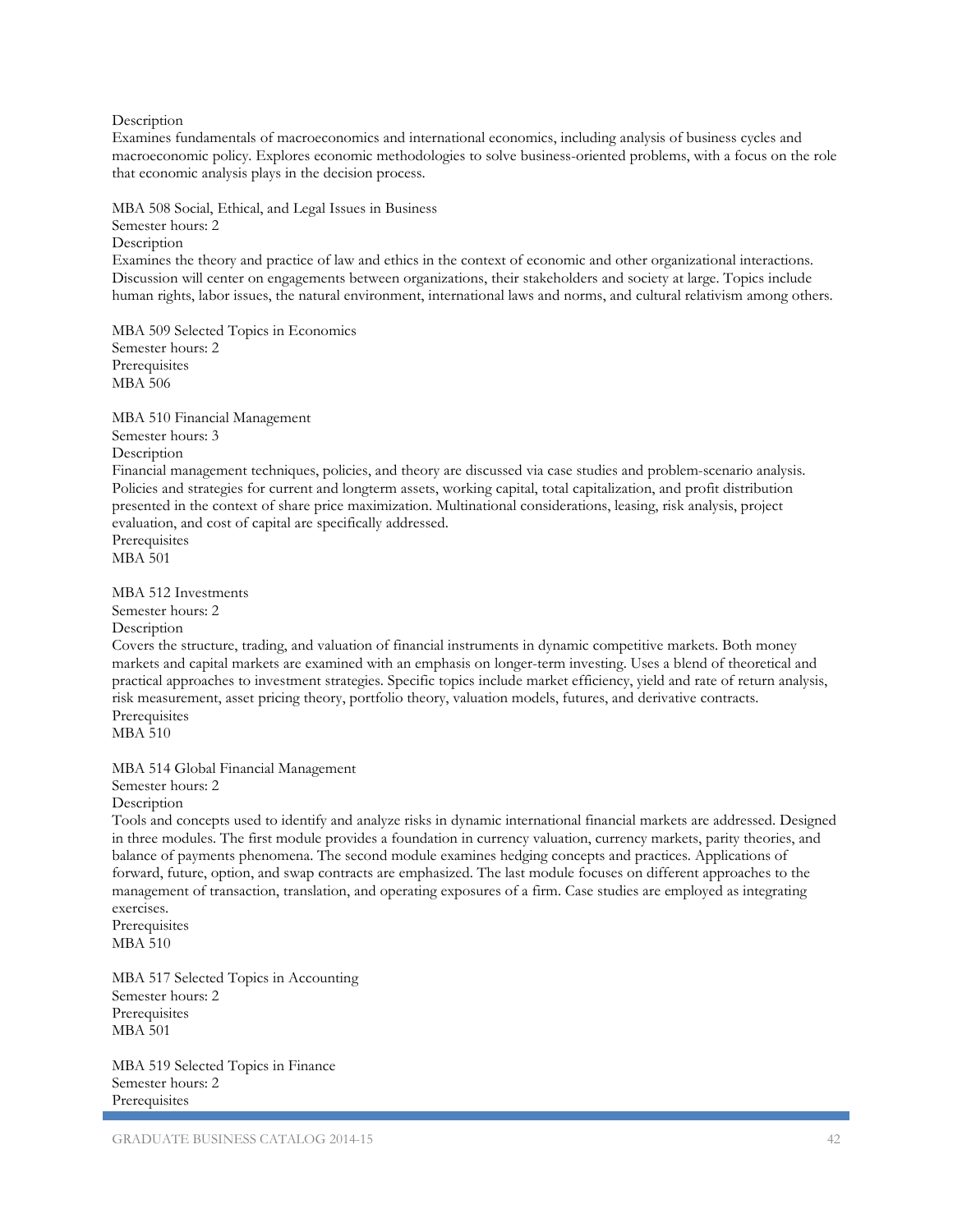MBA 510

MBA 520 Marketing Management Semester hours: 3 Description

An intensive study of the marketing process in advanced market economies concerning the environment within which marketing decisions are made. Areas of concentration: consumer wants; motivation and purchasing power; structure of distribution; product service market offerings; a global approach; and management of the firms marketing effort. Strategic decisions of the marketing mix variables applied to both service and manufacturing companies of various sizes. Lectures and the case analysis method are used to integrate the student's marketing background.

MBA 529 Selected Topics in Marketing Semester hours: 2 **Prerequisites** MBA 520

MBA 530 Organizational Behavior Semester hours: 2

Description

Analysis of workplace behaviors and organizational psychology as they relate to the management of employees, teams, and other key organizational constituents. Understanding of basic management issues such as motivation, individual differences, leadership, teams, and managing change, provides students with a foundation needed for enhancing individual and team performance and attitudes at work.

MBA 532 Mergers and Acquisitions

Semester hours: 2

**Description** 

Explores how mergers and acquisitions can achieve the strategic growth objectives of a corporation. The issues raised in merger and acquisition decisions are addressed, specifically (1) negotiation strategies, (2) valuation analysis, (3) strategic fit, (4) effects of competitive bidding, and (5) problems with post-acquisition integration. The alternative mechanisms for corporate diversification such as joint and internal ventures also are explored. **Prerequisites** MBA 510

MBA 534 Negotiations Semester hours: 2 Description Multidisciplinary study of concepts related to bargaining and negotiations. Situations involving interpersonal behavior and group conflict will be examined using research findings from several disciplines. **Prerequisites** MBA 530

MBA 539 Selected Topics in Management Semester hours: 2 Prerequisites MBA 530

MBA 540 Operations Management Semester hours: 3 Description The systematic direction and control of the process that transforms inputs into finished goods or services. It emphasizes the concepts and analytical methods that are used in understanding the management of the firm's operations. **Prerequisites** MBA 504

MBA 555 Analytics and Information Semester hours: 3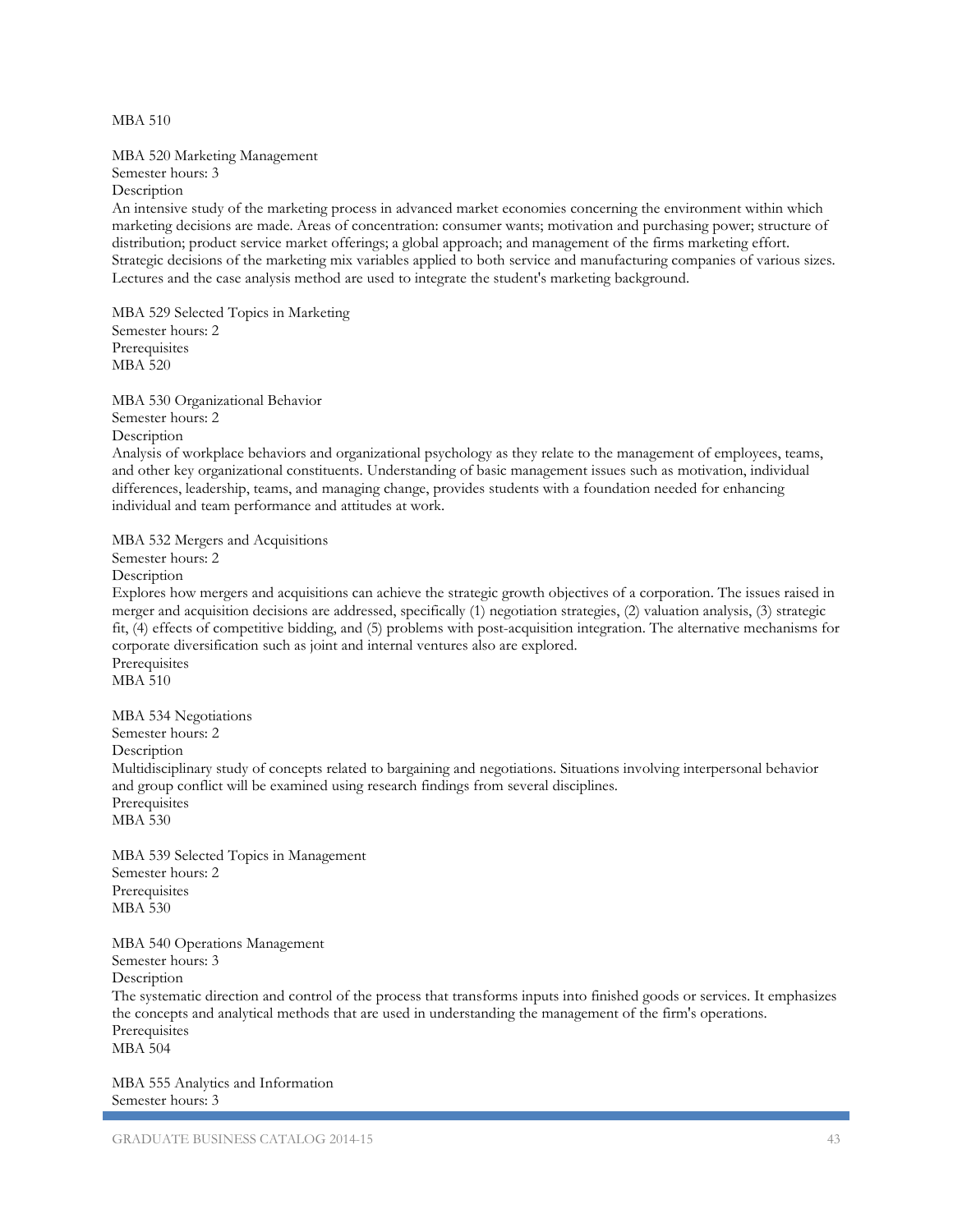### Description

The purpose of the course is to provide the knowledge, skills, and abilities needed to manipulate very large data sets, analyze complex business problems, and develop evidence-based recommendations to improve firm performance. Students will work with relational database and spreadsheet software to import, structure, cleanse, transform, filter, and analyze data. You will also learn to integrate data from a variety of sources and utilize visualization software to graphically communicate analytical results.

**Prerequisites** MBA 504

MBA 561 Principles of Business Communication

Semester hours: 1

**Description** 

Practical learning experience designed to sharpen written and oral communications skills. The course addresses various forms of written communications designed to inform, convince, and persuade. The syllabus will include professionalism of written communications, communications planning, and the appropriateness of various written media for conveying information.

MBA 562 Communicating In and Across the Organization

Semester hours: 1

Description

Continuing with the practical learning experience of Communications I, this course emphasizes oral communications in organizations. The syllabus will include planning and the professional execution of various types of oral communications, message reinforcement, executive presence, use of humor, styles under stress, best practices for conference calls and face-to-face meetings, the art of asking questions, and communicating difficult messages. Prerequisites MBA 561

MBA 570 Global Environment of Business/ International Residency

Semester hours: 3

**Description** 

An intensive, in-depth experience designed to enhance understanding of a country or region and the unique issues that it faces. The residency will consist of travel abroad and discussions with local business people, academics, politicians, and civil servants, coupled with visits to other local operations to enhance this understanding. In addition, there will be a project relating to a relevant company or institution to be completed by students upon their return to the U.S. The project will begin prior to departure, developed during the residency, and completed after the residency. A presentation of the final project report is required.

Prerequisites

MBA 501, MBA 504, MBA 506, 510, and 520. Departmental approval required.

MBA 580 Strategic Management Semester hours: 3 Description

Examines strategic alternatives and choices to be made by companies in light of opportunities and threats within the external environment. Also examines how companies should create core competencies to enhance the strategic choice and to create sustainable competitive advantage. Different levels of strategic management are emphasized. Prerequisites

MBA 510 and MBA 520

MBA 587 Independent Study Semester hours: 2 or 3 MBA 591 Capstone Project: Scope Semester hours: 1 **Description** 

A field-based course in which students, under the direction of a faculty member, articulate and appropriately scope a strategic challenge facing a host organization. The course builds on principles taught in MBA 580 (Strategic Management). Please note: Students will register for MBA 591 during the same semester they are enrolled in MBA 580. Prerequisites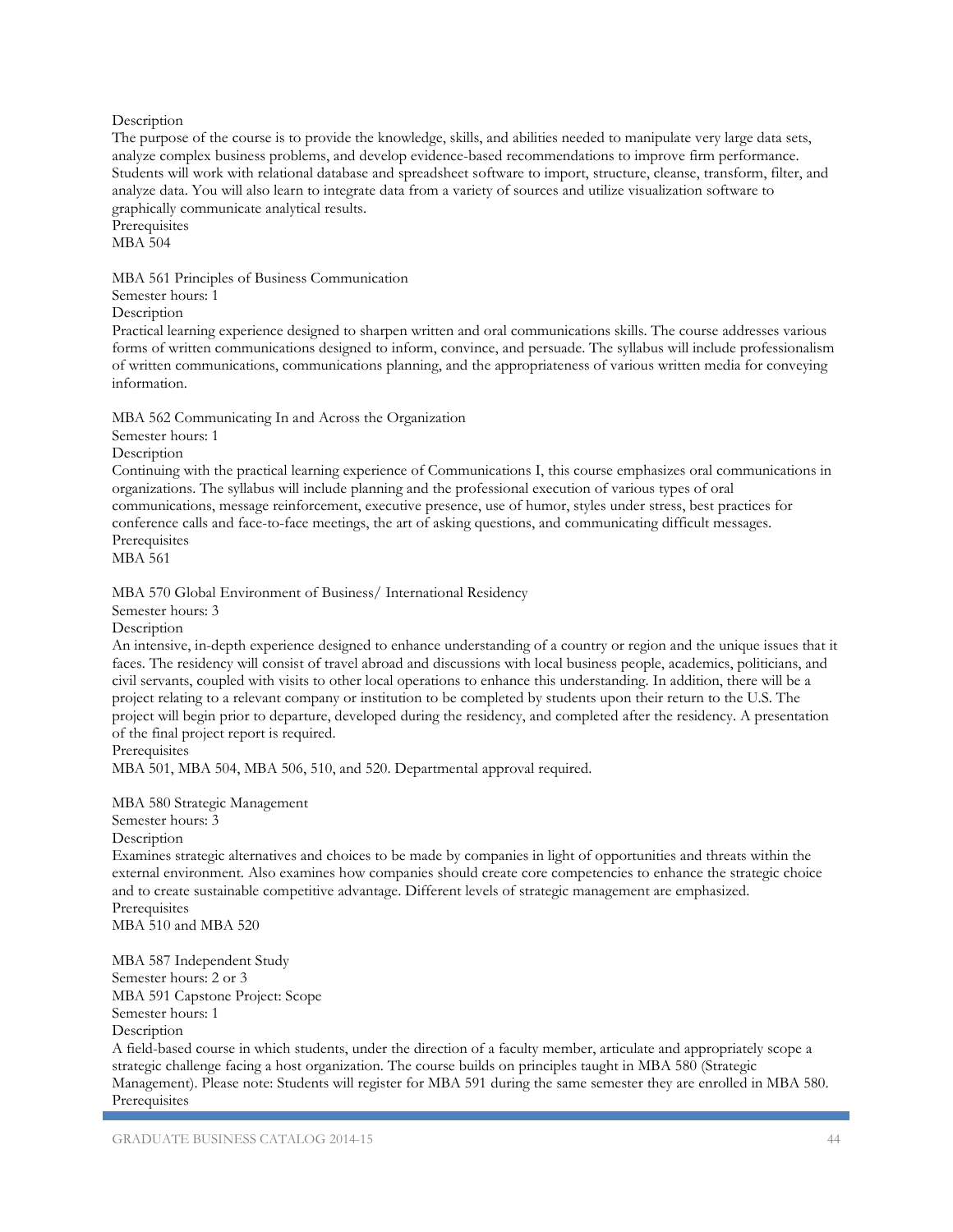MBA 501, MBA 504, MBA 506, MBA 510, and MBA 520. Co-requisite MBA 580. Departmental approval required.

MBA 592 Capstone Project: Analysis

Semester hours: 1

Description

A field-based course in which students, under the direction of a faculty member, conduct quantitative and qualitative analyses to gain insight about possible solutions to a strategic challenge facing a host organization. The course builds on principles taught in MBA 555 (Analytics & Information). Please note: Students will register for MBA 592 during the same semester they are enrolled in MBA 555.

**Prerequisites** 

MBA 591. Co-requisite MBA 555. Departmental approval required.

MBA 593 Capstone Project: Recommendations and Conclusion Semester hours: 1

**Description** 

A field-based course in which students, under the direction of a faculty member, create recommendations to address a strategic challenge facing a host organization. Students will be required to present recommendations both orally and in writing.

Prerequisites

MBA 592. Departmental approval required.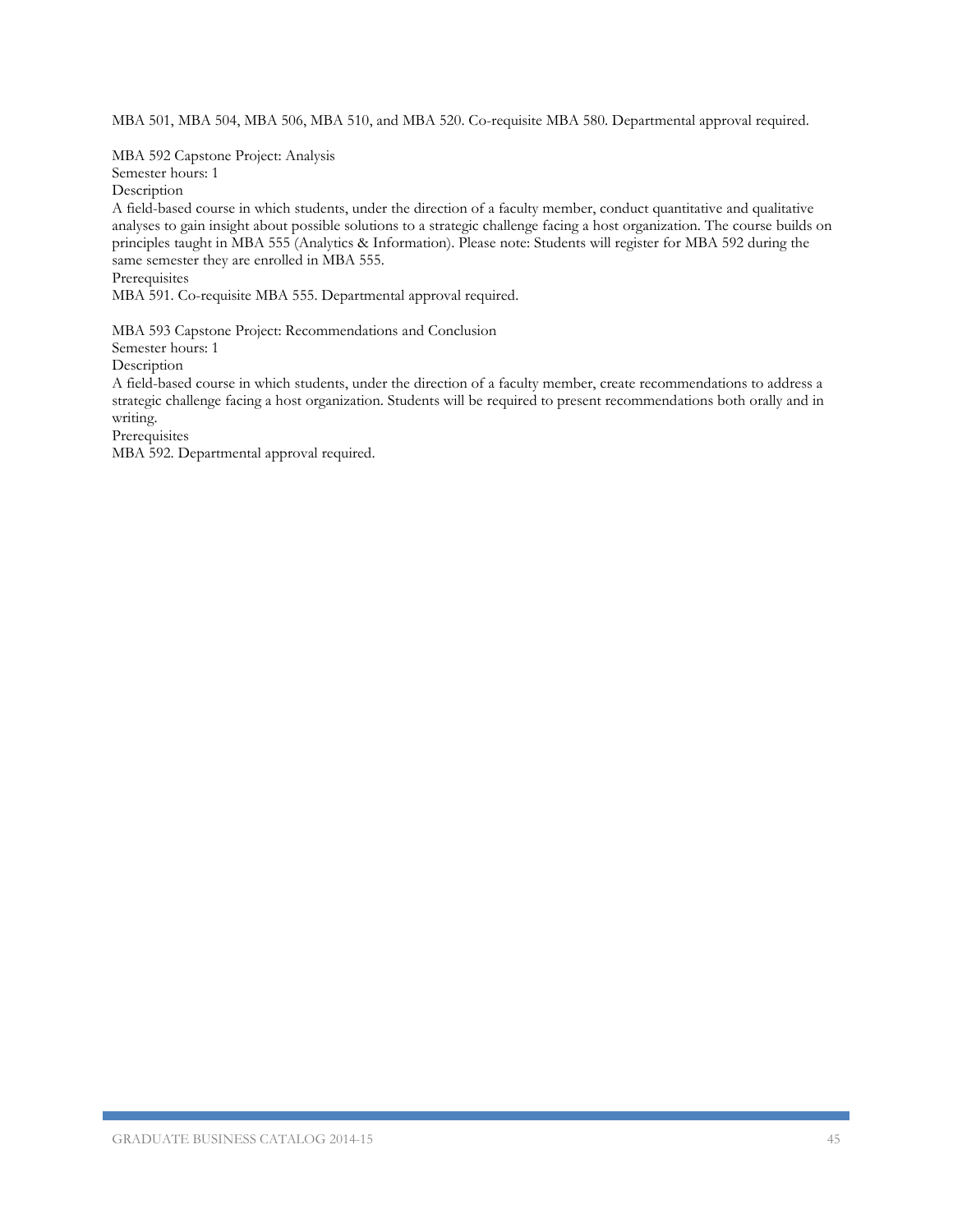# **Directory**

### **2014 -15 Board of Trustees**

Stephen J. Aronson North Salem, New York

Edward L. Ayers Richmond, Virginia

Alan W. Bree d Greenwich, Connecticut

Timothy W. Finchem Ponte Vedra Beach, Florida

Roger L. Gregory Richmond, Virginia

Jeffrey M. Lacker Richmond, Virginia

Ann Carol Marchant Richmond, Virginia

Herbert H. McDade III Rye, New York

William H. McLean Wilmette, Illinois

Leland D. Melvin Lynchburg, Virginia

Louis W. Moelchert, Jr. Richmond, Virginia

S. D. Roberts Moore Roanoke, Virginia

Karen G. O'Maley Cincinnati, Ohio

Paul B. Queally New Canaan, Connecticut

Susan Gunn Quisenberry Richmond, Virginia

Gregory S. Rogowski Ponte Vedra Beach, Florida

Patricia L. Rowland Glen Ellyn, Illinois

Leonard W. Sandridge, Jr. Charlottesville, Virginia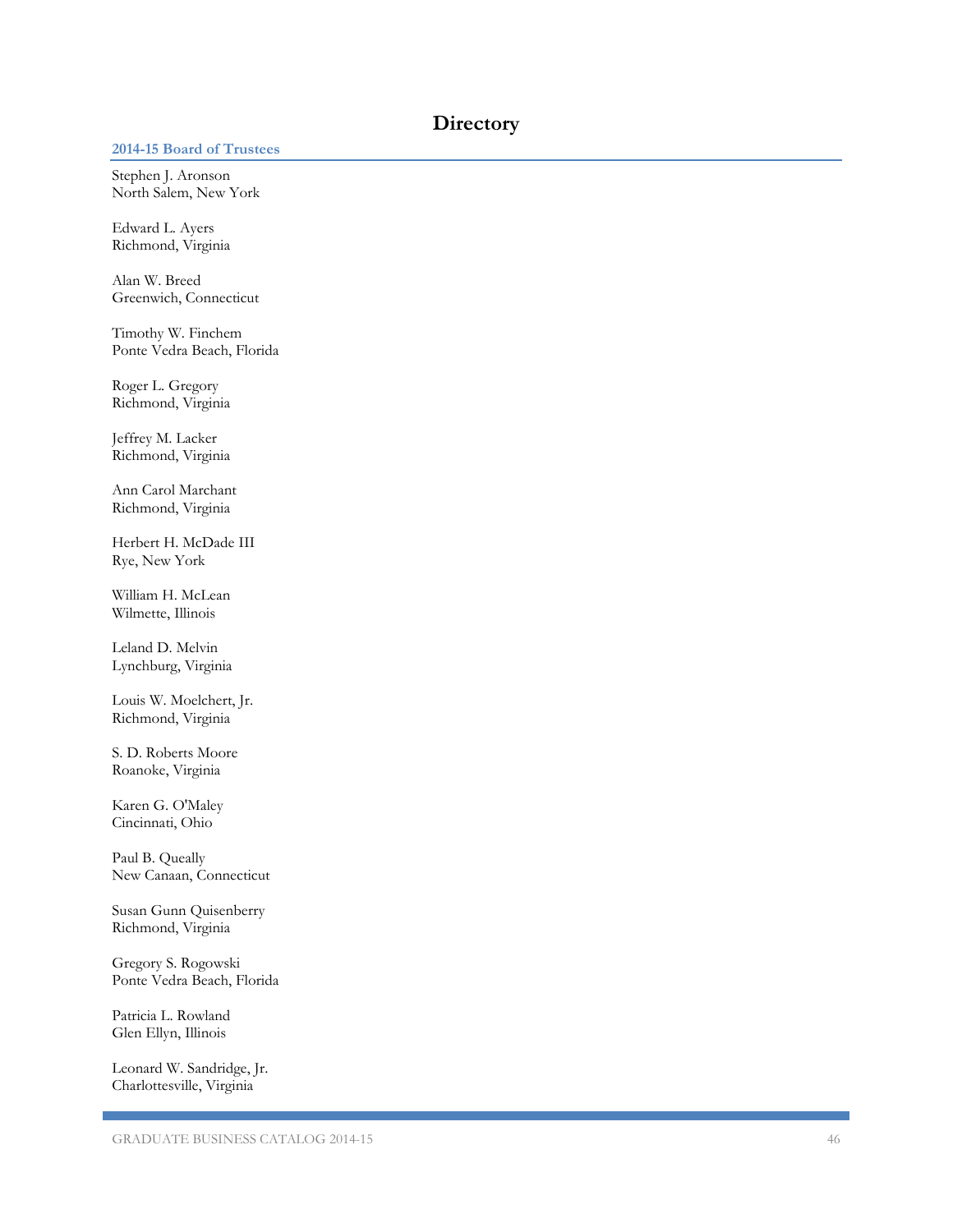Michael S. Segal Pacific Palisades, California

Suzanne F. Thomas Aylett, Virginia

Lynne E. Washington Mechanicsville, Virginia

Allison P. Weinstein Richmond, Virginia

### **Trustees Emeriti**

Waldo M. Abbot Greenwich, Connecticut

R. Lewis Boggs Richmond, Virginia

Lewis T. Booker Richmond, Virginia

Austin Brockenbrough III Richmond, Virginia

Dale P. Brown Naples, Florida

Robert L. Burrus, Jr. Richmond, Virginia

Martha A. Carpenter Charlottesville, Virginia

Richard E. Connors Ridgefield, Connecticut

Otis D. Coston, Jr. McLean, Virginia

Kevin M. Cox Johns Island, South Carolina

John R. Davis, Jr. Glen Allen, Virginia

F. Amanda DeBusk Potomac, Maryland

Ed Eskandarian Boston, Massachusetts

Floyd D. Gottwald, Jr.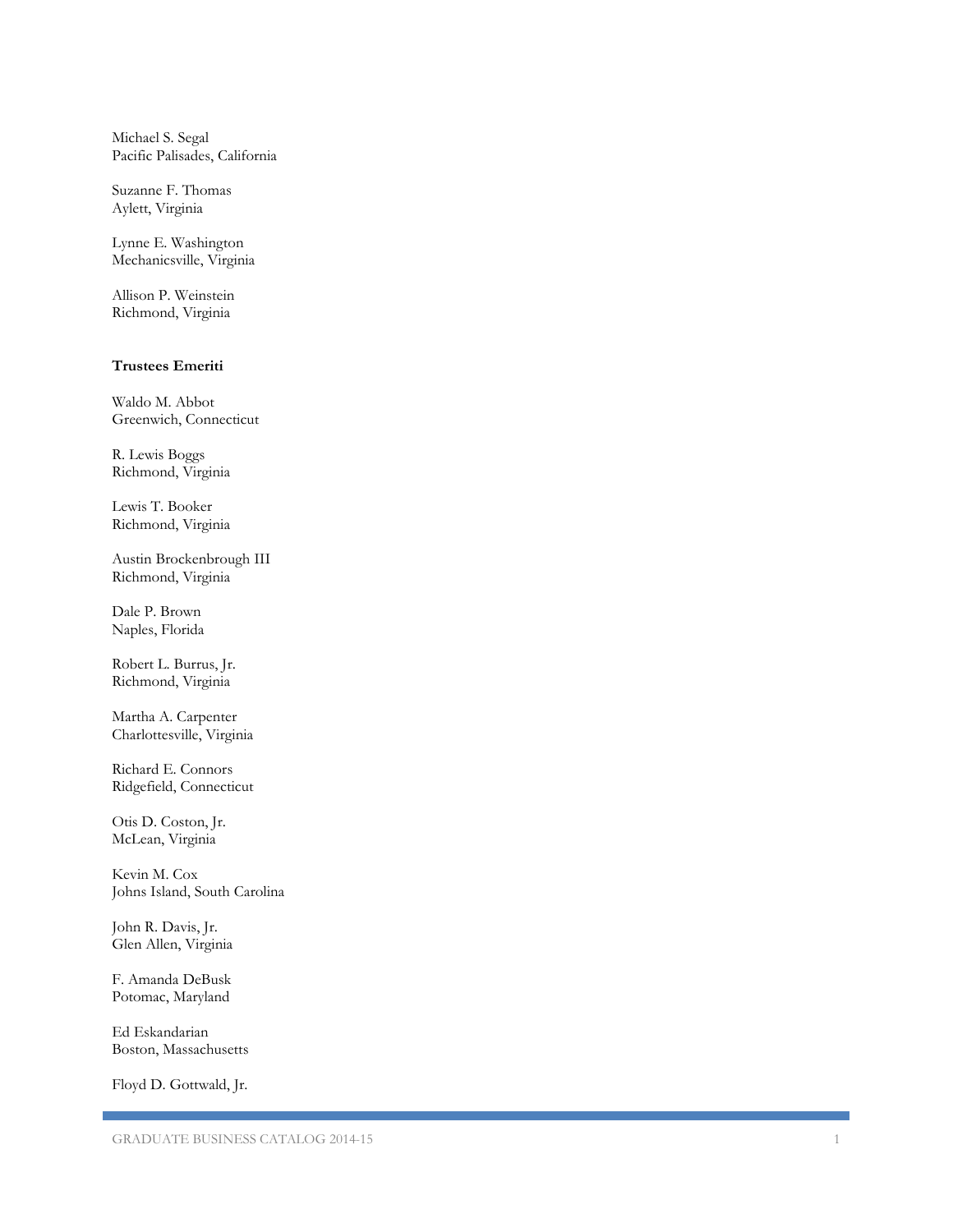# Richmond, Virginia

Susan M. Humphreville Los Angeles, California

Robert S. Jepson, Jr. Savannah, Georgia

Richard S. Johnson Richmond, Virginia

Allen B. King Richmond, Virginia

Robert C. King, Sr. Richmond, Virginia

Stephen J. Kneeley Malvern, Pennsylvania

Charles A. Ledsinger, Jr. Bethesda, Maryland

Thomas C. Leggett Halifax, Virginia

Stephen M. Lessing Cold Spring Harbor, New York

Daniel J. Ludeman St. Louis, Missouri

Lawrence C. Marsh New York, New York

Janice R. Moore Deltaville, Virginia

Dennis A. Pryor Manakin -Sabot, Virginia

Robert E. Rigsby Richmond, Virginia

Claire M. Rosenbaum Richmond, Virginia

Gilbert M. Rosenthal Richmond, Virginia

Guy A. Ross Key West, Florida

Jeremiah J. Sheehan Vero Beach, Florida Frederick P. Stamp, Jr.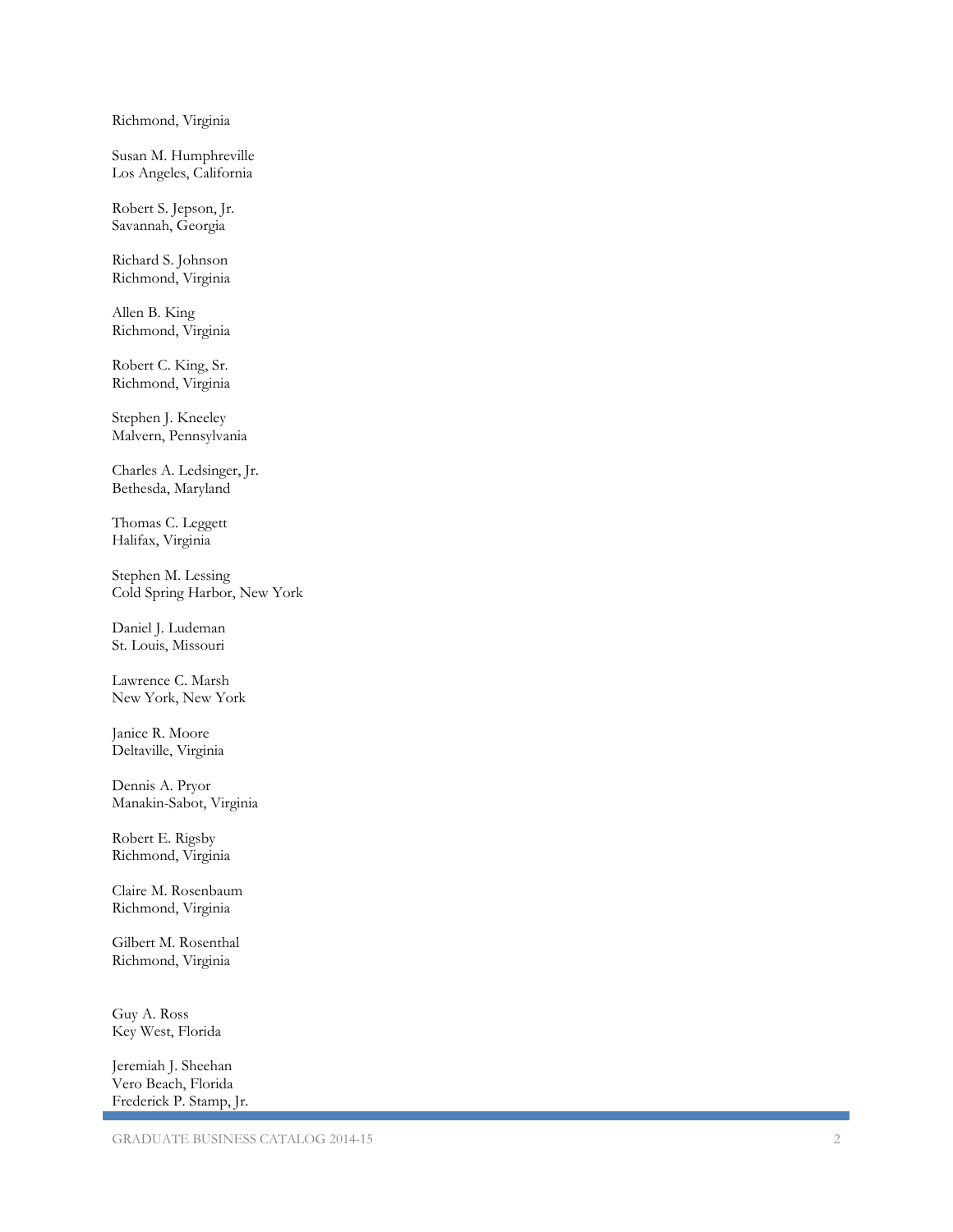### Wheeling, West Virginia

Charles W. Sweet, Jr. Barrington, Illinois

Michael E. Szymanczyk Sanibel, Florida

Fred T. Tattersall Vero Beach, Florida

George W. Wellde, Jr. New York, New York

Elaine J. Yeatts Richmond, Virginia

### **Administration**

### **The University**

*Edward L. Ayers, President* Jaquelyn S. Fetrow, *Vice President and Provost* Stephen D. Bisese, *Vice President, Student Development* Ann Lloyd Breeden, *Secretary to the Board of Trustees* Keith A. Gill, *Director of Athletics* Thomas C. Gutenberger, *Vice President, Advancement* David B. Hale, *Vice President, Business and Finance* Rev. Craig T. Kocher, *Chaplain to the University* Carolyn R. Martin, *Executive Assistant to the President* Kathryn J. Monday, *Vice President, Information Services* Lorraine G. Schuyler, *Chief of Staff* Shannon E. Sinclair, *General Counsel* Anne E. Tessier, *Vice President, Enrollment Management*

### **University Deans**

Nancy Bagranoff, *Dean, Robins School of Business* Joseph R. Boehman, *Dean, Richmond College* Joseph G. Hoff, Interim Dean*, International Education* Juliette L. Landphair, *Dean, Westhampton College* James L. Narduzzi, *Dean, School of Professional and Continuing Studies* Sandra J. Peart, *Dean, Jepson School of Leadership Studies* Wendy Collins Perdue, *Dean, Richmond School of Law* Kathleen Skerrett, *Dean, School of Arts and Sciences* Gil Villanueva, *Assistant Vice President and Dean of Admission*

Susan D. Breeden, *University Registrar* Kevin Butterfield, *University Librarian*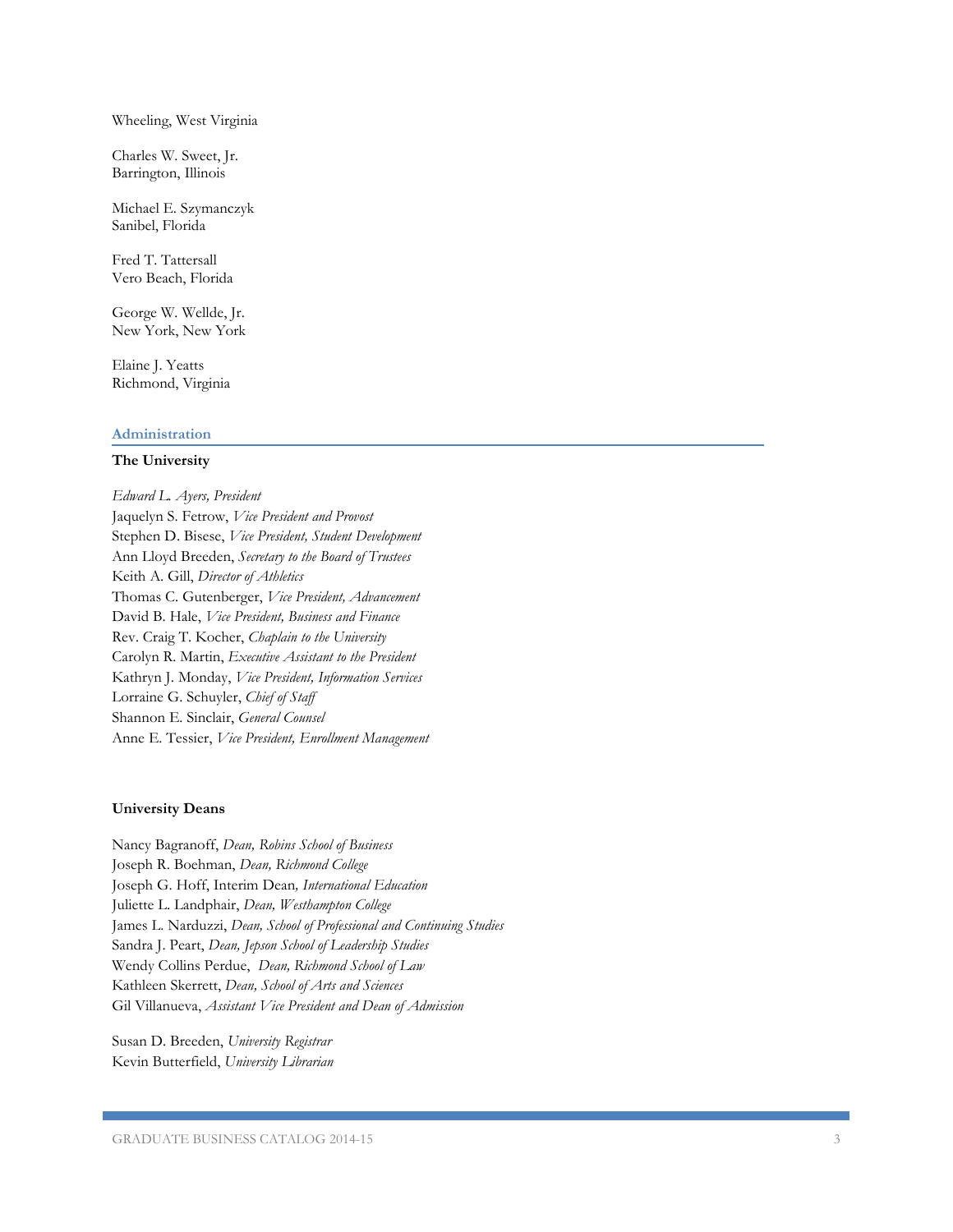#### **Academic Associates**

Patricia J. Brown, *Associate Dean, School of Professional and Continuing Studies* Thomas J. Cosse, *Associate Dean for International Programming, The E. Claiborne Robins School of Business* Richard S. Coughlan, *Associate Dean and Director, The Richard S. Reynolds Graduate School, The E. Claiborne Robins School of Business* Elisabeth Gruner *Associate Dean, School of Arts and Sciences* Malcolm Hill *Associate Dean, School of Arts and Sciences* Robert H. Nicholson, *Associate Dean for Undergraduate Business Programs, The E. Claiborne Robins School of Business* Terry L. Price *Associate Dean for Academic Affairs, Jepson School of Leadership Studies* Vincent Wei-cheng Wang *Associate Dean, School of Arts and Sciences*

**Faculty of the Robins School of Business**

*The year given designates the year of appointment. The year with ( ) is the year of first appointment.*

Arnold, Thomas M., Professor of Finance, The F. Carlyle Tiller Chair in Business; 2003 B.A. (LaSalle University), M.S. (Temple University), Ph.D. (University of Georgia)

Ashworth, D. Neil, Professor of Management; 1981 B.B.A. (University of Kentucky), M.Com. (University of Richmond), M.B.A., Ph.D. (University of South Carolina)

Babb, Harold W., Professor of Marketing, Department Chair; 1977 B.S. (University of Richmond), M.S. (Virginia Commonwealth University), Ph.D. (Virginia Polytechnic Institute and State University)

Bagranoff, Nancy A., Dean and Professor; 2010 B.S., (The Ohio State University), M.S., (Syracuse University), D.B.A., (The George Washington University)

Bergman, William H., Instructor of Marketing; 2009 B.A. (University of Oklahoma), M.B.A. (Southern Methodist University)

Bosse, Douglas A., Associate Professor of Management; 2006 B.S. (Miami University), M.B.A., Ph.D. (Ohio State University)

Carlson, Jeffrey, Assistant Professor of Marketing; 2014 B.A. (West Virginia Wesleyan College), M.A. (Purdue University), Ph. D. (University of Connecticut)

Clikeman, Paul M., Associate Professor of Accounting; 1995 B.S. (Valparaiso University), M.B.A. (University of Chicago), Ph.D. (University of Wisconsin)

Cohen, Susan L., Assistant Professor of Management; (2013) 2014 B.A. (University of Michigan), M.M.G.T. (Northwestern University), Ph.D. (University of North Carolina at Chapel Hill)

Conover, C. Mitchell, Associate Professor of Finance; 2000 B.A. (University of Maryland), M.B.A. (East Carolina University), Ph.D. (Florida State University)

Cosse, Thomas J., Associate Dean for International Business Programs and Professor of Marketing and International Business Studies; 1975 B.S.B.A. (University of Southwestern Louisiana), M.B.A., Ph.D. (University of Arkansas)

Coughlan, Richard S., Senior Associate Dean and Associate Professor of Management;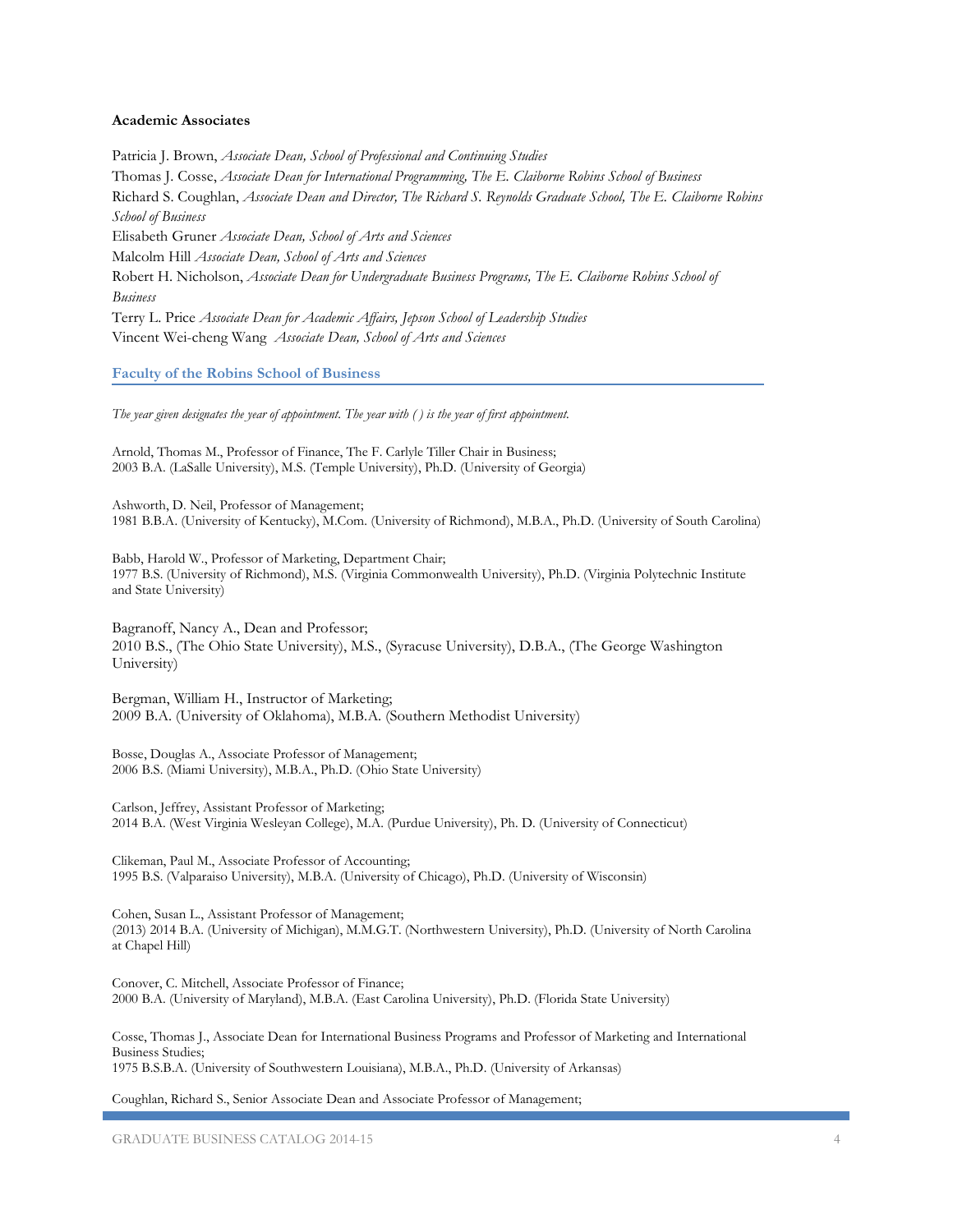1998 B.S. (University of Virginia), M.B.A, M.S., PhD. (University of Arizona)

Craft, Erik D., Associate Professor of Economics; 1994 B.A. (St. Lawrence University), M.A., Ph.D. (University of Chicago)

Croushore, Dean D., Professor of Economics and the Rigsby Fellow in Economics; 2003 A.B. (Ohio University), M.A., Ph.D. (Ohio State University)

Curtis, Chadwick C., Assistant Professor of Economics; 2012 B.A. (Northern Michigan University), M.A., Ph.D. (University of Notre Dame)

Dolan, Robert C., Professor of Economics; 1980 B.A. (Hobart College), M.S., Ph.D. (Rutgers University)

Earl, John H. Jr., Associate Professor of Finance and Department Chair; 1981 B.B.A., M.S.B.A. (University of Massachusetts at Amherst), Ph.D. (Arizona State University)

Eynan, Amit, Professor of Management, Department Chair, and CSX Chair in Management and Accounting; 2003 B.S., M.S. (Technion-Israel Institute of Technology, Haifa, Israel), M.S., Ph.D. (Washington University in St. Louis)

Fishe, Raymond P. H., Professor of Finance and the Patricia A. and George W. Wellde, Jr. Distinguished Chair in Finance; 2003 B.S.B.A., Ph.D. (University of Florida)

Geiger, Marshall A., Professor of Accounting; 2000 B.S.B.A. (Bloomsburg University of Pennsylvania), M.S., Ph.D. (Pennsylvania State University)

Hamilton, Timothy, Assistant Professor of Economics; (2012) 2013 B.S. (Bentley College), Ph.D. (North Carolina State University)

Harrison, Jeffrey S., Professor of Management and the W. David Robbins Chair in Strategic Management; 2004 B.S. (Brigham Young University), M.B.A., Ph.D. (University of Utah)

Heinicke, Craig W., Visiting Professor of Economics; 2007 B.A. (SUNY College at Purchase), M.A., Ph.D. (University of Toronto)

Ho, Violet Tzu Wei, Associate Professor of Management; 2009 BAcc (Nanyang Technological University, Singapore), M.S., Ph.D. (Carnegie Mellon University)

Hoyle, Joe Ben, Associate Professor of Accounting; 1979 B.A. (Duke), M.A. (Appalachian State University), C.P.A.

Kukar-Kinney, Monika, Associate Professor of Marketing; 2003 B.A. (University of Ljubljana, Slovenia), M.S., Ph.D. (Indiana University)

Kumas, Abdullah, Assistant Professor of Accounting; 2013 B.S. (Bogazici University/Istanbul Turkey), M.S. (Oklahoma State University), M.A., Ph.D. (Southern Methodist University), Ph.D. (University of Texas at Dallas)

Lancaster, M. Carol, Associate Professor of Finance; 1989 B.S.E. (University of Arkansas), M.B.A., D.B.A. (Louisiana Tech University)

Lascu, Dana-Nicoleta, Professor of Marketing; 1991 B.A. (University of Arizona), M.I.M. (American Graduate School of International Management), Ph.D. (University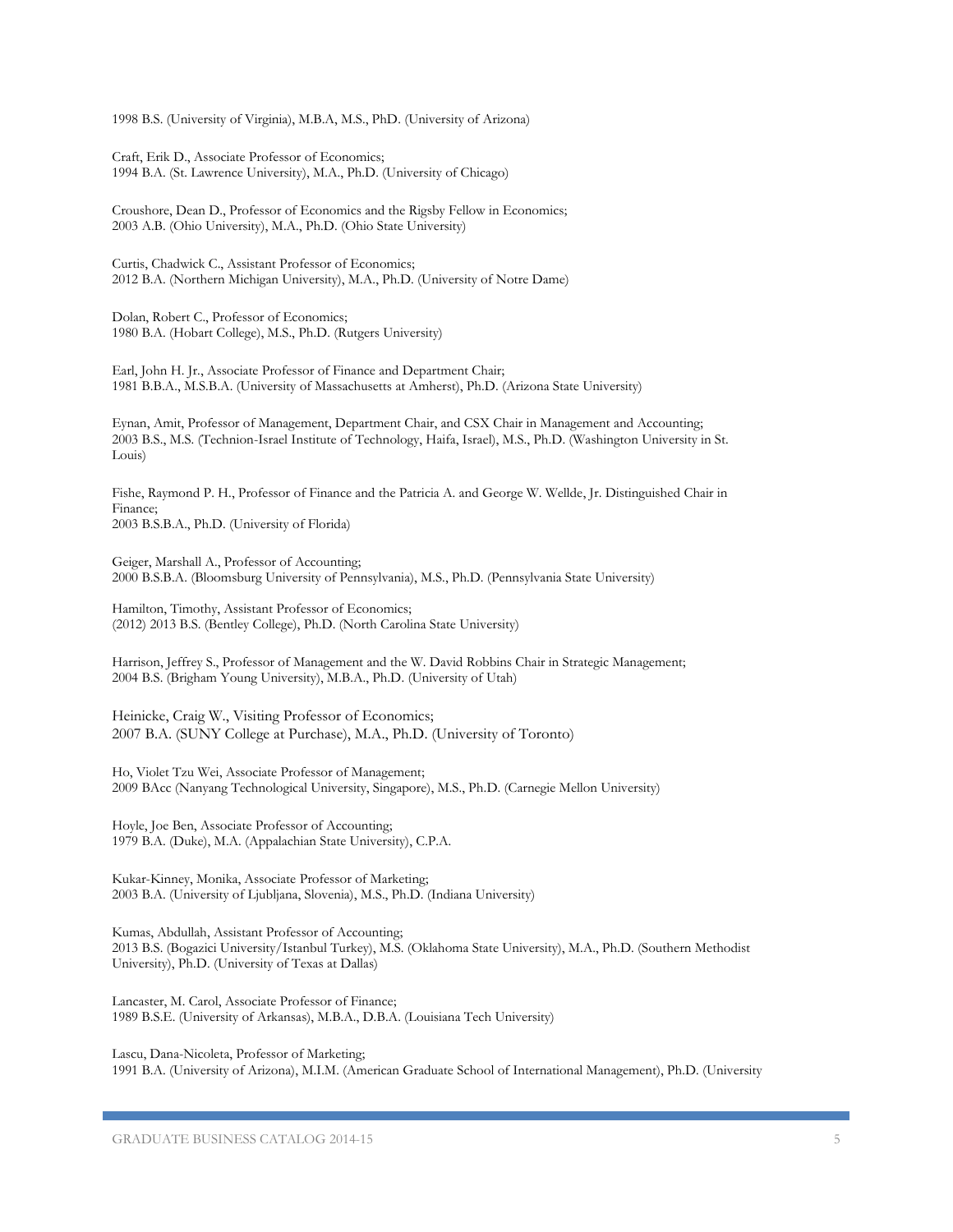of South Carolina)

Linask, Maia K., Assistant Professor of Economics; 2011 A.B. (Harvard University), M.A., Ph.D. (Johns Hopkins University)

Litteral, Lewis A., Associate Professor of Management; 1982 B.S. (Georgia Southern College), M.S., Ph.D. (Clemson University)

Mackay, Daniel L., Visiting Lecturer of Economics;

2009 B.S. (George Mason University), M.A., Ph.D. (University of Virginia)

Mago, Shakun Datta, Associate Professor of Economics; 2006 B.A., M.A. (University of Delhi), M.S., Ph.D. (Purdue University)

Marquardt, Adam J., Associate Professor of Marketing; 2007 B.S. (Salisbury University), M.B.A. (University of Tennessee), Ph.D. (University of Oregon)

Marshall, Cassandra D., Assistant Professor of Finance; 2011 B.S. (Western Kentucky University), M.S., Ph.D. (Indiana University)

Martin, Eric K., Instructor of Management and Director of the Innovation and Entrepreneurship Program;

2014 B.A. (University of North Carolina at Chapel Hill), M.B.A. (Harvard University)

Mattson, Thomas A., Assistant Professor of Management; 2013 B.A. (The George Washington University), M.B.A. (SUNY at Albany), Ph.D. (University of Hawaii at Manoa)

McGoldrick, KimMarie, Professor of Economics and Joseph A. Jennings Chair in Business; 1992 B.S. (SUNY at Oswego), M.A., Ph.D. (SUNY at Binghamton)

Mehkari, Mohammad Saif, Assistant Professor of Economics; 2011 B.A. (Ohio Wesleyan University), M.A., Ph.D. (The Ohio State University)

Monks, James W., Associate Professor of Economics and Director of Assessment and Accreditation; 2001 B.A. (Union College), M.A., Ph.D. (Boston College)

Mykhaylova, Olena, Assistant Professor of Economics; 2008 B.A. (Lakeland College), M.A., Ph.D. (Georgetown University)

New, J. Randolph, Professor of Management; 1994 B.S.B.A., M.B.A. (University of Arkansas), Ph.D. (Arizona State University)

Nicholson, Robert H., Associate Dean for Undergraduate Business Programs and Associate Professor of Economics; 1972 B.S. (University of Delaware), M.S., Ph.D. (North Carolina State University)

North, David S., Associate Professor of Finance; 2000 B.A. (Michigan State University), M.B.A. (University of Notre Dame), Ph.D. (Michigan State University)

Paik, Gyung Hyun, Assistant Professor of Accounting; 2010 B.A. (Seoul National University), M.A. (Brigham Young University), M.B.A. (University of Utah), Ph.D. (University of Illinois at Urbana-Champaign)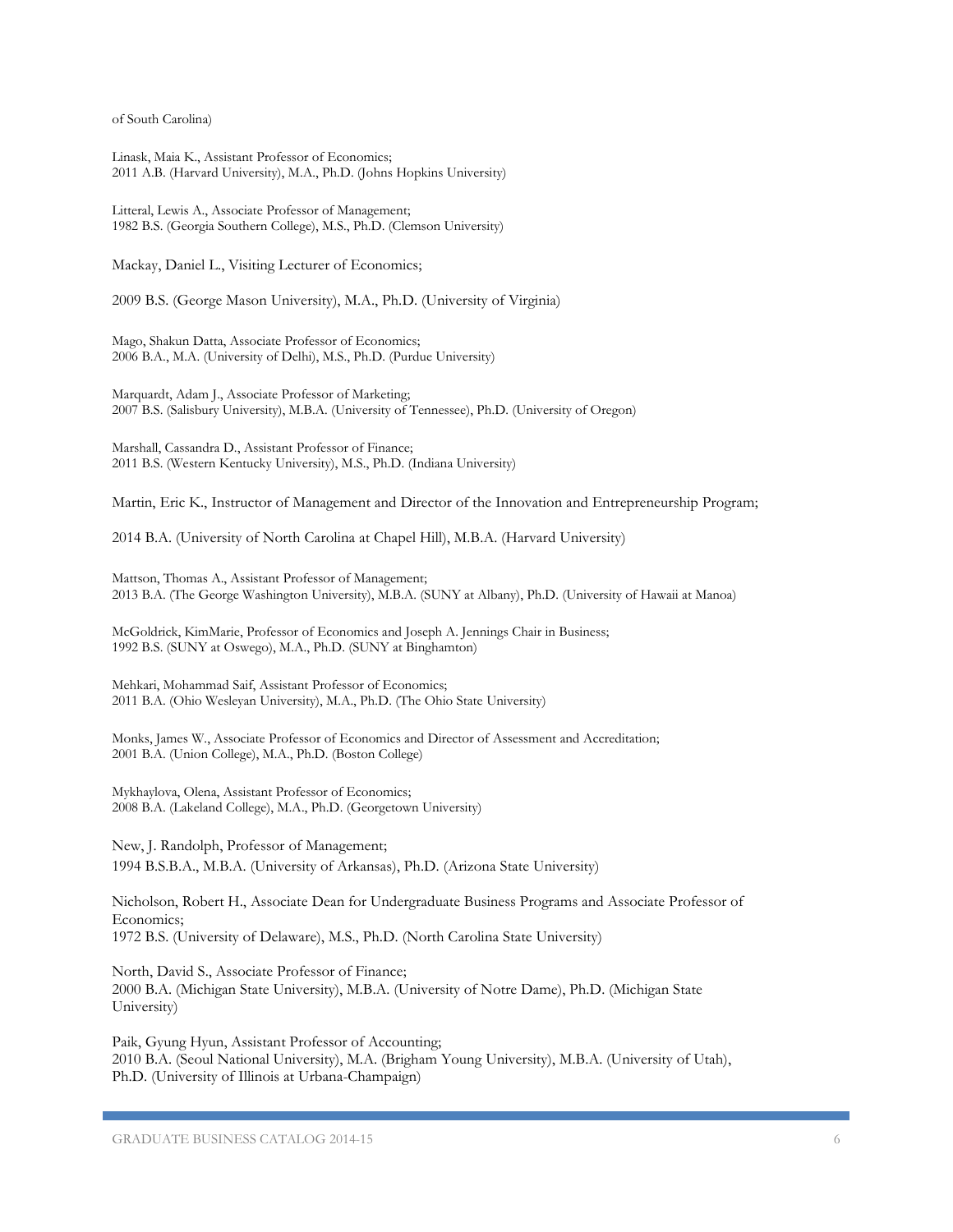Phillips, Robert A., Professor of Management; (2005) 2009 B.S.B.A. (Appalachian State University), M.B.A. (University of South Carolina), Ph.D. (University of Virginia) Plante, Leo V., Instructor of Finance 2014 B.A. (Brown University), M.B.A. (Temple University), M.A., A.B.D. (University of Pennsylvania), Mdiv (Weston Jesuit School of Theology)

Rabe, Collin Lee, Instructor of Economics; 2014 B.S. (Brigham Young University), M.A., Ph.D. Anticipated (Johns Hopkins University)

Raggio, Randle David, Assistant Professor of Marketing; 2010 B.S.B.A. (University of Southern Mississippi), M.B.A. (Vanderbilt University), M.A., Ph.D. (Ohio State University)

Ridgway, Nancy M., Professor of Marketing; 2001 B.B.A., M.B.A., Ph.D. (University of Texas at Austin)

Rohrbach, Philip S., Visiting Instructor of Accounting; 2010 B.A. (College of William and Mary), M.Tax (Virginia Commonwealth University)

Schmidt, Robert M., Professor of Economics and Department Chair; 1981 B.A. (University of Wisconsin), M.A., Ph.D. (Duke University)

Schrempf-Stirling, Judith , Assistant Professor of Management; 2011 M.A. (University of Maastricht (NL)), Ph.D. (Universite de Lausanne)

Selby, Daniel D., Assistant Professor of Accounting; 2009 B.S. (Norfolk State University), MAcc, Ph.D. (Florida State University)

Slaughter, Raymond L., Associate Professor of Accounting; 1977 B.A. (Kentucky State College), M.B.A. (University of Pennsylvania), J.D. (Howard University), L.L.M. (College of William and Mary)

Stevens, Jerry L., Professor of Finance and The David Meade White Distinguished Teaching Fellow; 1987 B.S. (Southwest Missouri State College), M.S., Ph.D. (University of Illinois)

Stravitz, L. Lindsey, Visiting Lecturer of Management; 2014 B.A. (College of William and Mary), M.A. (University of Richmond), J.D. (Duke University School of Law)

Szakmary, Andrew C., Professor of Finance; 2001 B.A., M.B.A. (Columbia University), Ph.D. (University of New Orleans)

Tallman, Stephen B., Professor of Management and The E. Claiborne Robins Distinguished Professorship in Business 2005 B.S. (United States Military Academy), Ph.D. (University of California at Los Angeles)

Taylor, Porcher III, Professor of Paralegal Studies; 1996 B.S. (United States Military Academy, West Point), J.D. (University of Florida)

Thekdi, Shital A., Assistant Professor of Management; 2012 B.S., M.S. (University of Michigan), Ph.D. (University of Virginia)

Thompson, Steven Michael, Associate Professor of Management 2005 B.S., M.B.A., Ph.D. (University of Connecticut)

van der Laan Smith, Joyce Ann, Associate Professor of Accounting;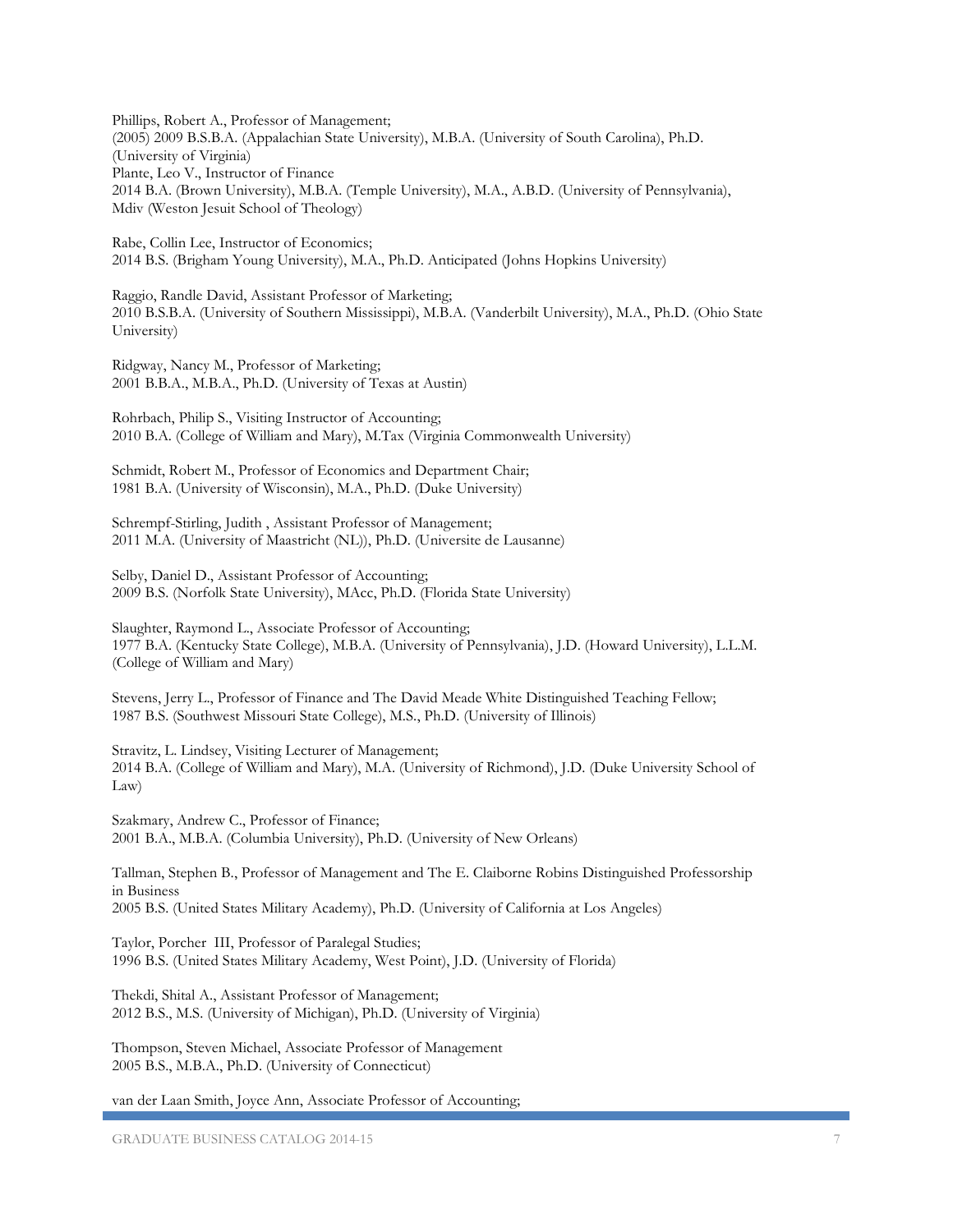2008 B.S.B.A. (Florida International University), Ph.D. (Virginia Commonwealth University)

Vendrzyk, Valaria P., Associate Professor of Accounting; 2003 B.S., M.B.A. (Shippensburg University), Ph.D. (Texas A&M University)

Waddle, Andrea Lynn, Assistant Professor of Economics 2014 B.A. (University of South Carolina), M.A., Ph.D. (University of Minnesota)

Walden, W. Darrell, Associate Professor of Accounting and Department Chair (1994) 1995 B.S. (Virginia Union University), M.S. (Syracuse University), Ph.D. (Virginia Commonwealth University)

Walk, Ellen M., Assistant Professor of Information Systems; 1997 B.S. (College of William and Mary), M.B.A. (University of Richmond), Ph.D. (VCU)

Whitaker, Jonathan W., Associate Professor of Management; 2007 B.A. (University of Southern California), M.B.A. (University of Chicago), PhD (University of Michigan)

Wight, Jonathan B., Professor of Economics and International Studies; 1982 B.A. (Duke University), M.A., Ph.D. (Vanderbilt University)

#### **Retired Business Faculty**

Bettenhausen, Albert E., *Assistant Professor of Business Administration and Associate Dean, Robins School of Business, Emeritus;* 1971 B.S., B.A. (University of Richmond), M.B.A. (University of Florida)

Bird, Francis A., C.P.A., *Professor of Accounting, Emeritus;* 1972 B.S. (Drexel University), M.S., Ph.D. (Pennsylvania State University)

Cook, Robert Winston, Jr., *Associate Professor of Economics, Emeritus;* 1980 B.A. (University of Richmond), M.A., Ph.D. (Virginia Polytechnic Institute and State University)

Edwards, N. Fayne, *Professor of Economics, Emeritus;* 1968 B.S. (Virginia Polytechnic Institute and State University), Ph.D. (University of Kentucky)

Fagan, Marbury A., II, C.P.A., *Instructor of Accounting;* 1994 B.S., M.B.A. (University of Richmond)

Giese, Thomas D., *Professor of Marketing, Emeritus;* 1978 B.S., M.S. (Southern Illinois University), Ph.D. (University of Mississippi)

Goodwin, James C., Jr., *Professor of Management Systems, Emeritus;* 1976 B.S., M.B.A. (Louisiana State University), Ph.D. (University of North Carolina)

Jones, Phillip A., Sr., *Professor of Accounting, Emeritus;* 1973 B.A. (Harpur College), M.A. (State University of New York at Binghamton), Ph.D. (Michigan State University)

Jung, Clarence R., Jr., *Professor of Economics, Emeritus;* 1966 B.A. (DePauw University), M.A., Ph.D. (Ohio State University)

King, Robert L., *Professor of Marketing and Director of International Business Studies, Emeritus;* 1990 B.B.A. (University of Georgia), M.A., Ph.D. (Michigan State University), Doctor Honoris Causa (Oskar Lange Academy of Economics, Wroclaw, Poland)

Partain, Robert T., *Professor of Business Administration, Emeritus;* 1963 B.B.A., M.B.A. (North Texas State University), Ph.D. (University of Texas)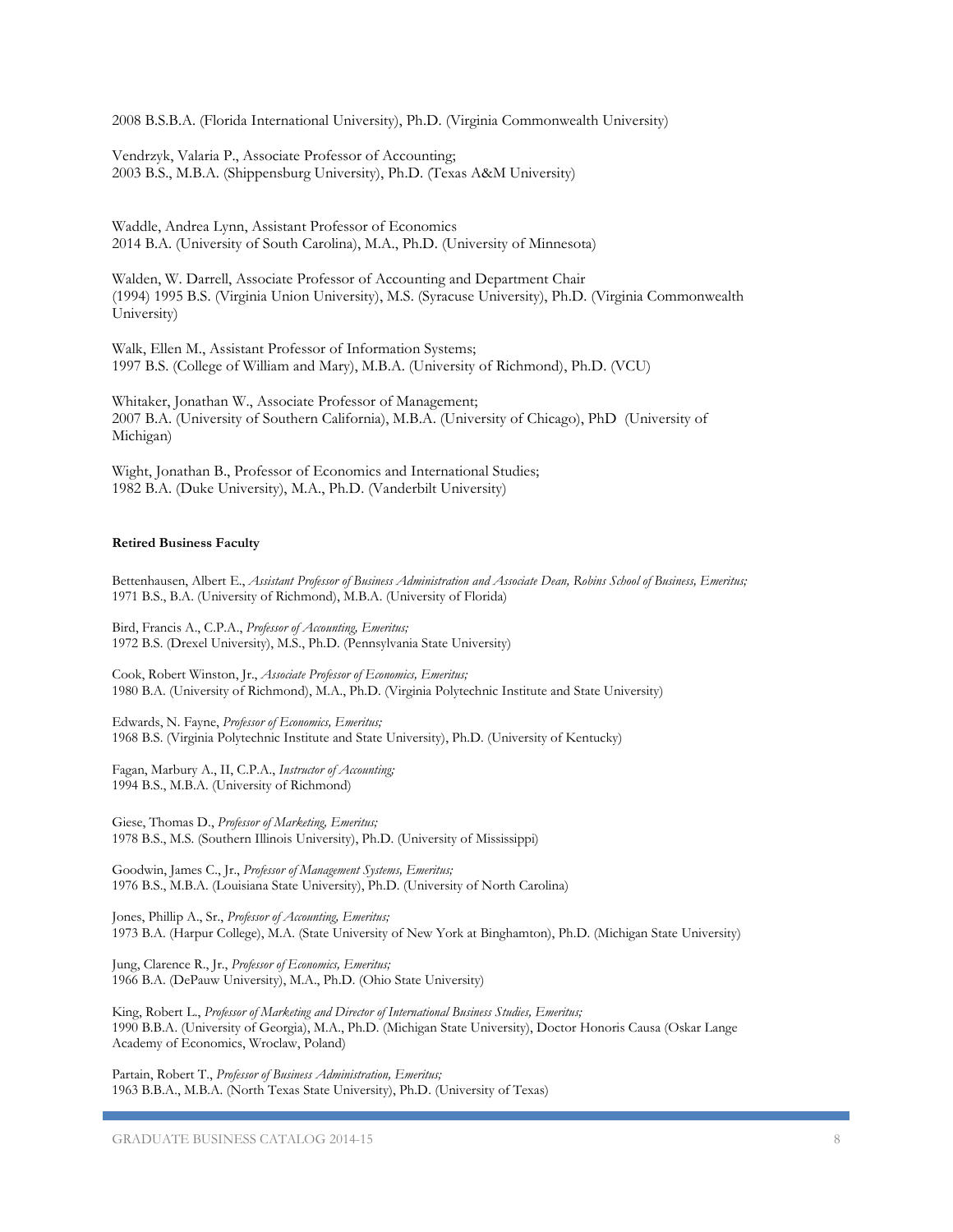Phillips, Robert Wesley, *Professor of Finance, Emeritus;* 1974 B.A. (Denison University), M.B.A. (Ohio University), D.B.A. (Indiana University)

Robbins, W. David, *Professor of Business Policy, Emeritus; Dean Emeritus of the Robins School of Business; The W. David Robbins Chair of Business Policy;* 1959 B.A. (North Texas State University), M.B.A. (Northwestern University), Ph.D. (Ohio State University)

Rose, John S., *Professor of Management Systems, Emeritus;* 1977 A.B., A.M. (University of Michigan), Ph.D. (Northwestern University)

Sanborn, Robert H., *Associate Professor of Accounting, Emeritus;* 1988 B.A. (Johns Hopkins University), M.B.A. (Boston University), Ph.D. (University of Georgia)

Weisenberger, Terry M., *Associate Professor of Marketing, Emeritus;* 1977 B.S., M.B.A., Ph.D. (Michigan State University)

Whitaker, David A., *Professor of Economics, Emeritus;* 1969 B.S. (Virginia Commonwealth University), M.S. (Virginia Polytechnic Institute and State University), Ph.D. (University of Florida)

### **Executive Education**

Bosse, Douglas A., *Associate Professor of Management;* 2006 B.S. (Miami University), M.B.A., Ph.D. (Ohio State University)

Coughlan, Richard S., *Senior Associate Dean and Associate Professor of Management;*  1998 B.S. (University of Virginia), M.B.A, M.S., PhD. (University of Arizona)

Earl, John H. Jr., *Associate Professor of Finance and Department Chair;* 1981 B.B.A., M.S.B.A. (University of Massachusetts at Amherst), Ph.D. (Arizona State University)

Geiger, Marshall A., *Professor of Accounting;* 2000 B.S.B.A. (Bloomsburg University of Pennsylvania), M.S., Ph.D. (Pennsylvania State University)

Harrison, Jeffrey S., *Professor of Management and the W. David Robbins Chair in Strategic Management;* 2004 B.S. (Brigham Young University), M.B.A., Ph.D. (University of Utah)

Meluch, Jeanette M., *Associate Professor of Management Development;* 1988 B.A. (Ohio State University), M.A. (George Washington University)

Raggio, Randle David, Assistant Professor of Marketing; 2010 B.S.B.A. (University of Southern Mississippi), M.B.A. (Vanderbilt University), M.A., Ph.D. (Ohio State University)

Thompson, Steven Michael, Associate Professor of Management 2005 B.S., M.B.A., Ph.D. (University of Connecticut)

Whitaker, David A., *Professor of Economics, Emeritus;* 1969 B.S. (Virginia Commonwealth University), M.S. (Virginia Polytechnic Institute and State University), Ph.D. (University of Florida)

Wight, Jonathan B., *Professor of Economics and International Studies;* 1982 B.A. (Duke University), M.A., Ph.D. (Vanderbilt University)